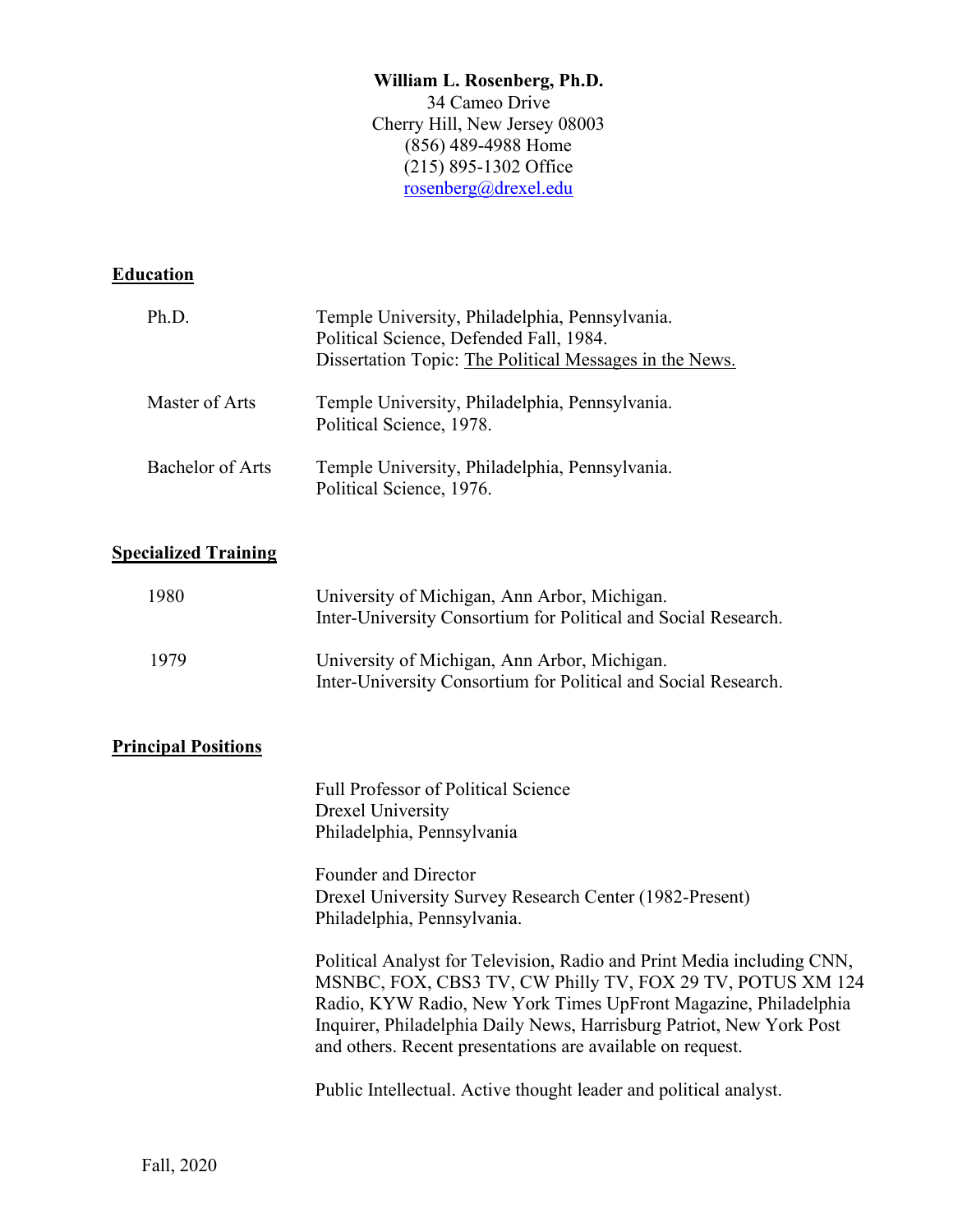## **Research Consulting Activities with Federal and State Governments and Other Types of Organizations (Selected)**

- International Expert for US State Department. Philadelphia, PA. Presented a half-day workshop (2 sessions) on "Accountability in Government: A Multi-Regional Project." This was designed to designed to emphasize programs used by communities, universities and businesses to promote ethical behavior for 22 international participants attending the program. August 14, 2018.
- Research Consultant to the Early Care and Education Consortium (ECE). May, 2018.
- International Expert for OSCE. Ulaanbatar, Mongolia. (Provided training and policy activities for capacity building for IAAC, related to Anti-corruption Policy Development and Research.) The fieldwork training and policy development activities were conducted in Ulaanbatar, Mongolia. September 12-16, 2016.
- International Expert for OSCE. US based work. Developed training materials for upcoming fieldwork. (This work was designed to provide capacity building for Anti-corruption Policy Development and Research for the IAAC in Ulaanbatar, Mongolia.) August, 2016.
- Consultant and Content Expert for the 2016 Fulbright Enrichment Seminar. Democracy in Action: U.S. Politics and Elections. Philadelphia, PA. May 5-7, 2016.
- Consultant and Content Expert for the 2016 Fulbright Enrichment Seminar. Democracy in Action: U.S. Politics and Elections. Philadelphia, PA. March 3-5, 2016.
- International Expert for OSCE. Batumi, Georgia. (Assessing the Anti-corruption Training Programme and Developing Terms of References for a New Comprehensive and Needs Oriented Anti-corruption Training Programme for Public Administration.) May, 2015.
- International Expert (Consultant) for OSCE. Tirana, Albania. (Assessing the Anti corruption Training Programme and Developing Terms of References for a New Comprehensive and Needs Oriented Anti-corruption Training Programme for Public Administration.) 2013-2014.
- Research Consultant for Drexel University, Philadelphia, PA ("*Your Voice Matters, 2014 Faculty Satisfaction Survey.*"). 2014.
- Research Consultant for Drexel University, Philadelphia, PA (Reimaging the Academic Calendar). 2013.
- Research Consultant for Drexel University, Philadelphia, PA (Assessment issues). 2010-2013.
- Research Consultant for the Pennsylvania Horticultural Society. Philadelphia, PA. 1995-2010.
- Research Consultant to the Southern Good Faith Fund. Little Rock, AK. 2008.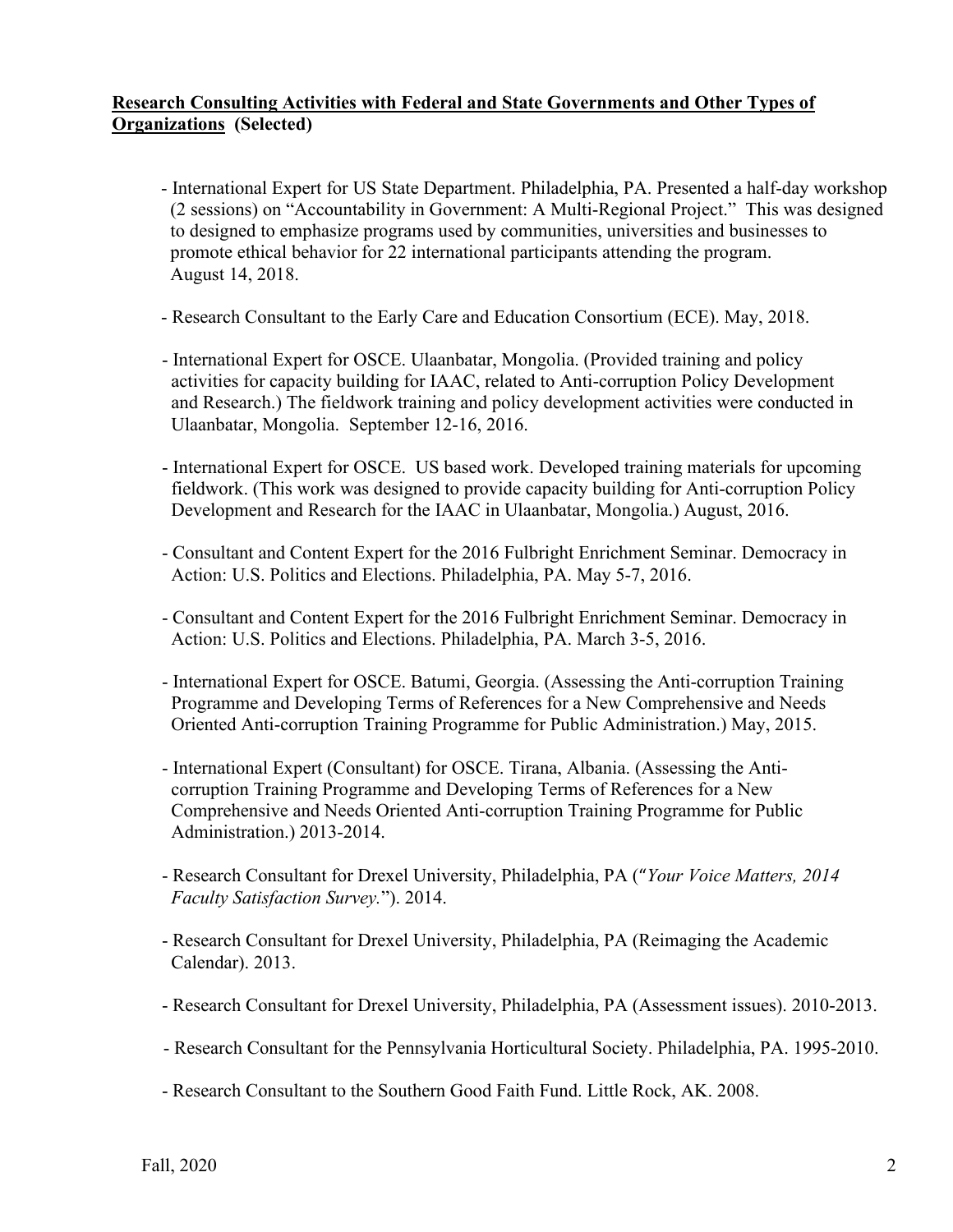- Research Consultant to the National Consortium of Interpreter Education Centers (Deaf). 2007-2008.
- Research Consultant to the American Friends Service Committee. Philadelphia, PA. 2005-2007.
- Member of the Advisory Committee on Head Start Research and Evaluation. U.S. Department of Health and Human Services. 2003-2007.
- Investigator for Child Care Study (United Way). Philadelphia, PA. 2001-2002. - Principal Investigator for Child Care Resource Developers. Philadelphia, PA. 2000-2001.
- Principal Investigator for Greater Philadelphia Works. Post-Program Follow-up. Philadelphia, PA. 1999-2001.
- Principal Investigator for Delaware Valley Child Care Council. Post-Program Follow-up. Philadelphia, PA. 1999-2000. (Information provided in support of government programs).
- Principal Investigator for Pennsylvania Department of Public Welfare, Rapid Attachment Post-Program Follow-up. Harrisburg, PA. 1997-1999.
- Principal Investigator for Pennsylvania Department of Public Welfare, Rapid Attachment Post-Program Follow-up. Harrisburg, PA. 1997-1999.
- Principal Investigator for Pennsylvania Department of Labor and Industry, BEST, JTPA Post-Program Follow-up. Harrisburg, PA. 1986-1999.
- Member of the Employer Trip Reduction (ETR) Program Advisory Panel, Department of Environmental Resources. Commonwealth of Pennsylvania, Conshohocken, PA. 1994-Present.
- Selected as a Member of the National Head Start-Public Education Transition Study Technical Work Group. U.S. Department of Health and Human Services and The U.S. Department of Education. 1995-1999.
- Selected as a Member of the National Head Start-Public Education Transition Study Research Advisory Panel. U.S. Department of Health and Human Services and the U.S. Department of Education. 1991-1995.
- Selected as a Member of the National Advisory Consultant Panel for Head Start Family Self-Sufficiency Initiatives. Head Start Bureau. Administration on Children, Youth and Families. U.S. Department of Health and Human Services. Contract No. 105-92-1538. Washington, D.C. March, 1993.
- Member of the National Head Start-Public Education Transition Study Site Visit Team. U.S. Department of Health and Human Services and the U.S. Department of Education. 1993-1995.
- Selected as a Member of Federal Task Force for the Department of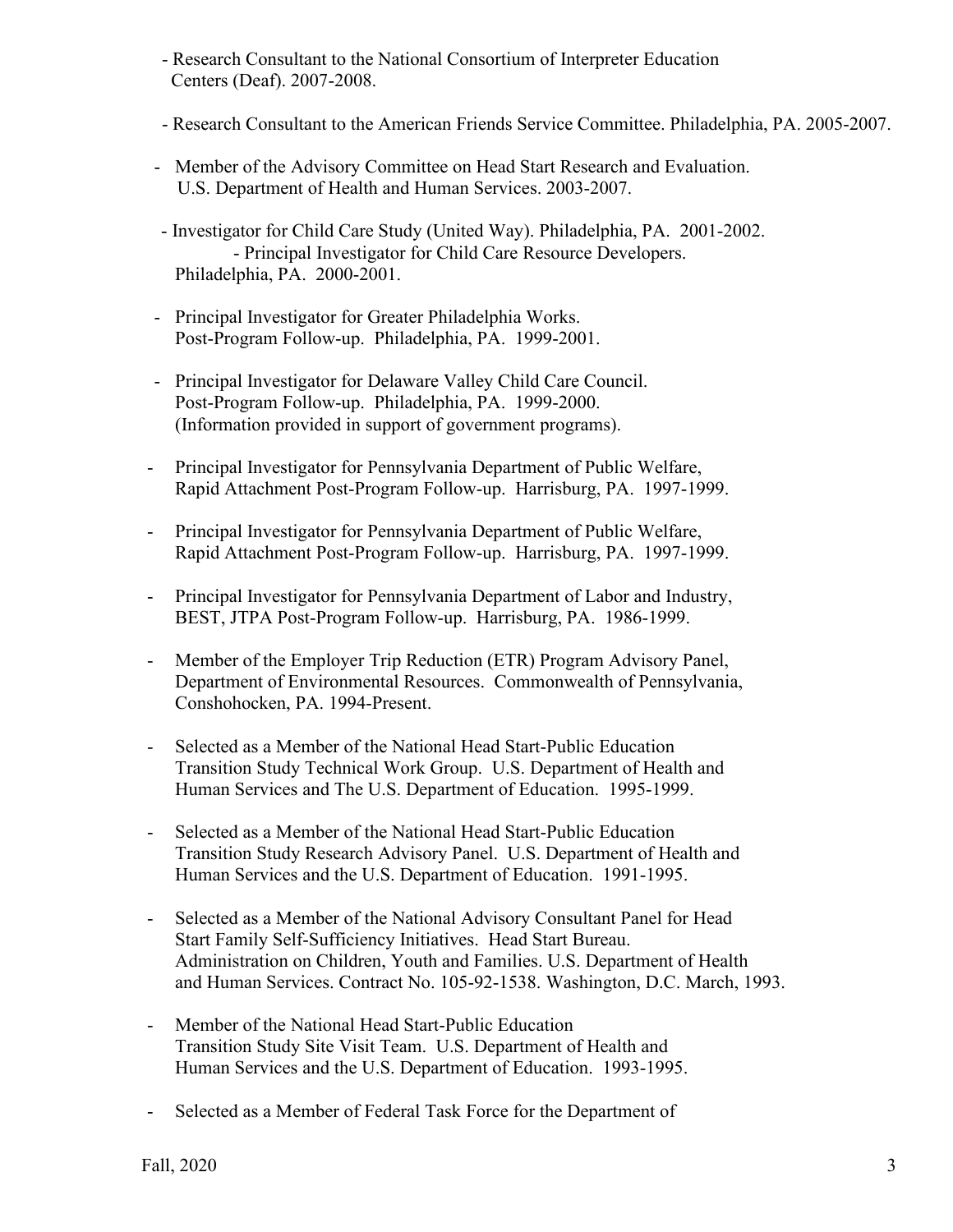Health and Human Resources, Division of Youth and Family Services to develop the Head Start Family Information System (HSFIS). 1990-Present.

- Selected as a Chairman of a Research Peer Reviewer Panel for the Department of Health and Human Resources, Division of Youth and Family Services for Head Start Transition Grants. Washington, D.C. 1992.
- Selected as a Member of the Research Peer Reviewer Panel for the Department of Health and Human Resources, Division of Youth and Family Services for Head Start Transition Grants. Washington, D.C. 1991.
- Selected as a Member of the Research Peer Reviewer Panel for the Department of Health and Human Resources, Division of Youth and Family Services for Head Start Transition Grants. Alexandria, Virginia. 1991.

## **Research : Books, Publications, Papers and Projects**

### Books and Material in Books

| 1996 | The Politics of Disenchantment: Bush, Clinton, Perot and<br>the Press. Co-authored: James B. Lemert, William R. Elliott,<br>James M. Bernstein, William L. Rosenberg. Hampton Press, Inc.<br>Cresskill, NJ. 1996.           |
|------|-----------------------------------------------------------------------------------------------------------------------------------------------------------------------------------------------------------------------------|
| 1991 | News Verdicts, the Debates and Presidential Campaigns.<br>Co-authored: James B. Lemert, William R. Elliott,<br>James M. Bernstein, William L. Rosenberg, Karl J. Nestvold.<br>Praeger Publishers, New York, New York. 1991. |
| 1989 | "Italians, Jews, and Blacks: Ethnic Perspectives of<br>Philadelphia." In Juliani, R. and P. Cannistraro, eds.,<br>Italian Americans: The Search for a Usable Past.<br>New York, 1989.                                       |

Journal and Monograph Publications, Notes, and Reviews

| 2016 | "American Gridlock." James A. Thurber and Antoine Yoshinka.<br><b>Party Politics.</b> Originally submitted August, 2016. Completed Sept, 2016.<br>Invited Book Review. Appeared in print August 17, 2018. |
|------|-----------------------------------------------------------------------------------------------------------------------------------------------------------------------------------------------------------|
| 2012 | "In Memorium: Harriet Fleisher Berger. PS: Political Science & Politics<br>45, Issue (4): October 2012. pp 790-791.                                                                                       |
| 2010 | "In Memorium: Edward W. Arian. <b>PS: Political Science &amp; Politics</b><br>$43(3): 585-585.$                                                                                                           |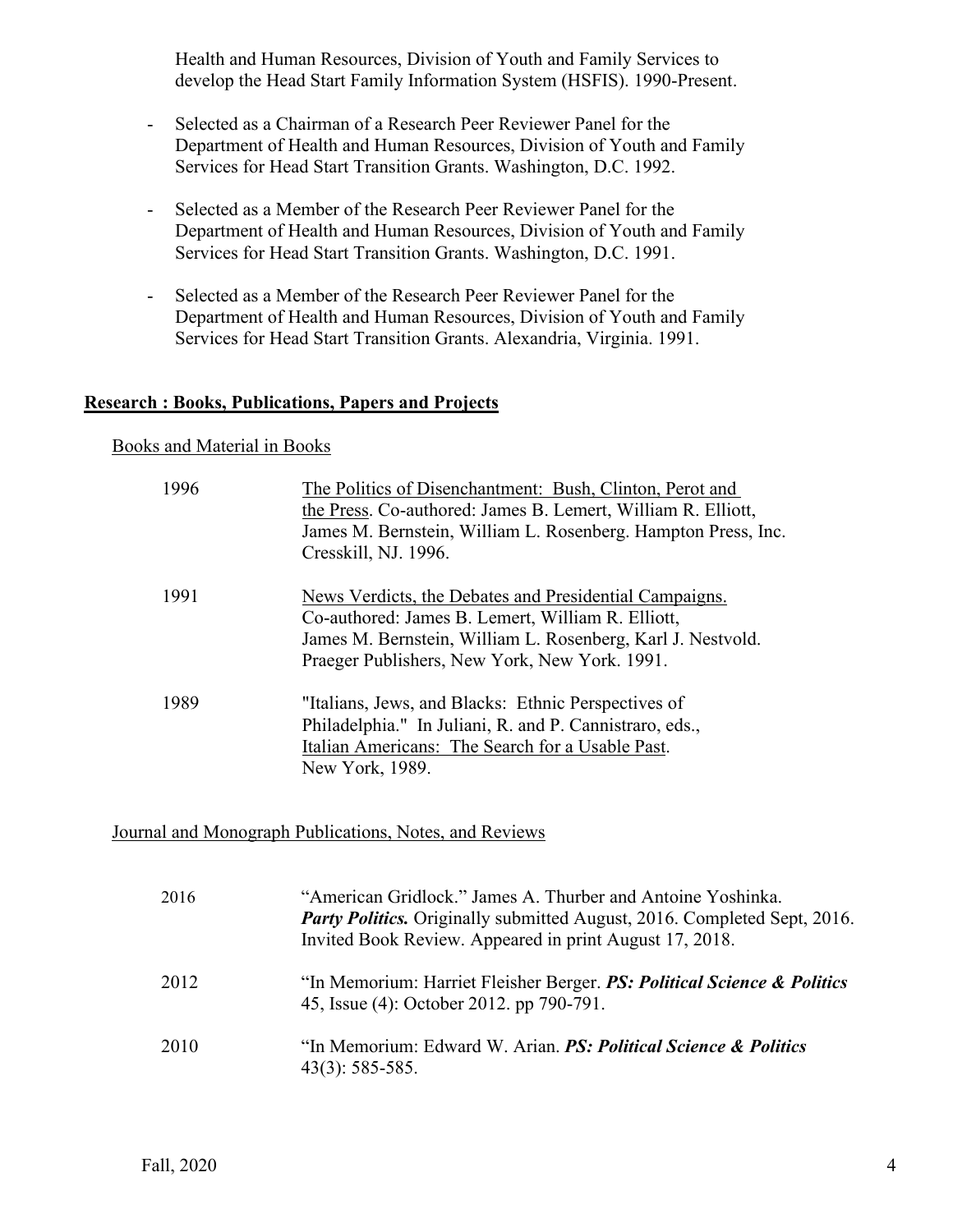| 2004 | "Heteroskedasticity: A Cross National Measure of Political<br>Socialization?" Political Research Quarterly. Invited Book Review<br>#UNCC04.076. Fall, 2004.                                                                                                                                                      |
|------|------------------------------------------------------------------------------------------------------------------------------------------------------------------------------------------------------------------------------------------------------------------------------------------------------------------|
| 2004 | "Collective Preferences in Democratic Politics: Opinion Surveys and the<br>Will of the people." Scott L. Althaus. <i>Perspectives</i> . American Political<br>Science Association. Fall, 2004. Invited Review.                                                                                                   |
| 1989 | "Comparison of Media Use by Reporters And Public During<br>Newspaper Strike". Journalism Quarterly. Spring, 1989.<br>(with William R. Elliott).                                                                                                                                                                  |
| 1987 | "The 1985 Philadelphia Newspaper Strike: A Uses and<br>Gratifications Study." Journalism Quarterly.<br>Vol. 64, No. 4, Winter, 1987, pp. 679.<br>(with William R. Elliott).                                                                                                                                      |
| 1987 | "Orientations Toward Science and Technology, Social<br>Locators and Media Exposure: A Commonality Analysis."<br><b>Communication Research.</b> Vol. 14 No. 2,<br>April, 1987. pp. 164-188. (with William R. Elliott).                                                                                            |
| 1986 | "Effect of Debate Exposure on Evaluation of 1984<br>Vice-Presidential Candidates." Journalism Quarterly.<br>Vol. 64, No. 1, Spring, 1987, pp. 55-65.<br>(with William R. Elliott).                                                                                                                               |
| 1986 | "A Reply to 'A Reply to Weiss and Rosenberg'."<br>Psychological Reports. 1986, 58,<br>673-674. (with Andrea Weiss).                                                                                                                                                                                              |
| 1986 | "A COMMENT TO BUSH AND WHITE." Psychological Reports.<br>1986, pp. 511-514. (with Andrea Weiss).                                                                                                                                                                                                                 |
| 1982 | "Images of the Future and Socio-Political Attitudes of<br>South Jersey and Philadelphia Young Adults."<br>Presented at the World Congress of Sociology, Mexico<br>City, 1982. Published by the Forum for Policy Research<br>and Public Service, Rutgers University-Camden, Fall 1982.<br>(with Ted G. Goertzel). |
| 1979 | "Jews, Blacks, and Ethnics: The 1978 'Vote White'<br>Charter Change Election." Monograph published by the<br>American Jewish Committee, New York, New York. 1979.<br>(with Sandra Featherman).                                                                                                                   |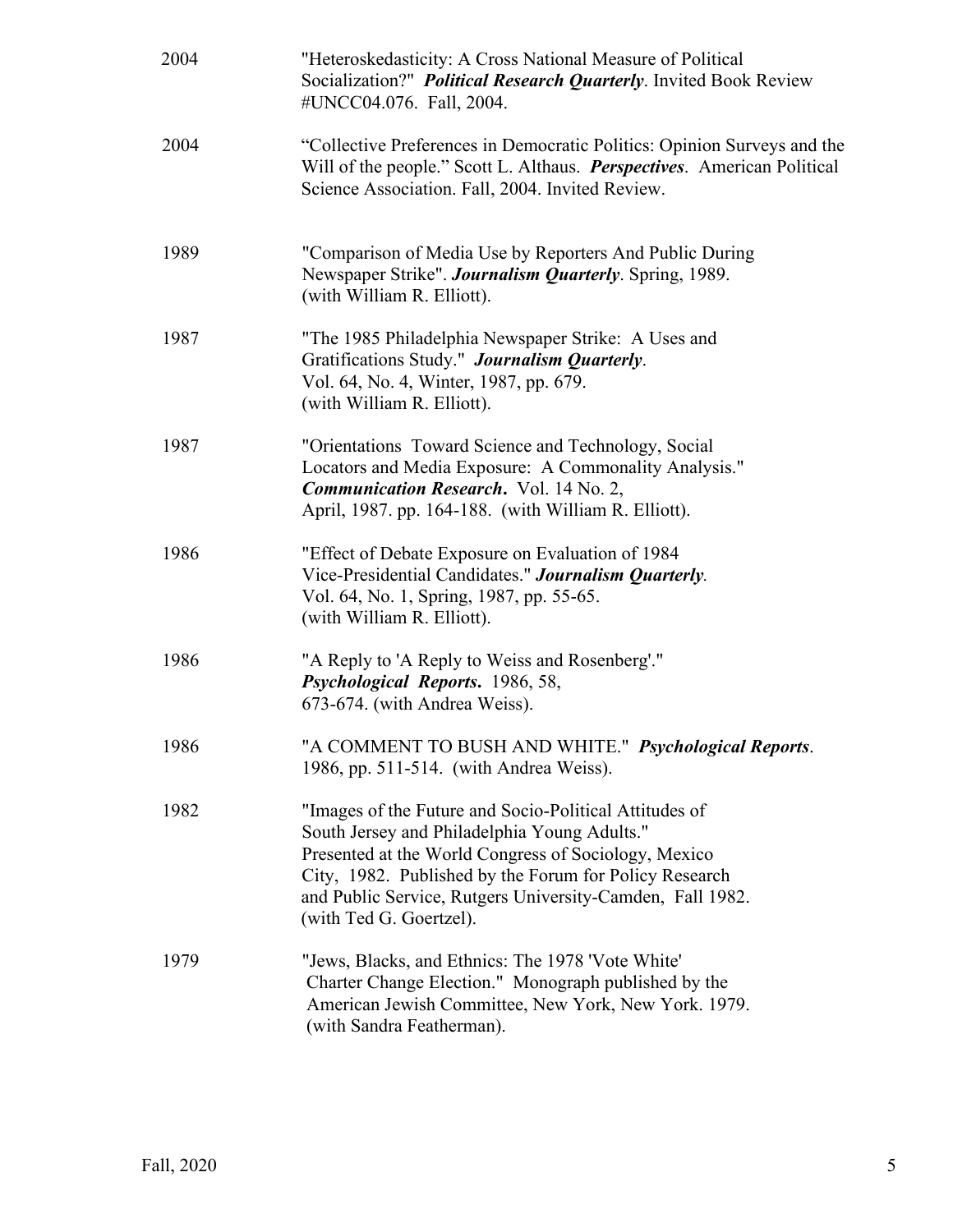Conference Papers and Presentations -Refereed - This category of research refers to works that were submitted for peer review prior to acceptance for presentation at scholarly conferences.

*".*

| 2020 | "Why Great Men and Women Are Not Chosen Presidents, Revisited."<br>William L. Rosenberg. American Association of Behavioral and Social<br>Sciences (AABSS). Refereed. Conference Presentation. Las Vegas, NV. Feb.<br>24, 2020.                                                                                                               |
|------|-----------------------------------------------------------------------------------------------------------------------------------------------------------------------------------------------------------------------------------------------------------------------------------------------------------------------------------------------|
| 2018 | "Politics of Corruption: Culture, Politics, International Agreements, and<br>Potential Solutions." International Studies Association - Baltimore<br>Conference. Nov. 2, 2018. Refereed.                                                                                                                                                       |
| 2018 | "Sports as a Metaphor of a Political System." William L. Rosenberg.<br>American Association of Behavioral and Social Sciences (AABSS). Refereed<br>Conference Presentation. Las Vegas, NV. Feb. 26, 2018.                                                                                                                                     |
| 2016 | The Impact of Religion and Other Influences on Anti-corruption. William<br>L. Rosenberg. Presented at the MPSA Annual Conference Poster Session<br>12. European Politics. April 8, 2016. Chicago, IL.                                                                                                                                         |
| 2016 | Factors Associated With Corruption: Religion, Education, Income, Literacy<br>and Measures of Political and Economic Development. Presented at the 2016<br>Annual Meetings of the AABSS. Las Vegas, Nevada. February 1, 2016.                                                                                                                  |
| 2015 | Outside In: The Use of Technology to Incorporate Thought Leaders into<br>Classroom Instruction. Poster. William L. Rosenberg. 3rd Annual DCAE<br>Conference. Philadelphia, PA. May, 2015.                                                                                                                                                     |
| 2014 | Sport NGO's: Their Creation, Structure, Process, Maintenance, and Outcomes<br>as Political Institutions. William L. Rosenberg. Presented at the MPSA<br>Annual Conference Panel 06 Comparative Politics Institutions. April 5, 2014.<br>Chicago, IL.                                                                                          |
| 2013 | Why Does Comedy Come From the Left? William L. Rosenberg.<br>Presented at the 71 <sup>th</sup> Annual Midwest Political Science Association<br>Conference, April, 2013. Chicago, Illinois.                                                                                                                                                    |
| 2012 | Organizational Responses to Respondent Burden. William L. Rosenberg.<br>Presented at the 2012 Annual Midwest Association for<br>Public Opinion Research Conference, Nov. 17, 2012. Chicago, Illinois.                                                                                                                                         |
| 2012 | The Presumption of Fairness: Should Judges and Juries Operate under the<br>Same Restrictions Regarding Media Use and Information from the Public<br>Domain. Jordan B. Rosenberg and William L. Rosenberg. Presented at the<br>70 <sup>th</sup> Annual Midwest Political Science Association Conference, April 14,<br>2012. Chicago, Illinois. |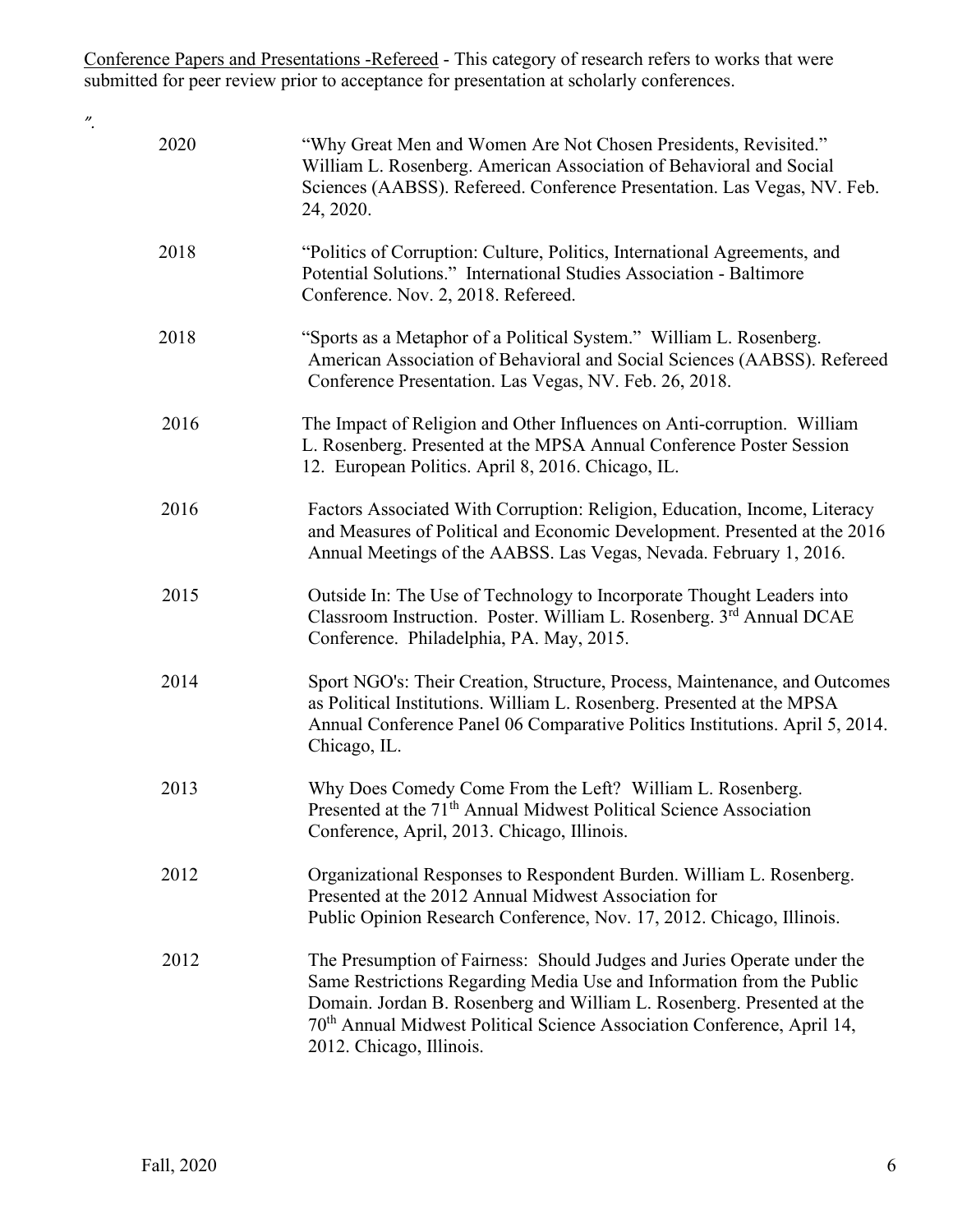| 2012 | Prospective Solutions to the Challenges of Teaching Online. William L.<br>Rosenberg. e-Learning 2.0 Conference. Presented March 29, 2012.<br>Philadelphia, PA.                                                                                                                                                                           |
|------|------------------------------------------------------------------------------------------------------------------------------------------------------------------------------------------------------------------------------------------------------------------------------------------------------------------------------------------|
| 2011 | Rights, Privacy, Consent and Pedagogy: Recording and Distributing Lectures.<br>William L. Rosenberg. 9 <sup>th</sup> Annual e-Learning 2.0 Conference. March 24,<br>2011. Philadelphia, PA.                                                                                                                                              |
| 2009 | A moderated, mediation model of e-mentoring. Presented at the 2009<br>Annual Conference of the National Academy of Management conference.<br>DiRenzo, M., Linnehan, F., Shao, T & Rosenberg, W. Chicago, IL.<br>Summer, 2009.                                                                                                            |
| 2008 | US Immigration Policy: Consensus and Conflict Within the Public.<br>Presented at the 2008 Annual Conference of the Mid-West Political Science<br>Association. Chicago, IL. April, 2008.                                                                                                                                                  |
| 2006 | Assessment and Best Practice Models for Recruitment of Focus Group<br>Participants: Implications and Consequences. Presented at 2006 Annual<br>MAPOR Conference. William L. Rosenberg. Chicago, IL. November, 2006.                                                                                                                      |
| 2006 | Decision Making Issues in the Reporting of Collaborative Studies: What Gets<br>Reported and Who Decides. Presented at the 2006 Annual Conference of the<br>Southeastern Association for Public Opinion Research. William L. Rosenberg.<br>Raleigh, NC. October, 2006.                                                                    |
| 2006 | US Supreme Court Nominations and Appointments: Deconstructing the<br>Myth Regarding Separation of Powers and Partisanship. Presented at the Annual<br>MPSA Conference. Chicago, Illinois. April, 2006. William L. Rosenberg.                                                                                                             |
| 2005 | Implications and Consequences of Email versus Other Methods of Recruitment<br>for Focus Group Participants. Presented at 2005 Annual MAPOR Conference.<br>Chicago, IL. (November, 2005). (William L. Rosenberg).                                                                                                                         |
| 1994 | "The Professional Role of the Opinion Researcher: How Survey<br>Professionals Balance Sometimes Conflicting Roles." Paper presented to the<br>Midwest Association for Public Opinion Research, Chicago, IL, November,<br>1994. (William L. Rosenberg).                                                                                   |
| 1993 | "Stress and Politics: The Interaction of Personal Stress and<br>Interest in Politics." Paper presented to the Midwest<br>Association for Public Opinion Research, Chicago, IL, November, 1993.<br>(Co-Authors Rosenberg, William L. and Michael P. Krippendorf).                                                                         |
| 1993 | "Attrition, The Big Effect to Be Controlled:<br>Strategies and Techniques to Reduce Attrition."<br>Paper presented to the Midwest Association for Public Opinion<br>Research, Chicago, IL, November, 1993.<br>(Co-Authors: Rosenberg, William. L., Slaughter-DeFoe, Diana,<br>Feinberg, Richard, Forness, Steven, and Nicholas Ialongo). |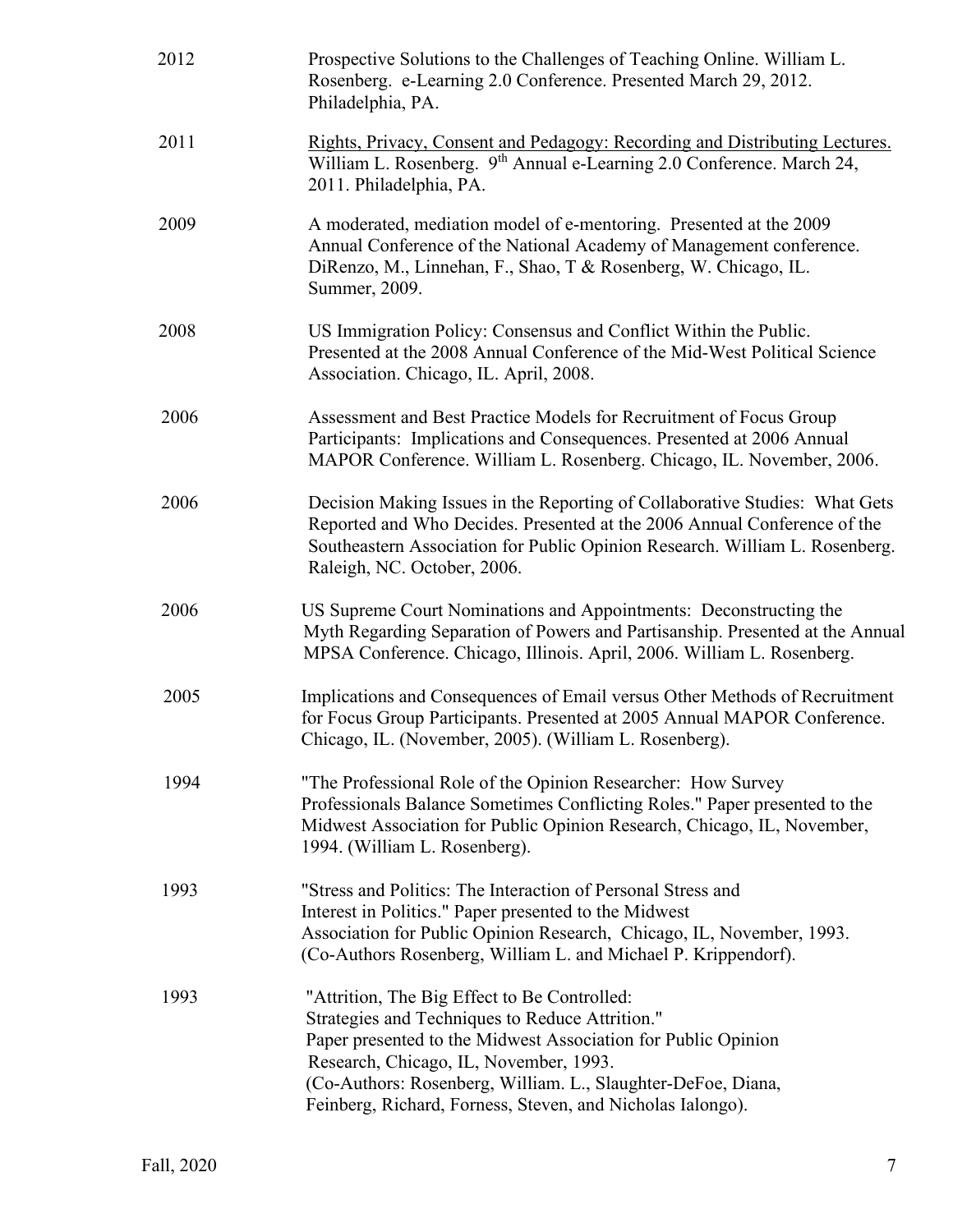| 1990 | "The Presidential and Vice Presidential debates of 1988:<br>Their influence on the public's perceptions of the<br>candidates." Paper accepted for presentation to the<br>Midwest Association for Public Opinion Research,<br>Chicago, IL, November, 1990. (Co-Authors Elliott, W.R.,<br>Sothirajah, J., with Lemert, J.B., Nestvold, K.J., Rosenberg, W.L.,<br>& Bernstein, J.M.).                                            |
|------|-------------------------------------------------------------------------------------------------------------------------------------------------------------------------------------------------------------------------------------------------------------------------------------------------------------------------------------------------------------------------------------------------------------------------------|
| 1990 | "1988's First Presidential Debate: The Debate, Post<br>Debate Analysis, and the Public. Paper submitted the<br>the Theory and Methodology Division of the AEMJC<br>August 9-12-1990. Minneapolis Minn. (Co-Authors<br>William R. Elliot, Jayanthi Sothirajah with James Lemert,<br>Karl Nestvold, William L. Rosenberg, James Bernstein).                                                                                     |
| 1989 | "TV News and Presidential Debates Verdicts: A<br>Comparative Study of Network Newscasts 1976-1988."<br>Presented at the 1989 Annual Meetings of the Midwest<br>Association of Public Opinion Researchers, Chicago Il.<br>Nov., 1989. (Co-Authors James M. Bernstein, James B. Lemert,<br>Karl Nestvold, William R. Elliott, William L. Rosenberg).                                                                            |
| 1989 | "The Second 1988 Presidential Debate: A Time Series<br>Analysis of the Influence of Debate Exposure and Media<br>Interpretations on Candidate Evaluations. "Presented at<br>the 1989 Annual Meetings of the Midwest Association<br>of Public Opinion Researchers, Chicago Il. Nov., 1989.<br>(Co-Authors William R. Elliott, William L. Rosenberg,<br>James B. Lemert, Karl J. Nestvold, James Bernstein with J. Sothirajah). |
| 1989 | "Debates in the Eyes of the Audience: Evaluations of the<br>Presidential and Vice Presidential Debates as Political<br>Institutions." Presented at the 1989 Annual Meetings of<br>the Midwest Association of Public Opinion Researchers,<br>Chicago Il. Nov., 1989. (Co-Authors William L.<br>Rosenberg, William R. Elliott, James B. Lemert, Karl J.<br>Nestvold, James M. Bernstein, with Micheal Krippendorf).             |
| 1989 | "The 1988 Vice-Presidential Debates and Debates Verdicts".<br>Presented at the 1989 Annual Meetings of the American<br>Association of Public Opinion Researchers, St. Petersburg,<br>Florida. April, 1989. (Co-Authors James B. Lemert, William<br>R. Elliott, William L. Rosenberg, Karl J. Nestvold, James M. Bernstein).                                                                                                   |
| 1989 | "Media Reliance, Political Campaign Knowledge and<br>Activity". Received "Top Four Paper" honor at the<br>Annual Meetings of the Political Communication<br>Division of the International Communications Association<br>May 25-29, 1989. (with William R. Elliott).                                                                                                                                                           |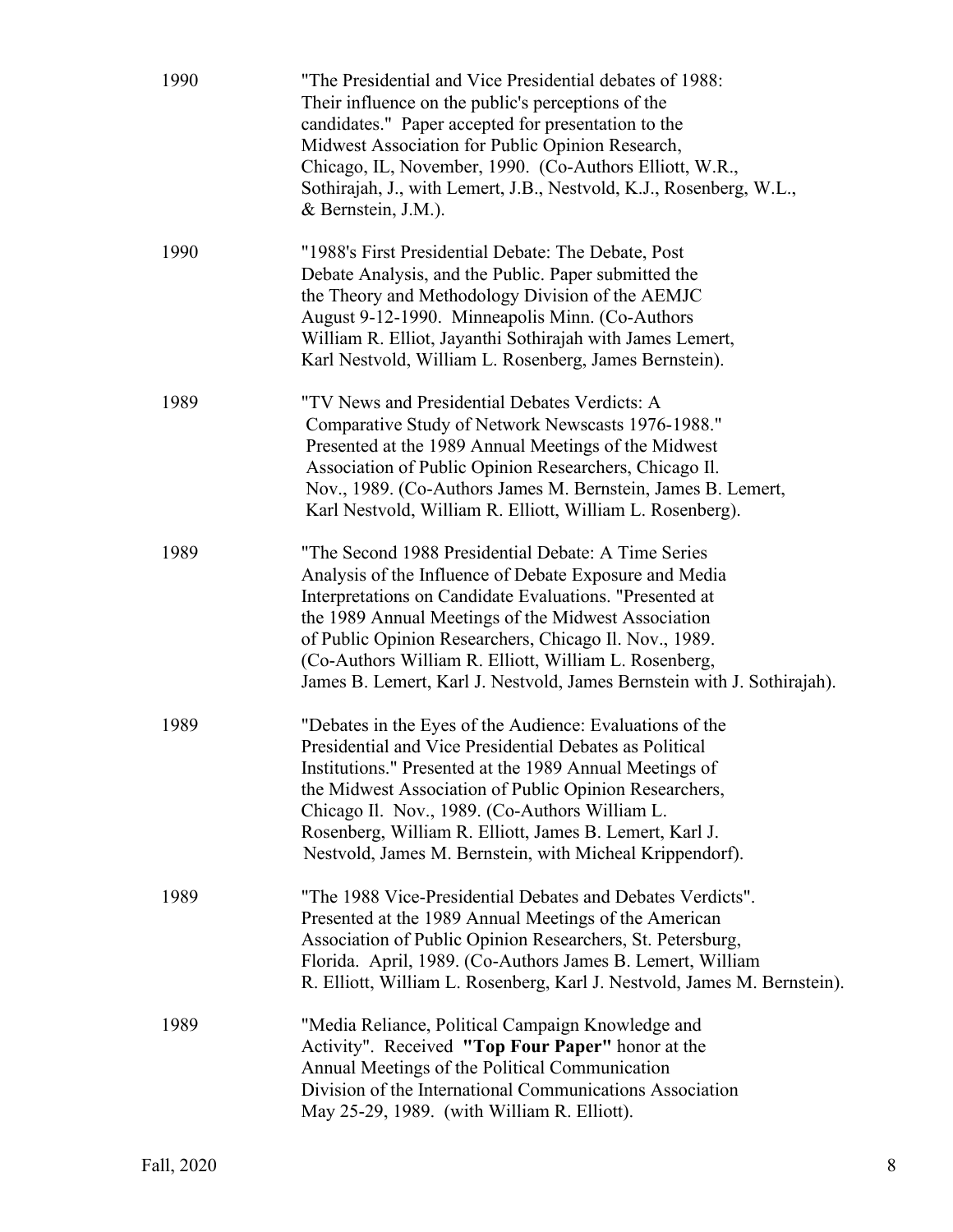| 1987 | "You Take the High Road and I'll Take the Low Road:<br>Negative Advertising in the 1986 Political Campaign."<br>Paper presented at the World Communication Association<br>Biennial Convention, Norwich and London, 1987.                                                                                                                                                                              |
|------|-------------------------------------------------------------------------------------------------------------------------------------------------------------------------------------------------------------------------------------------------------------------------------------------------------------------------------------------------------------------------------------------------------|
| 1987 | "Missing the Daily Newspaper: Gratifications Lost and<br>News Media Use for Readers and Reporters." Paper<br>presented at the International Communication Association<br>Annual Convention, Montreal, Canada. May, 1987.<br>(with William R. Elliott).                                                                                                                                                |
| 1986 | "Gratifications Lost: The 1985 Philadelphia Newspaper<br>Strike and Media Use." Paper presented to the Theory<br>and Methodology Division of the Association for Education<br>in Journalism and Mass Communication Annual Convention.<br>Norman, Oklahoma. August, 1986. (with William R. Elliott).                                                                                                   |
| 1985 | "Opinions about Science and Technology, Social Locator<br>Variables and Mass Media Exposure: A Commonality<br>Analysis." Selected for the "Top Three Paper Award"<br>for the Theory and Methodology Division of the<br>Association for Education in Journalism and Mass<br>Communication. Paper presented at the Annual Convention,<br>Memphis, Tennessee. August 5, 1985. (with William R. Elliott). |
| 1985 | "The Gender Gap and Cross Pressures: The Case of Geraldine<br>Ferraro- A Woman Vice Presidential Candidate."<br>Presented at the 1985 Annual Meeting of the Pennsylvania<br>Political Science Association. Juniata College, April 19-20.<br>Nominated for Best Paper of the Year Award. (with William R. Elliott).                                                                                    |

## Conference Papers -Invited

| 2017 | University and International Partnership: Drexel, OSCE and UNODC."<br>Symposium on "Money for Terror and Crime: Rise of Global Illicit<br>Financial Supernetworks. Washington, D.C. March 2, 2017.                                                                                                                         |
|------|----------------------------------------------------------------------------------------------------------------------------------------------------------------------------------------------------------------------------------------------------------------------------------------------------------------------------|
| 2016 | A Model of the Risks and Rewards in Terms of Combating and Presenting<br>Corruption and Money Laundering for Individuals, Organizations, and Nation<br>States in a Globalized World. At the Expert Meeting on Fostering Co-<br>Operation in Combatting Corruption and Money Laundering. Vienna, Austria.<br>Sept. 6, 2016. |
| 2015 | The Role of Civil Society in Promoting Integrity Principles in the Public and<br>Private Sectors. OSCE Regional Seminar. Chisinau, Moldova. April, 2015.                                                                                                                                                                   |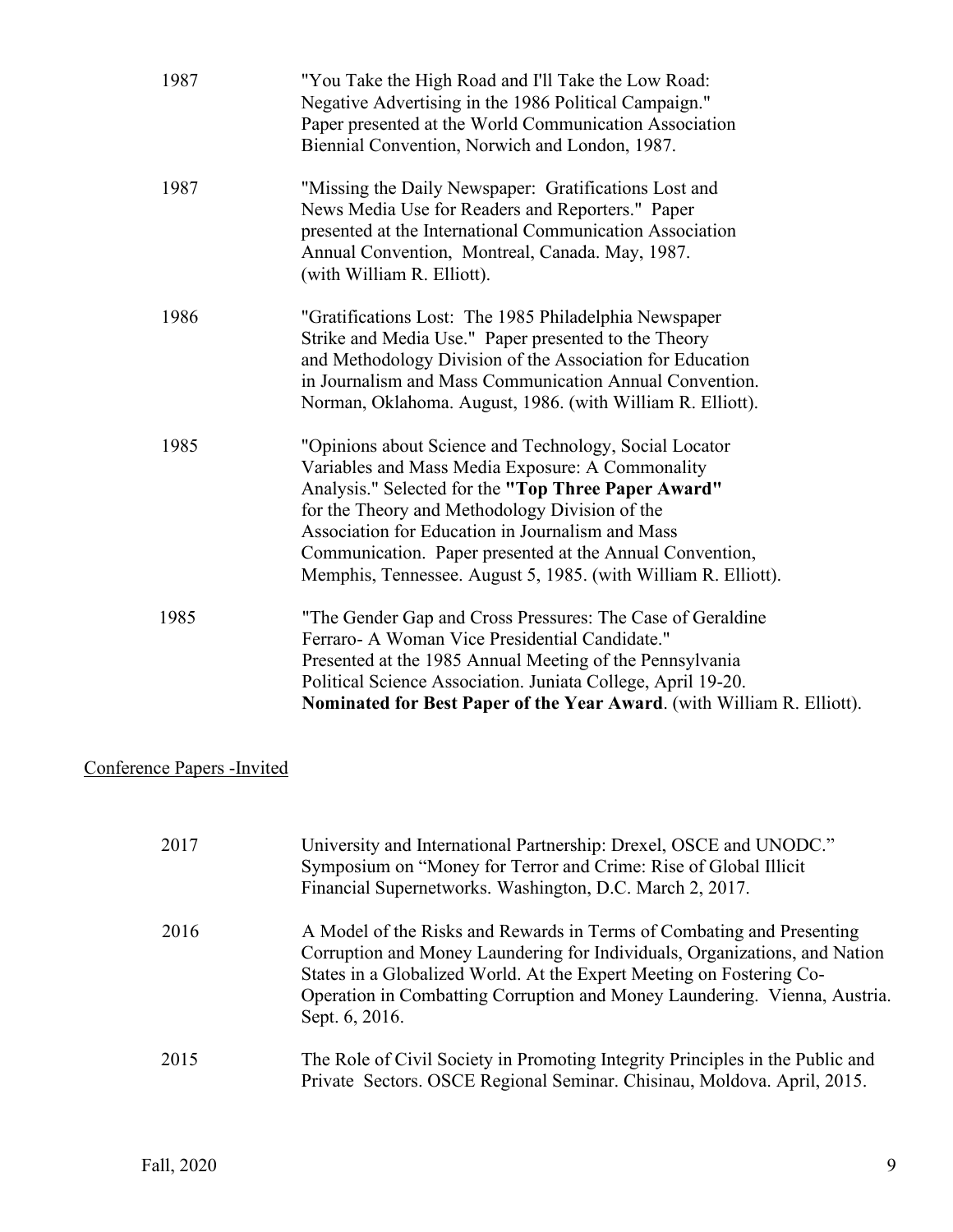| 2014 | International Corruption Prevention Standards and Good Practice: Translating<br>Corruption Prevention Standards into Practical Measurements. OSCE Regional<br>Seminar. Batumi, Georgia. December, 2014.                                                                        |
|------|--------------------------------------------------------------------------------------------------------------------------------------------------------------------------------------------------------------------------------------------------------------------------------|
| 2007 | Immigration Messaging. Presented at the Human Migration and Mobility<br>Meetings. Project Voice. American Friends Service Committee. Philadelphia,<br>PA October, 2007.                                                                                                        |
| 2007 | Focus Groups and Reality. Presented at the 12 <sup>th</sup> Annual Conference of the<br>International Association for Critical Realism (IACR). William L.<br>Rosenberg. August, 2007.                                                                                          |
| 1986 | "Italians, Jews and Blacks: Ethnic Perspectives of<br>Philadelphia." Presented at the American Italian Historical<br>Association 19th Annual Meeting, Philadelphia, Pennsylvania. November, 1986.                                                                              |
| 1986 | Local Government Research Centers: Who Decides What and How Research is<br>Done." Presented to the 1986 Conference for Centers for the Study<br>of Local Issues. Lincroft, New Jersey. May, 1986.                                                                              |
| 1984 | "Approval Voting in the 1984 Pennsylvania Democratic<br>Presidential Primary." Presented at the Annual Meeting of<br>the Northeastern Political Science Association. Boston,<br>Massachusetts. November 15, 1984.                                                              |
| 1984 | "Black-White Voting Patterns in a Ethnic-Racial Election." Presented to the<br>Annual Meeting of the Pennsylvania Political Science Association. March,<br>1984.                                                                                                               |
| 1982 | "Children of Austerity: Pessimism, Religiosity and<br>Social Attitudes of Young Adults in the 1980's."<br>Presented at the Annual Meeting of the Society for the Study<br>of Social Problems, San Francisco, 1982. (with Ted G. Goertzel).                                     |
| 1981 | "Ethnic Voting Patterns: Divergent Perspectives in a<br>Local Charter Change Referendum." Presented at the Annual<br>Meeting of the Pennsylvania Political Science Association,<br>March 27-28, 1981. Winner of the Best Paper of the Year Award. (with<br>Sandra Featherman). |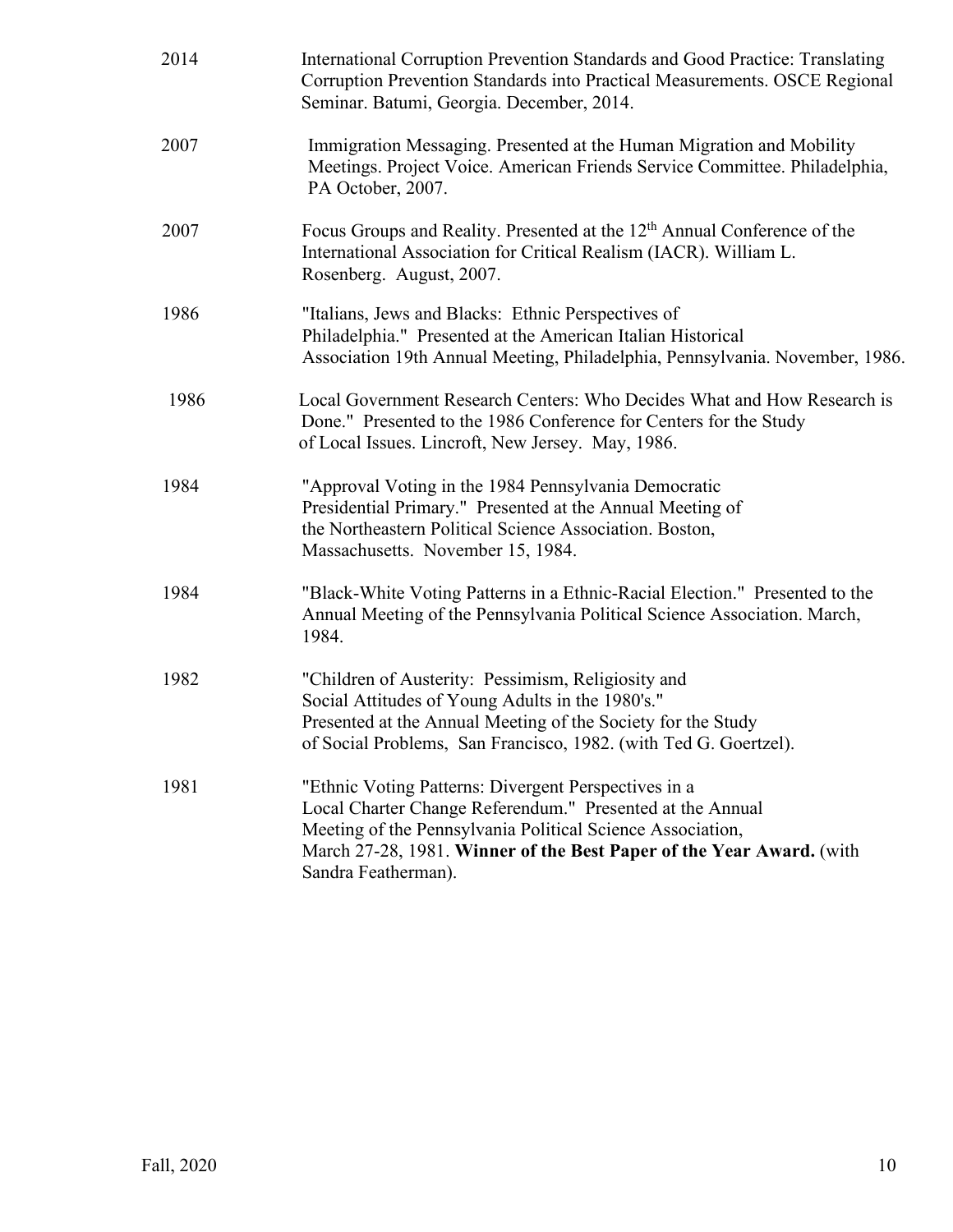| 2020 | Voting Outside the Polling Place: Vote-by-Mail, Absentee Voting & Other<br>"Vote-at-Home" Options. Oct. 13, 2020. William L. Rosenberg. Webinar<br>presented through the Drexel Hagerty Library Series on Elections. Invited talk.                                                         |
|------|--------------------------------------------------------------------------------------------------------------------------------------------------------------------------------------------------------------------------------------------------------------------------------------------|
| 2020 | How Federalism is Related to Addressing National Emergencies such as<br>Floods, Hurricanes, Tornados, and the Corona virus. July 28, 2020. William L.<br>Rosenberg. Presented to the JCC Adult Lifelong Learning Community. Cherry<br>Hill, NJ. Invited talk.                              |
| 2020 | Roles of the President: Chief of State and Chief Consoler of State. July 21,<br>2020. William L. Rosenberg. Presented to the JCC Adult Lifelong Learning<br>Community. Cherry Hill, NJ. Invited talk.                                                                                      |
| 2020 | War Powers of the President and Congress. July 14. 2020. William L.<br>Rosenberg. Presented to the JCC Adult Lifelong Learning Community. Cherry<br>Hill, NJ. Invited talk.                                                                                                                |
| 2020 | Pardon Powers of the President. July 7, 2020. William L. Rosenberg. Presented<br>to the JCC Adult Lifelong Learning Community. Cherry Hill, NJ. Invited talk.                                                                                                                              |
| 2020 | How Federalism is related to Addressing National Emergencies such as Floods,<br>Hurricanes, Tornados, and the Corona virus. June 25, 2020. William L.<br>Rosenberg. Presented to the Golden Slipper Seniors Program (Adult Lifelong<br>Learning Community). Bala Cynwyd, PA. Invited talk. |
| 2020 | Roles of the President: Chief of State and Chief Consoler of State. June 18,<br>2020. William L. Rosenberg. Presented to the Golden Slipper Seniors Program<br>(Adult Lifelong Learning Community). Bala Cynwyd, PA. Invited talk.                                                         |
| 2020 | War Powers of the President and Congress June 11, 2020. William L.<br>Rosenberg. Presented to the Golden Slipper Seniors Program (Adult Lifelong<br>Learning Community). Bala Cynwyd, PA. Invited talk.                                                                                    |
| 2020 | Pardon Powers of the President. June 4, 2020. William L. Rosenberg.<br>Presented to the Golden Slipper Seniors Program (Adult Lifelong Learning<br>Community). Bala Cynwyd, PA. Invited talk.                                                                                              |
| 2020 | What is the Impact of Third-Party Candidates on Presidential Elections? May<br>21, 2020. William L. Rosenberg. Presented to the Golden Slipper Seniors<br>Program (Adult Lifelong Learning Community). Bala Cynwyd, PA. Invited<br>talk.                                                   |
| 2020 | Who Gets to be Vice -President of the US? The History and Strategy of<br>Getting the Position. May 14, 2020. William L. Rosenberg. Presented to the<br>Golden Slipper Seniors Program (Adult Lifelong Learning Community). Bala<br>Cynwyd, PA. Invited talk.                               |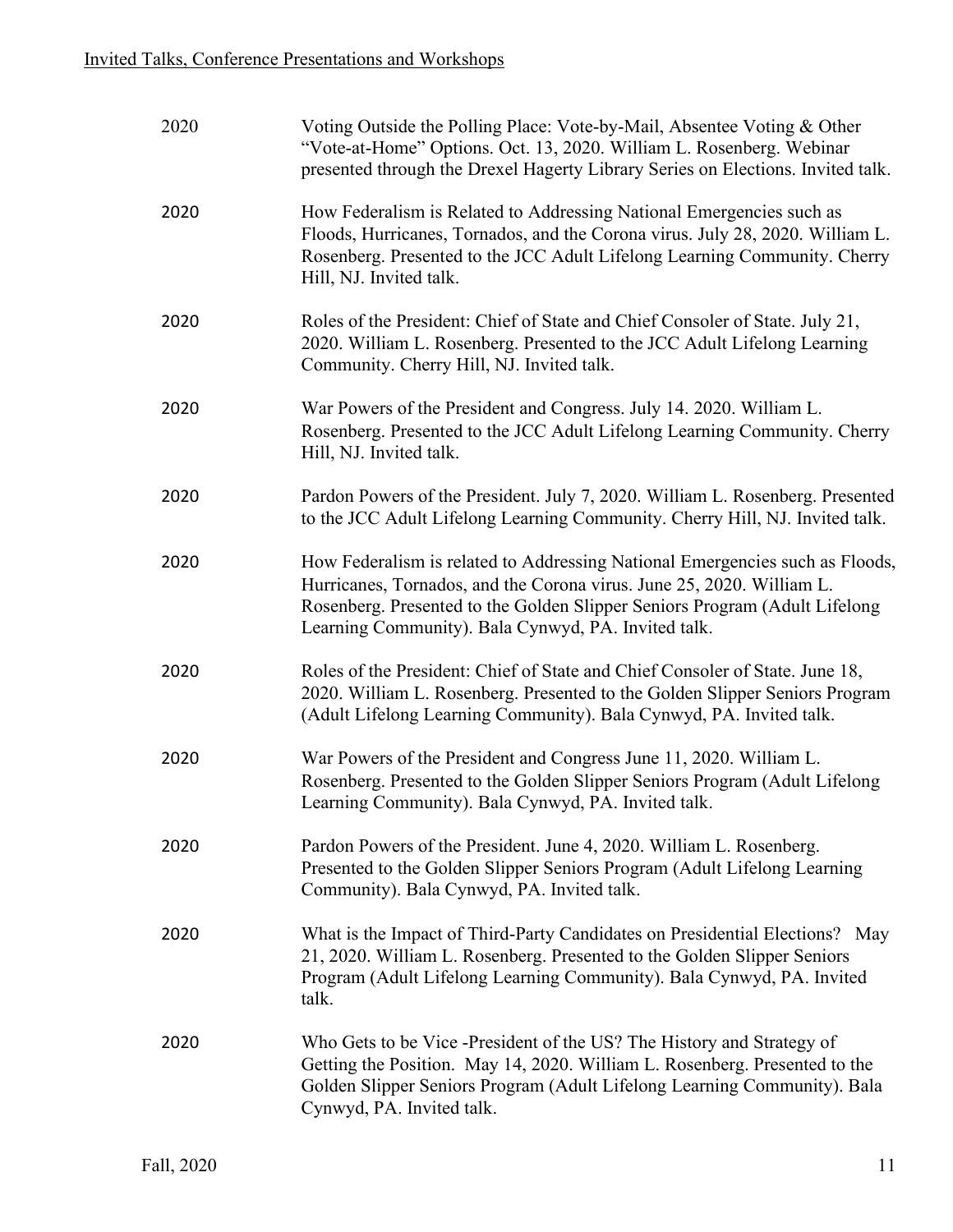| 2020 | Should the United States Change to a Parliamentary Political System. May 7,<br>2020. William L. Rosenberg. Presented to the Golden Slipper Seniors Program<br>(Adult Lifelong Learning Community). Bala Cynwyd, PA. Invited talk.   |
|------|-------------------------------------------------------------------------------------------------------------------------------------------------------------------------------------------------------------------------------------|
| 2020 | How Does Media Impact Different Segments of the American Public? April<br>30, 2020. William L. Rosenberg. Presented to the Golden Slipper Seniors<br>Program (Adult Lifelong Learning Community). Bala Cynwyd, PA. Invited<br>talk. |
| 2020 | What is the Track Record of Presidential Polls? Feb. 25, 2020. William L.<br>Rosenberg. Presented to the JCC Adult Lifelong Learning Community. Cherry<br>Hill, NJ. Invited talk.                                                   |
| 2020 | What is the Impact of Third-Party Candidates on Presidential Elections? Feb.<br>11, 2020. William L. Rosenberg. Presented to the JCC Adult Lifelong Learning<br>Community. Cherry Hill, NJ. Invited talk.                           |
| 2020 | Factors that Impact early Presidential Primaries and Caucuses. Jan. 23, 2020.<br>William L. Rosenberg. Presented to the Golden Slipper Seniors Program<br>(Adult Lifelong Learning Community). Bala Cynwyd, PA. Invited talk.       |
| 2020 | Who Gets to be Vice -President of the US? The History and Strategy of<br>Getting the Position. Jan. 21, 2020. William L. Rosenberg. Presented to the<br>JCC Adult Lifelong Learning Community. Cherry Hill, NJ. Invited talk.       |
| 2020 | Life Circumstances that Impact the Political Behavior of People. Jan. 16, 2020.<br>William L. Rosenberg. Presented to the Golden Slipper Seniors Program<br>(Adult Lifelong Learning Community). Bala Cynwyd, PA. Invited talk.     |
| 2020 | Factors that Impact early Presidential Primaries and Caucuses. Jan. 14, 2020.<br>William L. Rosenberg. Presented to the JCC Adult Lifelong Learning<br>Community. Cherry Hill, NJ. Invited talk.                                    |
| 2020 | Why Great Men and Women Are Not Chosen Presidents? Jan. 9, 2020.<br>William L. Rosenberg. Presented to the Golden Slipper Seniors Program<br>(Adult Lifelong Learning Community). Bala Cynwyd, PA. Invited talk.                    |
| 2019 | Should the United States Change to a Parliamentary Political System? Dec. 10,<br>2019. William L. Rosenberg. Presented to the Golden Slipper Seniors Program<br>(Adult Lifelong Learning Community). Bala Cynwyd, PA. Invited talk. |
| 2019 | How Does Media Impact Different Segments of the American Public? Dec. 3,<br>2019. William L. Rosenberg. Presented to the Golden Slipper Seniors Program<br>(Adult Lifelong Learning Community). Bala Cynwyd, PA. Invited talk.      |
| 2019 | Life Circumstances that Impact the Political Behavior of People. Nov. 26,<br>2019. William L. Rosenberg. Presented to the Golden Slipper Seniors Program<br>(Adult Lifelong Learning Community). Bala Cynwyd, PA. Invited talk.     |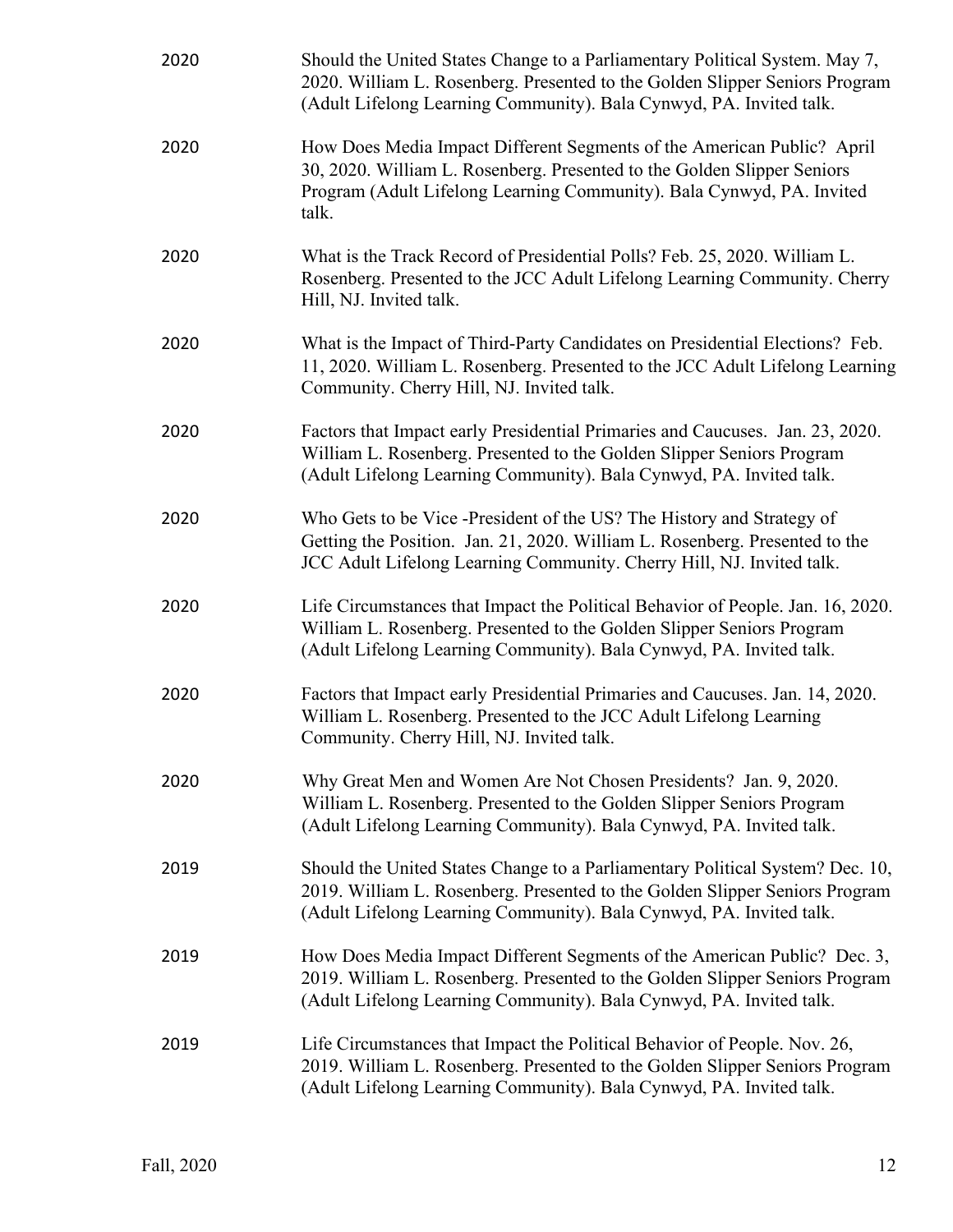| 2019 | Why Great Men and Women Are Not Chosen Presidents? Nov. 19, 2019.<br>William L. Rosenberg. Presented to the Golden Slipper Seniors Program<br>(Adult Lifelong Learning Community). Bala Cynwyd, PA. Invited talk.                                    |
|------|------------------------------------------------------------------------------------------------------------------------------------------------------------------------------------------------------------------------------------------------------|
| 2019 | How Might Cleavages Occur within the field of Democratic Candidates for<br>President. Sept. 10, 2019. William L. Rosenberg. Presented to the JCC Adult<br>Lifelong Learning Community. Cherry Hill, NJ. Invited talk.                                |
| 2019 | How Might Cleavages Occur within the field of Democratic Candidates for<br>President Fall, Sept, 10, 2019 Presented to the JCC Adult Lifelong Learning<br>Community. Cherry Hill, NJ. Invited talk.                                                  |
| 2019 | The Features of Political Success and Failure in Early Presidential Primaries<br>JCC Fall, Sept., 3, 2019. Presented to the JCC Adult Lifelong Learning<br>Community. Cherry Hill, NJ. Invited talk.                                                 |
| 2019 | The Impact of Presidential Primary Debates on Voters. Summer, 7-16-19.<br>Presented to the JCC Adult Lifelong Learning Community. Cherry Hill, NJ.<br>Invited talk.                                                                                  |
| 2019 | President Trump and his Conflict with Congress: Public Humiliation, Court<br>Actions, Impeachment. And Elections. Summer, 7-9-19. Presented to the JCC<br>Adult Lifelong Learning Community. Cherry Hill, NJ. Invited talk.                          |
| 2019 | Where are we at with the political races for President in 2020? Spring, 5-14-19.<br>Presented to the JCC Adult Lifelong Learning Community. Cherry Hill, NJ.<br>Invited talk.                                                                        |
| 2019 | How do social media campaigns impact our political Social, and economic<br>worlds? Spring, 5-7-19. Presented to the JCC Adult Lifelong Learning<br>Community. Cherry Hill, NJ. Invited talk.                                                         |
| 2019 | How do polls work? Who controls them? What is their impact? Spring, 4-30-<br>19. Presented to the JCC Adult Lifelong Learning Community. Cherry Hill,<br>NJ. Invited talk.                                                                           |
| 2019 | What is the History of public opinion? Spring, 4-16-19. Presented to the JCC<br>Adult Lifelong Learning Community. Cherry Hill, NJ. Invited talk.                                                                                                    |
| 2019 | How Can We Nurture Less Political Polarization? Spring, 2019. Presented to<br>the Golden Slipper Seniors Program (Adult Lifelong Learning Community).<br>Bala Cynwyd, PA. Invited talk.                                                              |
| 2019 | What is the Impact of Hate groups in the US? Who Are they? Why Do they<br>Exist? How can they be Controlled? Spring, 2019. Presented to the Golden<br>Slipper Seniors Program (Adult Lifelong Learning Community). Bala Cynwyd,<br>PA. Invited talk. |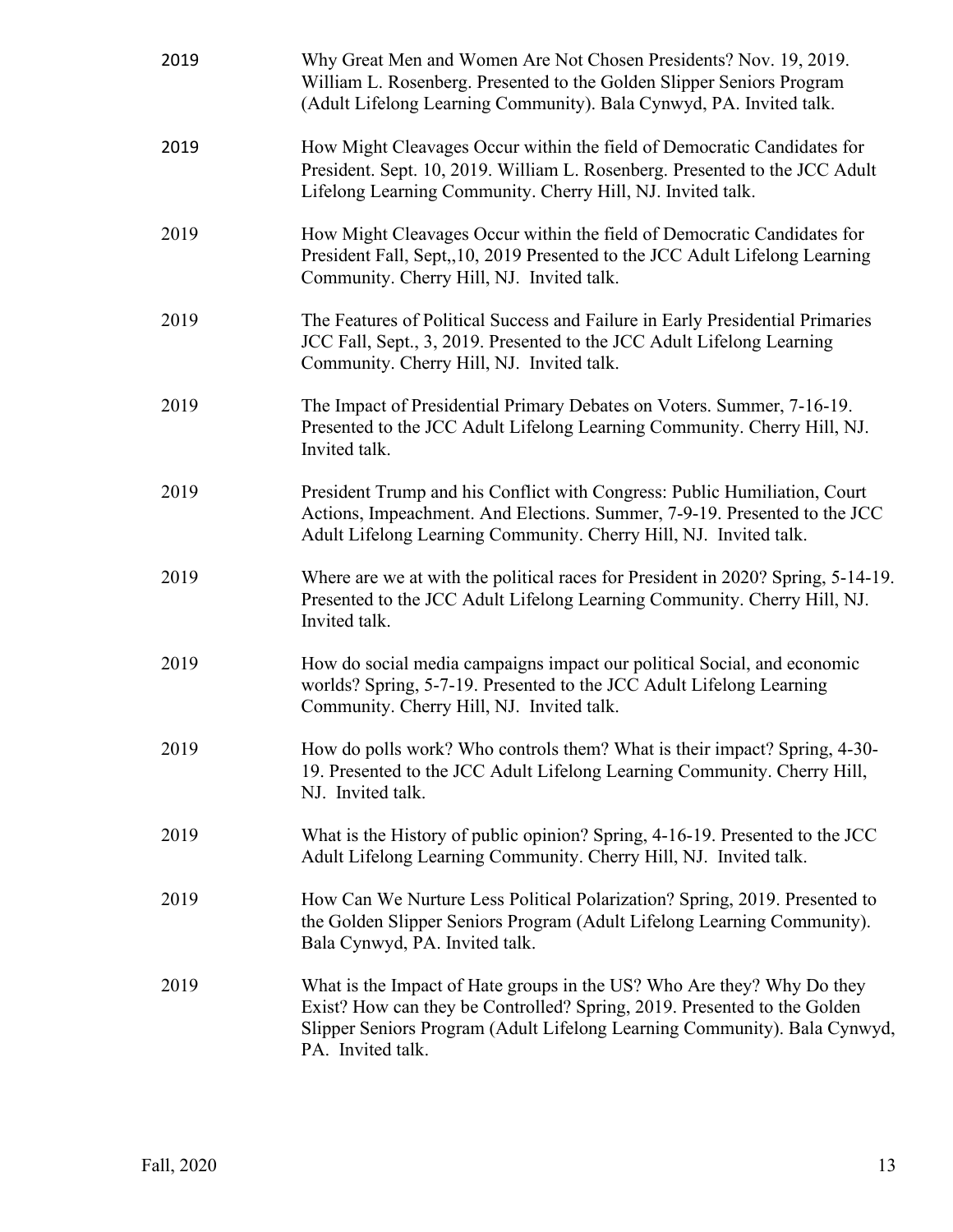| 2019 | What is the Future of American Jews? Spring, April, 2019. Presented to the<br>Golden Slipper Seniors Program (Adult Lifelong Learning Community). Bala<br>Cynwyd, PA. Invited talk.                                        |
|------|----------------------------------------------------------------------------------------------------------------------------------------------------------------------------------------------------------------------------|
| 2019 | Should Celebrities Be Active Political Leaders? Spring, 2019. Presented to the<br>Golden Slipper Seniors Program (Adult Lifelong Learning Community). Bala<br>Cynwyd, PA. Invited talk.                                    |
| 2019 | What is the Impact of Hate groups in the US? Who Are they? Why Do they<br>Exist? How can they be Controlled? Winter, Feb., 2019. Presented to the JCC<br>Adult Lifelong Learning Community. Cherry Hill, NJ. Invited talk. |
| 2019 | How Can We Nurture Less Political Polarization? Winter, 2-26-19. Presented<br>to the JCC Adult Lifelong Learning Community. Cherry Hill, NJ. Invited talk.                                                                 |
| 2019 | Should Celebrities Be Active Political Leaders? Winter, 2019. Presented to the<br>JCC Adult Lifelong Learning Community. Cherry Hill, NJ. Invited talk.                                                                    |
| 2019 | What is the role of #MeToo and #BlackLivesMatter in US Politics? Winter,<br>2019. Presented to the Golden Slipper Seniors Program (Adult Lifelong<br>Learning Community). Bala Cynwyd, PA. Invited talk.                   |
| 2019 | What happened in the 2018 Elections and what does it mean? Winter, 2019.<br>Presented to the Golden Slipper Seniors Program (Adult Lifelong Learning<br>Community). Bala Cynwyd, PA. Invited talk.                         |
| 2019 | Why do Courts and Congress appear to not act with regard to Trump? Winter,<br>2019. Presented to the Golden Slipper Seniors Program (Adult Lifelong<br>Learning Community). Bala Cynwyd, PA. Invited talk.                 |
| 2019 | What is the Future of American Jews? Winter, Feb., 2019. Presented to the<br>JCC Adult Lifelong Learning Community. Cherry Hill, NJ. Invited talk.                                                                         |
| 2019 | What is the future of the Democratic and Republican Parties in the US?<br>Winter, Jan., 2019. Presented to the Golden Slipper Seniors Program (Adult<br>Lifelong Learning Community). Bala Cynwyd, PA. Invited talk.       |
| 2018 | What is the future of the Democratic and Republican Parties in the US? Fall,<br>2018. Presented to the JCC Adult Lifelong Learning Community. Cherry Hill,<br>NJ. Invited talk.                                            |
| 2018 | What happened in the 2018 Elections and what does it mean? Fall, Nov., 2018.<br>Presented to the JCC Adult Lifelong Learning Community. Cherry Hill, NJ.<br>Invited talk.                                                  |
| 2018 | What is stake and what will happen in the 2018 Midterm Elections? Fall, 2018.<br>Presented to the JCC Adult Lifelong Learning Community. Cherry Hill, NJ.<br>Invited talk.                                                 |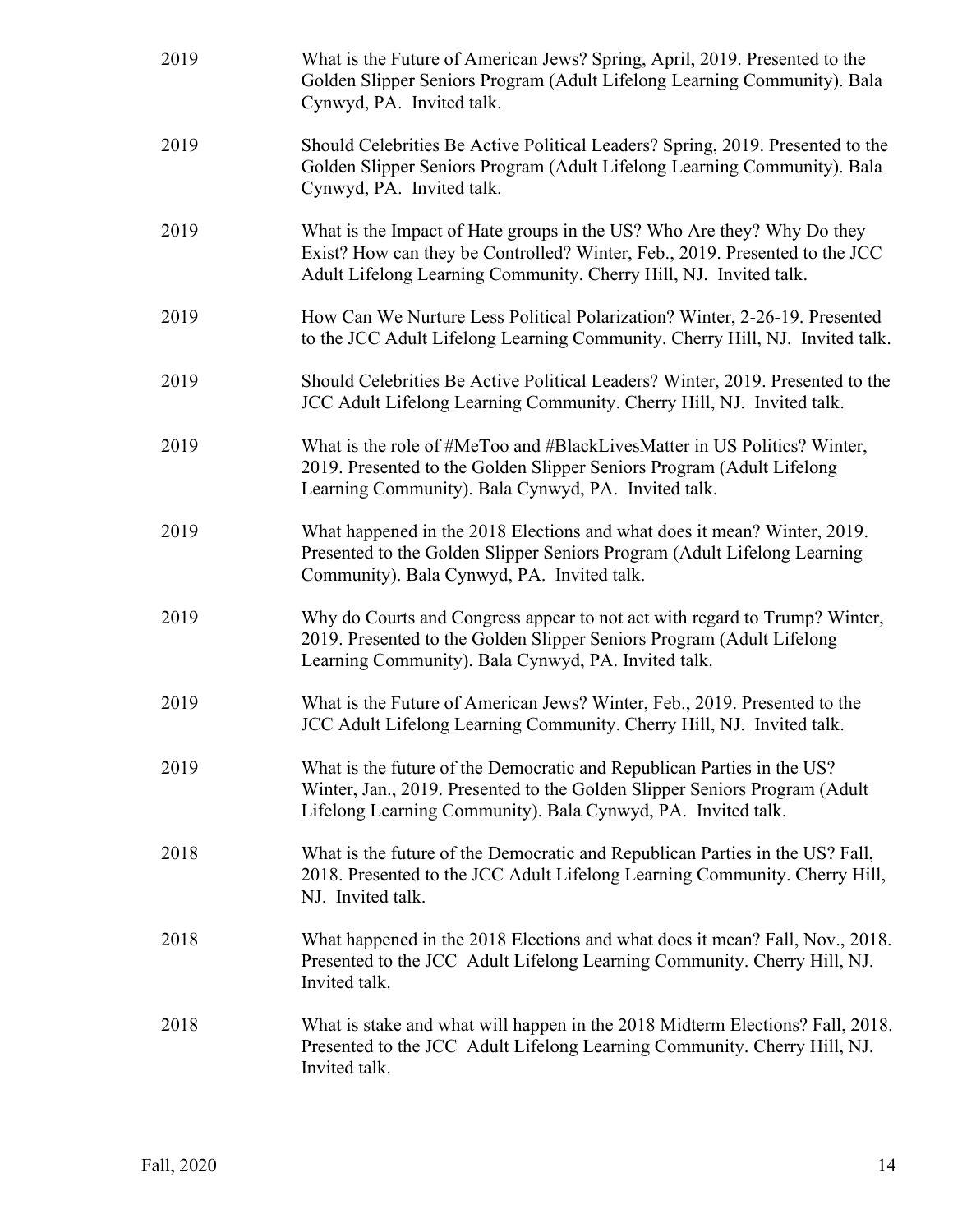| 2018 | Why do Courts and Congress appear to not act with regard to Trump? Fall,<br>Oct., 2018. Presented to the JCC Adult Lifelong Learning Community. Cherry<br>Hill, NJ. Invited talk.                                                                                                                                                                                                                                                                  |
|------|----------------------------------------------------------------------------------------------------------------------------------------------------------------------------------------------------------------------------------------------------------------------------------------------------------------------------------------------------------------------------------------------------------------------------------------------------|
| 2018 | Accountability in Government: A Multi-Regional Project. For the International<br>Visitor Leadership Program. Two invited talks. Institute of International<br>Education. The first talk was titled "Anti-corruption: Scope and Issues<br>Accountability in Government I." The second talk was titled "Anti-corruption:<br>Means of Reduction and Evaluation Accountability in Government II.' August<br>14, 2018. Philadelphia, PA. Invited talks. |
| 2018 | Who Participates in Politics and Why? Presented to the Golden Slipper<br>Seniors Program (Adult Lifelong Learning Community). Bala Cynwyd,<br>PA. July 12, 2018. Invited talk.                                                                                                                                                                                                                                                                     |
| 2018 | Who Participates in Politics and Why? Presented to the Golden Slipper<br>Seniors Program (Adult Lifelong Learning Community). Bala Cynwyd,<br>PA. June 26, 2018. Invited talk.                                                                                                                                                                                                                                                                     |
| 2018 | How Presidential Success Can Be Measured: Votes, Polls,<br>Legislation and Leadership. Presented to the Golden Slipper<br>Seniors Program (Adult Lifelong Learning Community). Bala<br>Cynwyd, PA. June 21, 2018. Invited talk.                                                                                                                                                                                                                    |
| 2018 | How Has Technology Changed Political Communications.<br>July 10, 2018. Presented to the JCC Adult Lifelong Learning<br>Community. Cherry Hill, NJ. Invited talk.                                                                                                                                                                                                                                                                                   |
| 2018 | America's Role as a World Leader. June 26, 2018. Presented to the JCC<br>Adult Lifelong Learning Community. Cherry Hill, NJ. Invited talk.                                                                                                                                                                                                                                                                                                         |
| 2018 | The Politics of Gun Reform. June 19, 2018. Presented to the JCC<br>Adult Lifelong Learning Community. Cherry Hill, NJ. Invited talk.                                                                                                                                                                                                                                                                                                               |
| 2018 | Media Bias: The Coverage of Political and Social Events. June 12,<br>2018. Presented to the JCC Adult Lifelong Learning Community.<br>Cherry Hill, NJ. Invited talk.                                                                                                                                                                                                                                                                               |
| 2018 | Who Participates in Politics and Why: Candidates, Voters,<br>Citizens and Interest Groups. May 8, 2018. Presented to the<br>JCC Adult Lifelong Learning Community. Cherry Hill, NJ. Invited talk.                                                                                                                                                                                                                                                  |
| 2018 | How Presidential Success Can Be Measured: Votes, Polls, Legislation and<br>Leadership. May 1, 2018. Presented to the JCC Adult Lifelong Learning<br>Community. Cherry Hill, NJ. Invited talk.                                                                                                                                                                                                                                                      |
| 2018 | The Future of Political Parties. April 17, 2018. Presented to the JCC Adult<br>Lifelong Learning Community. Cherry Hill, NJ. Invited talk.                                                                                                                                                                                                                                                                                                         |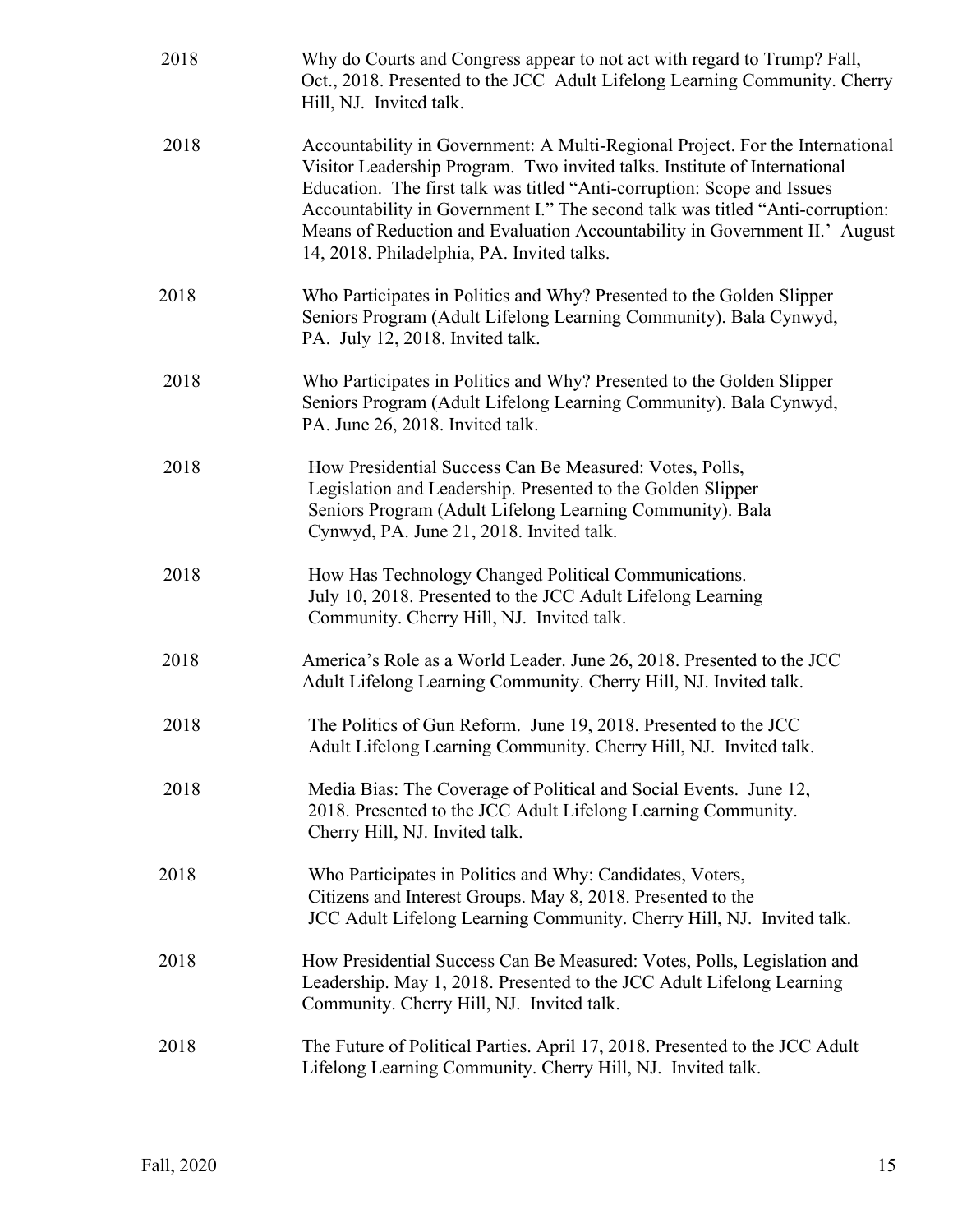| 2018 | A Delicate Balance – A Historical and Current Perspective: Checks and<br>Balances and Separation of Powers. April 10, 2018. Presented to the JCC<br>Adult Lifelong Learning Community. Cherry Hill, NJ. Invited talk.                                                                                                                             |
|------|---------------------------------------------------------------------------------------------------------------------------------------------------------------------------------------------------------------------------------------------------------------------------------------------------------------------------------------------------|
| 2018 | Checks and Balances and Separation of Powers. Jan., 2018. The Future of<br>Political Parties. Jan. 2018. Impeachment: Process, Presented to the<br>Golden Slipper Seniors Program (Adult Lifelong Learning Community).<br>Bala Cynwyd, PA. Invited talk.                                                                                          |
| 2018 | Impeachment: Process, Presented to the Golden Slipper Seniors Program<br>(Adult Lifelong Learning Community). Bala Cynwyd, PA. . Invited talk.                                                                                                                                                                                                    |
| 2018 | Function, Outcome. Feb. 8, 2018. Presented to the Golden Slipper Seniors<br>Program (Adult Lifelong Learning Community). Bala Cynwyd, PA.<br>Invited talk.                                                                                                                                                                                        |
| 2018 | Legitimacy, Sovereignty, Authority: Components Allowing a Nation to<br>Operate., Jan. 2018. Presented to the Golden Slipper Seniors Program<br>(Adult Lifelong Learning Community). Bala Cynwyd, PA. Invited talk.                                                                                                                                |
| 2017 | "Corruption and Fraud in the Public and Private Sector: How Domestic and<br>International Organizations Are Collectively Working to Address this<br>Problem." Principal invited talk at The Philadelphia Chapter of the<br>Association of Certified Fraud Examiners 25th Annual Fraud Training<br>Conference. Philadelphia, PA. December 4, 2017. |
| 2017 | Legitimacy, Sovereignty, Authority: Components Allowing a Nation to<br>Operate. Oct. 2017. Presented to the JCC Adult Lifelong Learning<br>Community. Cherry Hill, NJ. Invited talk.                                                                                                                                                              |
| 2017 | The Impact of Globalization on Business, Jobs, Government, and our<br>Daily Lives. April, 2017. Presented to the Golden Slipper Seniors Program<br>(Adult Lifelong Learning Community). Bala Cynwyd, PA. April, 2017.<br>Invited talk.                                                                                                            |
| 2017 | Impeachment: Process, Function, Outcomes. Nov. 14, 2017. Presented to<br>the JCC Adult Lifelong Learning Community. Cherry Hill, NJ. Invited<br>talk.                                                                                                                                                                                             |
| 2017 | Presidential Election Review. Oct., 2017. Presented to the JCC Adult<br>Lifelong Learning Community. Cherry Hill, NJ. Invited talk.                                                                                                                                                                                                               |
| 2017 | The Impact of Globalization and How it Impacts Business, Jobs,<br>Government, and our Daily Lives: A Focus on Combatting Corruption in<br>the Public and Private Sectors. Invited lecture presented to the Wyngate<br>Adult Lifelong Learning Community. Medford, NJ. Sept. 5, 2017. Invited<br>talk.                                             |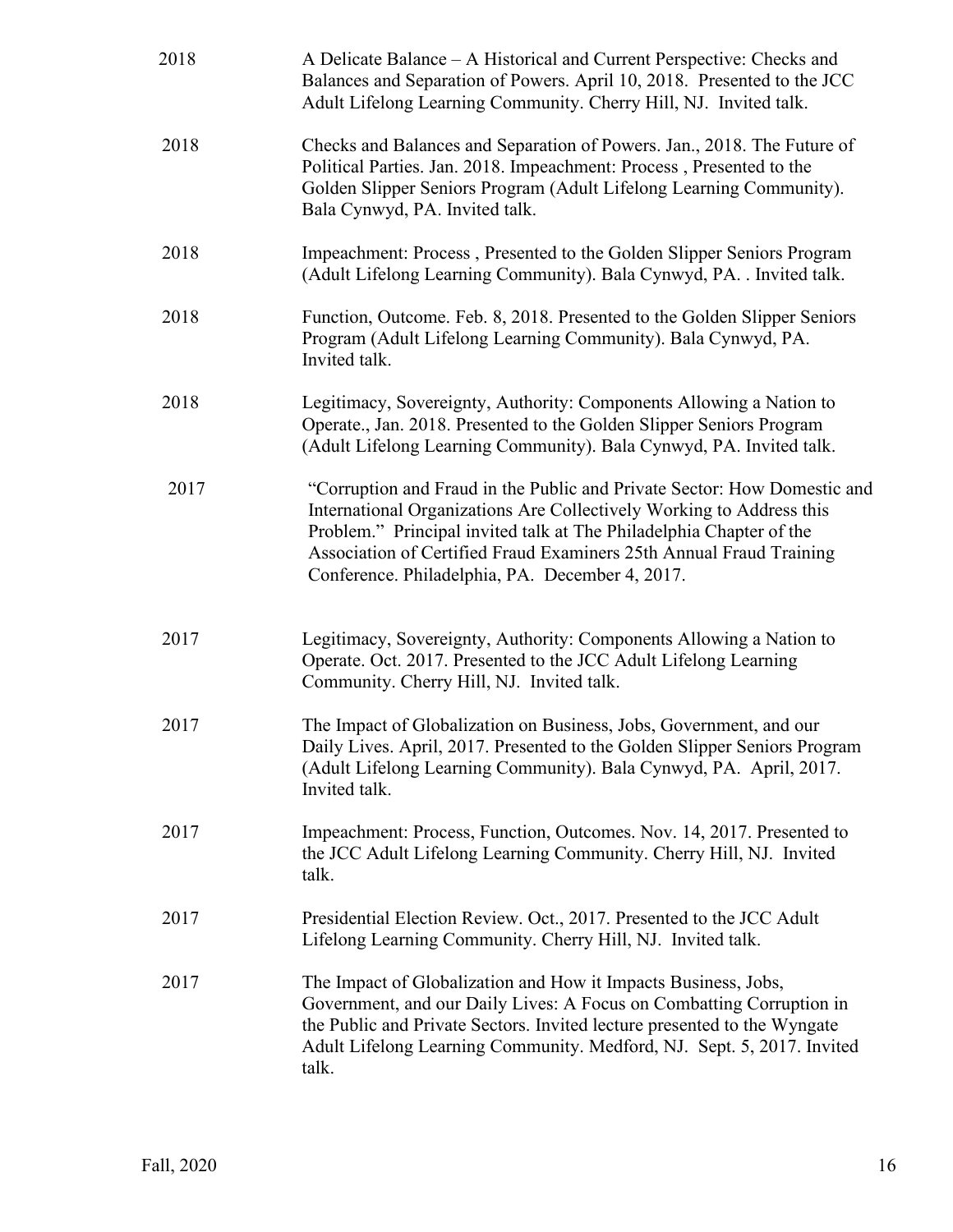| 2017 | Combatting Corruption in the Public and Private Sectors: National and<br>International efforts in the areas of government, banking, and even sports.<br>Invited lecture presented to the Wyngate Adult Lifelong Learning<br>Community. Medford, NJ. Sept. 14, 2017. Invited talk.                                                                                                                                                                                                                                                                                                                                                                                               |
|------|---------------------------------------------------------------------------------------------------------------------------------------------------------------------------------------------------------------------------------------------------------------------------------------------------------------------------------------------------------------------------------------------------------------------------------------------------------------------------------------------------------------------------------------------------------------------------------------------------------------------------------------------------------------------------------|
| 2017 | A Four Part Invited Lecture Series. Trump Versus Obama: The First 100 Days,<br>How Citizens Choose to Vote: The Impact of the Candidate, the Issues,<br>Campaign Ads, Past Behavior of the Candidate, and the Voters Past Voting<br>Behavior, Gerrymandering: How The US Congress is Manipulated by<br>Political and Geographic Boundaries, and The 2016 Presidential Election and<br>the Interaction of the Campaign, White House, FBI, Congress and the<br>Media: Trump, Clinton, Comey, Mueller, Flynn, and Russia. Presented to the<br>Golden Slipper Seniors Program (Adult Lifelong Learning Community). Bala<br>Cynwyd, PA. Sept. 5, 12,19, and 26, 2017. Invited talks. |
| 2017 | A Four Part Invited Lecture Series. Trump Versus Obama: The First 100<br>Days, Combatting Corruption in the Public and Private Sectors. This<br>includes national and international efforts in the areas of government,<br>banking, and even sports, Gerrymandering: How The US Congress is<br>Manipulated by Political and Geographic Boundaries, The Impact of<br>Globalization on Business, Jobs, Government, and our Daily Lives.<br>Presented to the JCC Adult Lifelong Learning Community. Cherry Hill,<br>NJ. (Adult Lifelong Learning Community). Cherry Hill, NJ. July 11,<br>August 1, August 8, and Sept. 5, 2017. Invited talks.                                    |
| 2017 | A Two Part Invited Lecture Series. Combatting Corruption in the Public and<br>Private Sectors. This includes national and international efforts in the areas of<br>government, banking, and even sports, The Impact of Globalization on<br>Business, Jobs, Government, and our Daily Lives. Presented to the Golden<br>Slipper Seniors Program (Adult Lifelong Learning Community). Bala Cynwyd,<br>PA. May 13 and 20, 2017. Invited talks.                                                                                                                                                                                                                                     |
| 2017 | A Four Part Invited Lecture Series. Why Does Comedy Come from the<br>Political Left, The Role of Endorsements for Political Candidates and<br>Causes, The Relationship between Music and Politics, Political<br>Polarization and Politics from a Historical and Contemporary<br>Perspective. Presented to the JCC Adult Lifelong Learning Community.<br>Cherry Hill, NJ. (Adult Lifelong Learning Community). Cherry Hill, NJ.<br>Nov. 1, 22, 2016 and Jan. 10, 24, 2017. Invited talks.                                                                                                                                                                                        |
| 2017 | A Three Part Invited Lecture Series. Tracing Jewish roots and Heritage<br>in Poland, The Divisive BDS Issue and Anti-Semitism on College<br>Campuses, and The Effect of the Changing Demographics and Cultural<br>Pluralism on the United States. Presented to the Golden Slipper Seniors<br>Program (Adult Lifelong Learning Community). Bala Cynwyd, PA. Jan.<br>5, 12, and 19, 2017. Invited talks.                                                                                                                                                                                                                                                                          |
| 2016 | Co-Moderator (and Speaker) for the Drexel Economics Society Fall, 2016<br>Presidential Election debate. Nov. 3F, 2016.                                                                                                                                                                                                                                                                                                                                                                                                                                                                                                                                                          |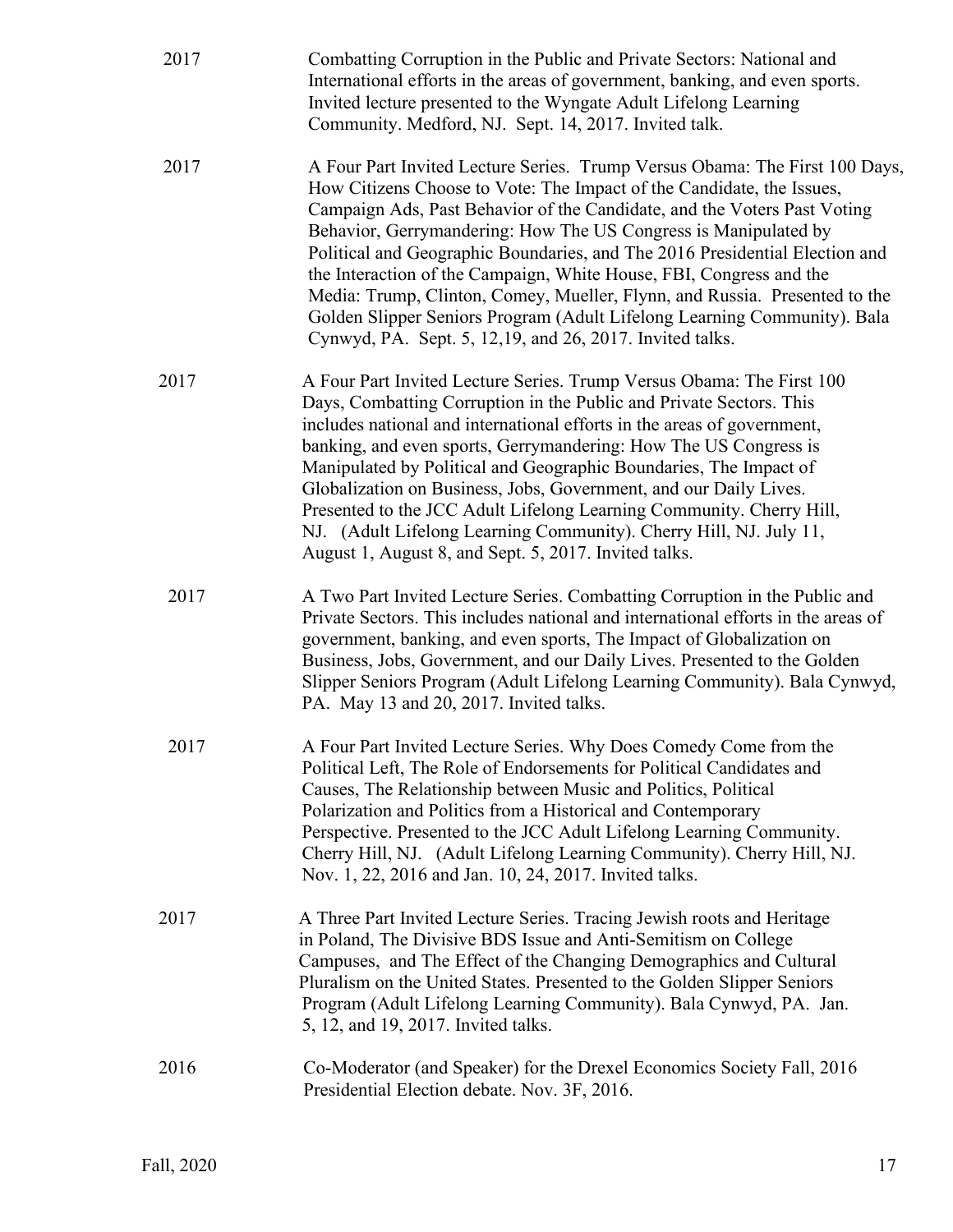| 2016 | A Two Part Invited Lecture Series. Why Does Politics Come from the<br>Left, 2016 Presidential Election Consequences. Presented to the Golden<br>Slipper Seniors Program (Adult Lifelong Learning Community). Bala<br>Cynwyd, PA. Dec. 8 and 18, 2016.                                                                                                                                       |
|------|---------------------------------------------------------------------------------------------------------------------------------------------------------------------------------------------------------------------------------------------------------------------------------------------------------------------------------------------------------------------------------------------|
| 2016 | Presidential Primaries, Caucuses and Conventions. Dr. Rosenberg was a<br>presenter at the "No Labels" Chapter at Haverford College Forum on the 2016<br>Presidential election. October 26, 2016.                                                                                                                                                                                            |
| 2016 | Survey Research and Polls. Dr. Rosenberg gave an invited talk for the Drexel<br>COMM500 Graduate Methods course on Survey Research and Polling.<br>Oct. 17, 2016.                                                                                                                                                                                                                           |
| 2016 | The 2016 Presidential Election: Campaigns, Conventions, Debates, and the<br>General Election. Invited lecture presented to the Wyngate Adult Lifelong<br>Learning Community. Medford, NJ. Sept. 29, 2016.                                                                                                                                                                                   |
| 2016 | The 2016 Presidential Election: Campaigns, Conventions, Debates, and the<br>General Election. (A Post-Convention and Presidential Election Update.)<br>Invited lectures presented to the Golden Slipper Seniors Program (Adult<br>Lifelong Learning Community). Bala Cynwyd, PA. Sept. 29, 2016.                                                                                            |
| 2016 | The 2016 US Presidential Election: Candidates, Process, and<br>Impact. Mongolian National University. Ulaanbatur, Mongolia. Sept. 15,<br>2016.                                                                                                                                                                                                                                              |
| 2016 | "A Model of the Risks and Rewards in Terms of Combating and Preventing<br>Corruption and Money Laundering for Individuals, Organizations, and Nation<br>States in a Globalized World." Expert Meeting: Fostering Co-operation in<br>Combatting Corruption and Money Laundering. Co-Sponsored by the<br>UNODC, OSCE and Others. William L. Rosenberg. Vienna, Austria.<br>September 6, 2016. |
| 2016 | Four Major Political Issues that Individuals Face: Physical<br>Security, Economic Security and Trade, Privacy, Freedom of Religion. Invited<br>four part lecture series presented to the JCC Adult Lifelong Learning<br>Community. Cherry Hill, NJ. July 19, 26, and August 2, 9, 2016.                                                                                                     |
| 2016 | Political and Social Scandals: Their Impact on Our Culture. How<br>Does the Media Cover These Events and How Does the Public<br>Respond. William L. Rosenberg. Invited four part lecture series presented to<br>the JCC Adult Lifelong Learning Community. Cherry Hill, NJ. May 3, 17,<br>24, and 31, 2016.                                                                                 |
| 2016 | Democracy in Action: US Politics and Elections. (May, 2016)<br>Lead by William L. Rosenberg. Multi-Day Fulbright Enrichment Seminar.<br>Philadelphia, PA. May 5-7, 2016.                                                                                                                                                                                                                    |
| 2016 | Political and Social Scandals: Their Impact on Our Culture, How the Media<br>Covers the Events and How the Public Responds. Invited lecture series                                                                                                                                                                                                                                          |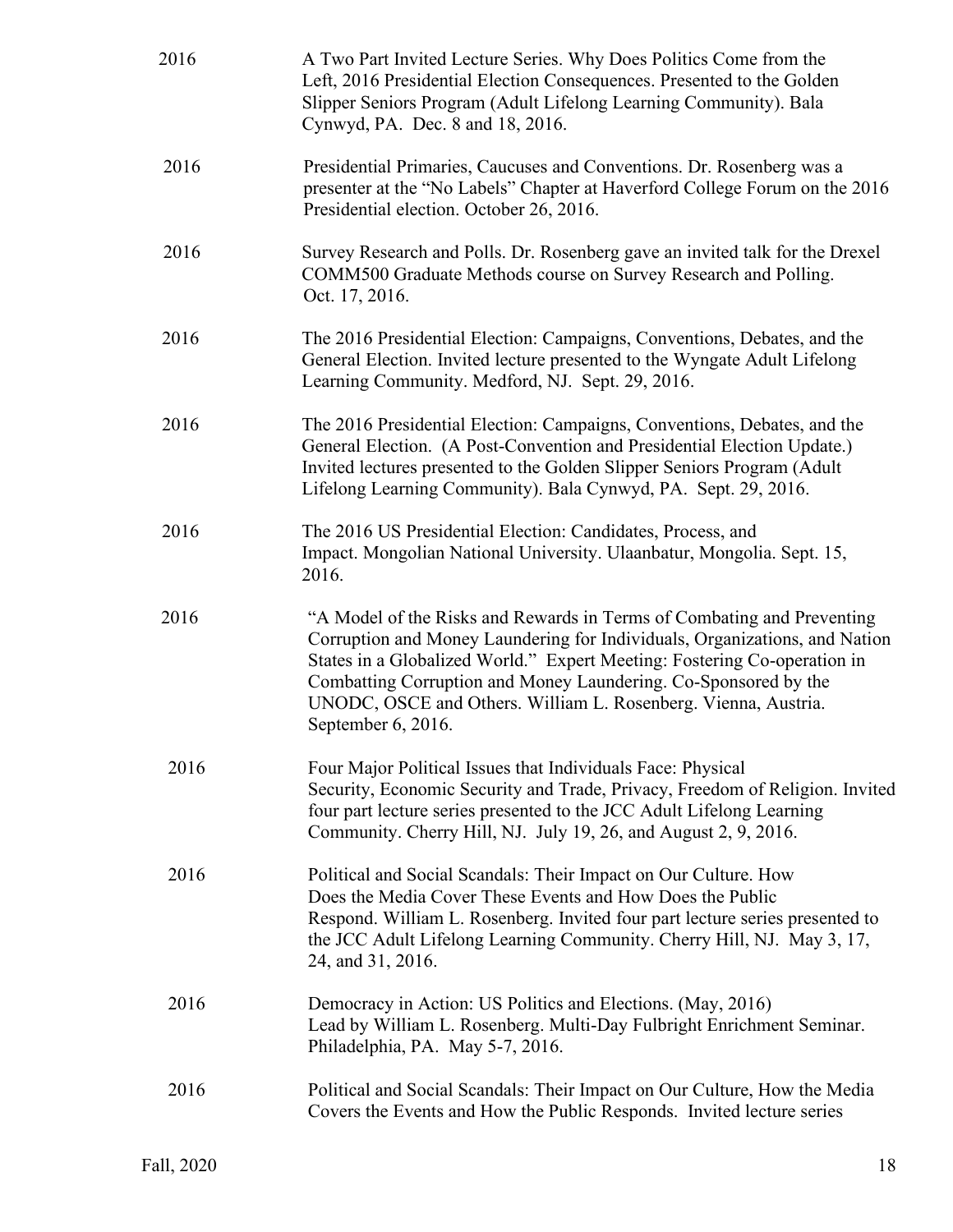|      | presented to the Golden Slipper Seniors Program (Adult Lifelong Learning<br>Community). Bala Cynwyd, PA. May 19, 26, June 2, and June 9, 2016.                                                                                                                                                                                                   |
|------|--------------------------------------------------------------------------------------------------------------------------------------------------------------------------------------------------------------------------------------------------------------------------------------------------------------------------------------------------|
| 2016 | Presidential Election 2016: Where are we and where are we going? Invited<br>lecture presented to the Golden Slipper Seniors Program (Adult Lifelong<br>Learning Community). Bala Cynwyd, PA. April 7, 2016.                                                                                                                                      |
| 2016 | Democracy in Action: US Politics and Elections. (March, 2016)<br>Lead by William L. Rosenberg. Multi-Day Fulbright Enrichment Seminar.<br>Philadelphia, PA. March 3-5, 2016.                                                                                                                                                                     |
| 2016 | The 2016 Presidential Election – Candidates, Issues, Tactics, and the<br>Convention. William L. Rosenberg. Invited four part lecture series presented<br>to the Golden Slipper Seniors Program (Adult Lifelong Learning<br>Community). Bala Cynwyd, PA. Jan. 7, 14, 21, 28, 2016.                                                                |
| 2015 | Presidential Primaries, Caucuses and Conventions. William L. Rosenberg.<br>Invited four part lecture series presented to the JCC Adult Lifelong Learning<br>Community. Cherry Hill, NJ. Nov. 17, 24, Dec. 1, 8, 2015.                                                                                                                            |
| 2015 | Presidential Debates during primaries and in the fall general elections-their<br>history, types, sponsors and impact. William L. Rosenberg. Invited lecture<br>presented to the Golden Slipper Seniors Program (Adult Lifelong Learning<br>Community). Bala Cynwyd, PA. Oct. 22, 2015.                                                           |
| 2015 | Political Communication and Social Movements. William L. Rosenberg.<br>Invited four part lecture series presented to the JCC Adult Lifelong Learning<br>Community. Cherry Hill, NJ. August 4, 11, 18, 25, 2015.                                                                                                                                  |
| 2015 | The Politics of Jews and Sports. William L. Rosenberg. Invited four part<br>lecture series presented to the JCC Adult Lifelong Learning Community.<br>Cherry Hill, NJ. May 5, 12, 19, 26, 2015.                                                                                                                                                  |
| 2015 | A Political, Social, and Historical Analysis of the Role of Sports and Jews.<br>Invited three part lecture series presented to the Golden Slipper Seniors<br>Program (Adult Lifelong Learning Community). Bala Cynwyd, PA. May 14,<br>21, 28, 2015.                                                                                              |
| 2015 | The Implementation of SWOT and TOWS Analysis To Develop an<br>Anticorruption Strategy (Talk). William L. Rosenberg. This talk proceeded<br>and supported the OSCE workshop listed below. The two activities were<br>related. OSCE Regional Conference. Chisinau, Moldova. April, 2015.                                                           |
| 2015 | HOW TO STRENGTHEN INTEGRITY MECHANISMS IN BOTH PUBLIC<br>AND PRIVATE SECTORS? (Workshop). Dr. William Rosenberg, Drexel<br>University, USA and Mr. Oleksandr Hlushchenko, Associate Professor, Lviv<br>Institute of Banking/ University of Banking of the National Bank of Ukraine.<br>OSCE Regional Conference. Chisinau, Moldova. April, 2015. |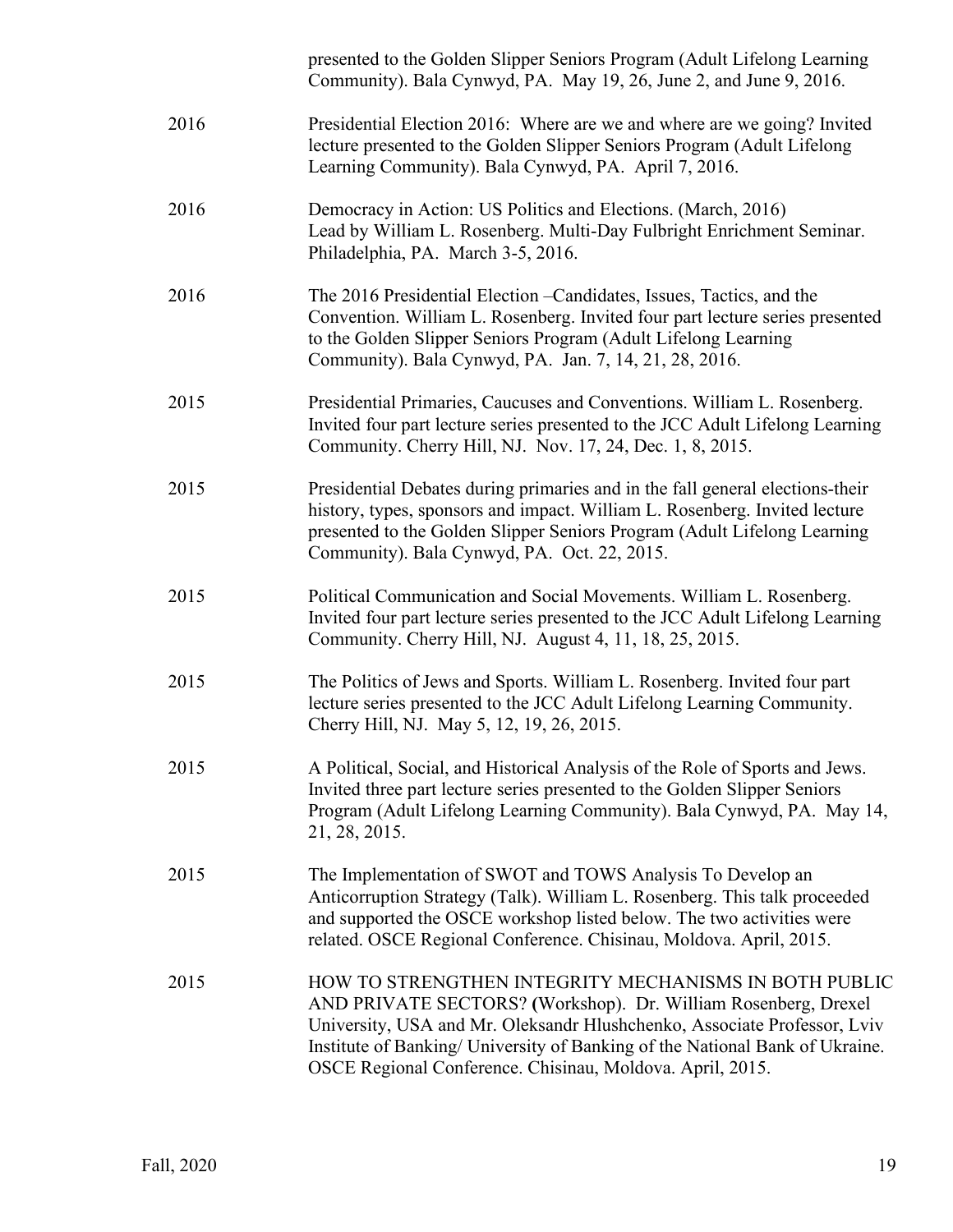| 2015 | ISIS and Jihadist Recruitment: How the World Can Confront This Challenge.<br>William L. Rosenberg. Invited four part lecture series presented to the JCC<br>Adult Lifelong Learning Community. Cherry Hill, NJ. March 3, 10, 17, 24,                                                             |
|------|--------------------------------------------------------------------------------------------------------------------------------------------------------------------------------------------------------------------------------------------------------------------------------------------------|
| 2015 | Jihadist Propaganda: What is it and how does it work, and what can be done<br>about it? William L. Rosenberg. Invited four part talk presented to the Golden<br>Slipper Seniors Program (Adult Lifelong Learning Community). Bala<br>Cynwyd, PA. Jan. 8, Jan. 22, Jan. 29, 2015.                 |
| 2015 | Remembrances of the Holocaust. William L. Rosenberg. Presented at the<br>Jewish Eastern Europe On My Mind Panel Discussion. Drexel University<br>Judaic Studies. Dec., 2014.                                                                                                                     |
| 2014 | Public Opinion and Propaganda. William L. Rosenberg. Invited four part<br>lecture series presented to the JCC Adult Lifelong Learning Community.<br>Cherry Hill, NJ. May 7, 14, 21, 28, 2014.                                                                                                    |
| 2014 | Public Opinion and Propaganda: What are they and how do they work?<br>William L. Rosenberg. Invited talk. Martins Run University (Adult Lifelong<br>Learning Community). Media, PA. March 13, 2014.                                                                                              |
| 2014 | Immigration: Past, Present, and Future. William L. Rosenberg. Presented to<br>the Katz JCC Lifelong Learning Program. Cherry Hill, NJ Invited four part<br>lecture series presented. Jan. 15, 22. 29, Feb. 19, 2014.                                                                             |
| 2014 | Politics of Immigration. William L. Rosenberg. Invited four part talk<br>presented to the Golden Slipper Seniors Program (Adult Lifelong Learning<br>Community). Bala Cynwyd, PA. Jan. 9, Jan. 16, Jan. 23, and Jan. 30, 2014.                                                                   |
| 2013 | Politics 4.0: How Politics Works – Money, Polls, Elections, and Process.<br>Presented to the Katz JCC Lifelong Learning Program. Cherry Hill,<br>NJ. Three invited talks. October 9, October 16, Oct 23, 2013.                                                                                   |
| 2013 | Evaluations: What's In It for Me and My Students, Point-Counterpoint on<br>Assessment. William L. Rosenberg and Douglas Porpora. Evidence-Based<br>Learning: Insights and Experiences Conference at Drexel University.<br>September 11, 2013. Invited Conference Presentation. Philadelphia, PA. |
| 2013 | Filibuster, Voter Suppression, and Gerrymandering: Is This Democracy?<br>William L. Rosenberg. Invited talk. Martins Run University (Adult Lifelong<br>Learning Community). Media, PA. July 11, 2013.                                                                                            |
| 2013 | Comparative Presidential Experiences: War, Social Programs and Politics.<br>William L. Rosenberg. Talk presented to the Golden Slipper Seniors Program<br>(Adult Lifelong Learning Community). Bala Cynwyd, PA. May 30, 2013.                                                                    |
| 2013 | Political Advertising and Social Media. Their Impact on Politics. Presented to<br>the Katz JCC Lifelong Learning Program. Cherry Hill, NJ. Three invited<br>talks. May 1, May 8, and May 22, 2013.                                                                                               |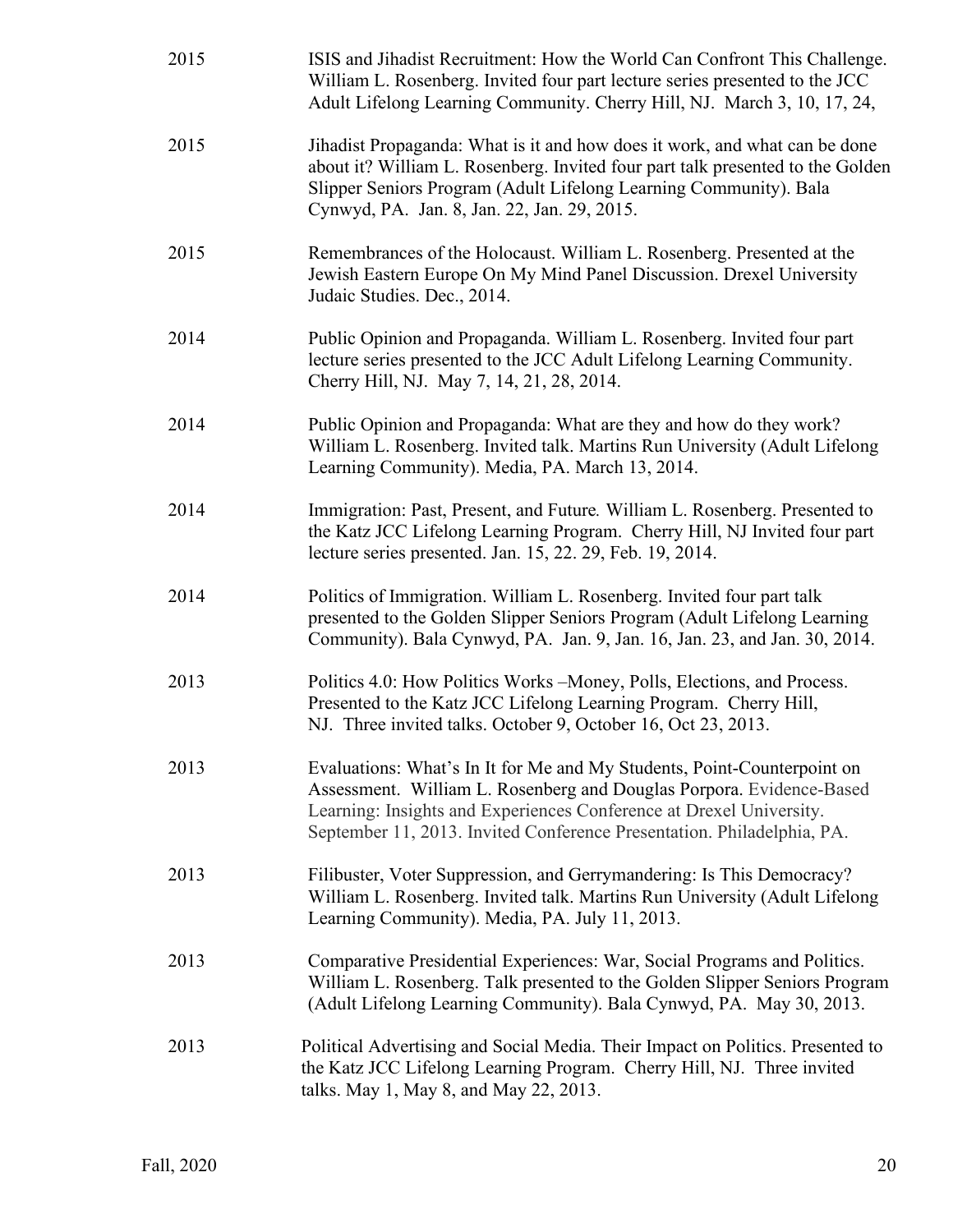| 2013 | The Impact of Public Opinion: What it is and how does it impact our political<br>system? Presented to the Katz JCC Lifelong Learning Program. Cherry Hill,<br>NJ. Two invited talks. Jan. 30, 2013 and Feb. 13, 2013.          |
|------|--------------------------------------------------------------------------------------------------------------------------------------------------------------------------------------------------------------------------------|
| 2013 | Talking Politics with Others: Particularly Those that You Disagree<br>With. Invited talk presented to the Golden Slipper Seniors Program (Adult<br>Lifelong Learning Community). Bala Cynwyd, PA. Jan. 31, 2013.               |
| 2013 | The 2012 Presidential Election: Outcomes and Consequences. William L.<br>Rosenberg. Invited talk. Martins Run University (Adult Lifelong Learning<br>Community). Media, PA. January, 2013.                                     |
| 2012 | Do's and Don'ts of Survey Design. Invited talk. Drexel University IRT<br>Workshop Survey Series. Nov. 29, 2012.                                                                                                                |
| 2012 | Election 2012: Issues at Stake. Invited Panelist. Drexel University Department<br>of History and Politics, the Center for Interdisciplinary Inquiry and Drexel<br>Votes. Philadelphia, PA. Oct. 15, 2012.                      |
| 2012 | Public Opinion Polls and the 2012 Presidential Election. September, 2012.<br>International Visitors Council of Philadelphia Program associated with the US<br>State Department. Visiting Journalists Program. September, 2012. |
| 2012 | Negative Campaign Ads: History and Impact. Presented to the Golden Slipper<br>on the Main Line (Senior Adult Education Group), Lower Merion, PA.<br>September 6, 2012.                                                         |
| 2012 | Improving Response Rates in Online Surveys. Invited talk. Drexel University<br>IRT Workshop Survey Series. May 22, 2012.                                                                                                       |
| 2012 | Drexel Votes. Invited Panelist. Drexel University. Center for Interdisciplinary<br>Inquiry. Drexel University. Philadelphia, PA. April 18, 2012.                                                                               |
| 2011 | Assessment Driven Course Design -Objectives, Content, Assessment. Judith<br>Giering, Donald McEachron, and William Rosenberg. Drexel University<br>Quality Driven Course Design Workshop. July, 2011. Philadelphia, PA.        |
| 2010 | Midterm Elections: The Impact on Federal and State Midterm Elections on<br>National Governance. Council of State Governments: Eastern Leadership<br>Academy Meetings, September, 2010. Philadelphia, PA.                       |
| 2009 | Healthcare Reform: A Perspective from Burke and Weber. (Invited Talk)<br>Presented to the Council of State Government. Robert J. Thompson Eastern<br>Leadership Council. Philadelphia, PA. September, 2009.                    |
| 2008 | The 2008 Presidential Election. (Invited Talk) Presented (DVC) for the United<br>States Department of State. US Embassy, Mumbai, India. November, 2008.                                                                        |
| 2003 | School Prayer: Separation of Church and State. (Invited Talk) University of<br>Pennsylvania Speakers Forum Program. 2003.                                                                                                      |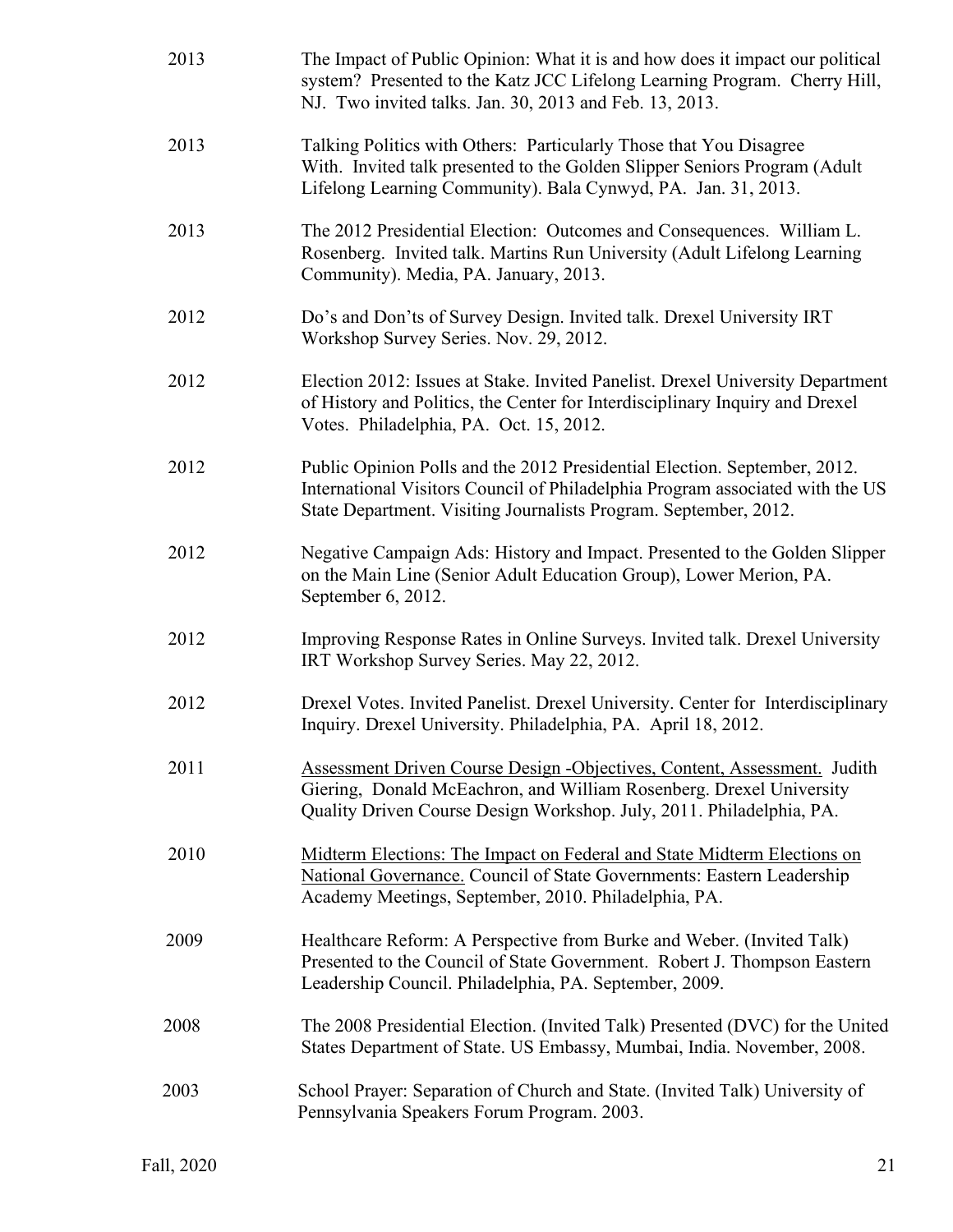### Other Scholarly Activities (Videos)

The following videos were produced in AY 2018-19.

Mr. Chris Satullo. "Draw the Lines." (Gerrymandering). Fall, 2018. Professor Bruce Leimsidor. "Migration in Europe and the Rule of Law." Nov. 26, 2018.

The following videos were produced and or used in AY 2017-18.

Dr. Donnagal Young. Comedy and Politics. Spring, 2018.

Mr. Christian Kolouch. #COMMONCORE Talk, Twitter, and Social Media. Spring, 2018.

Dr. Ken Winneg. Survey Research. Spring, 2018.

Mr. Chris Satullo. Talking to Those on the Other side. Used Fall, 2018. Unsure of recording date.

The following are recorded videos I produced through my Global Classroom and other activities.

Jean Ping Wang: From Foucha to the US. Spring, 2017. Anatola Bernstein: From Belarus to Canada.Winter, 2017. University and US Policies related to Non-US Citizens. Brian Keech. Spring, 2017. Public Diplomacy and Sport. Michael Seidenstricker. Spring, 2017. Pedro Rios and AFSC's Role in Immigration. (Audio only) Spring, 2017. Video on Political Culture with Dr. Rosenberg and a separate video on the 2016 US Presidential Debate associated with Dr. Rosenberg's Global Classroom: Global students debate (Fall, 2016).

Dick Rosen. Baseball and Sports Venues In Philadelphia. Summer, 2016. Non-Global Classroom. Aleksandra Gołdys. Polish Sport August, 2014. Allen Hornblum. Amateur Sport. June, 2014. Ken McCue. Sports Against Racism. July, 2014. Melissa Maslowski. Women's Basketball. August, 2014. Michael Seidenstricker. USIA and Sport. August, 2014. Russel Peltz. Boxing. August, 2014. Tami Hayes (Peres Center) Sport program in Israel and Palestine. August, 2014.

Amy Levin. Political Consulting. Dec., 2014. Denis Volkov. Media and Public Opinion in Russia. Oct. 2014. Jarrod Dicker. Social Media. Dec., 2014. Jerrold Post. Lone Wolf and Lone Wolfpack Terrorism. Oct., 2014. Juan Felipe Carrillo. Transparency International. Bogota Columbia. Oct, 2014. Michael Seidenstricker. Public Diplomacy at the US State Department. Nov., 2014. Rabbi Steven Lindemann. Sermons as Reliigious and Political Discourse. Oct., 2014.

Alain Gillette. Political Communications: 5 Easy Cases of Miscommunication. (France/US).Feb., 2015. Andrey Jvirbis. Transparency International (Russia). Feb., 2015. Kristina Wilfore. Boots, Bullets and Brains. (Turkey). Feb., 2015. Kyle Smoyer. Political Journalism. Jan., 2015. Younjae Kim. Political Campaigns in Korea. Feb/, 2015. Daniel Ureña. Political Consulting. Spain and US., Feb.,2015.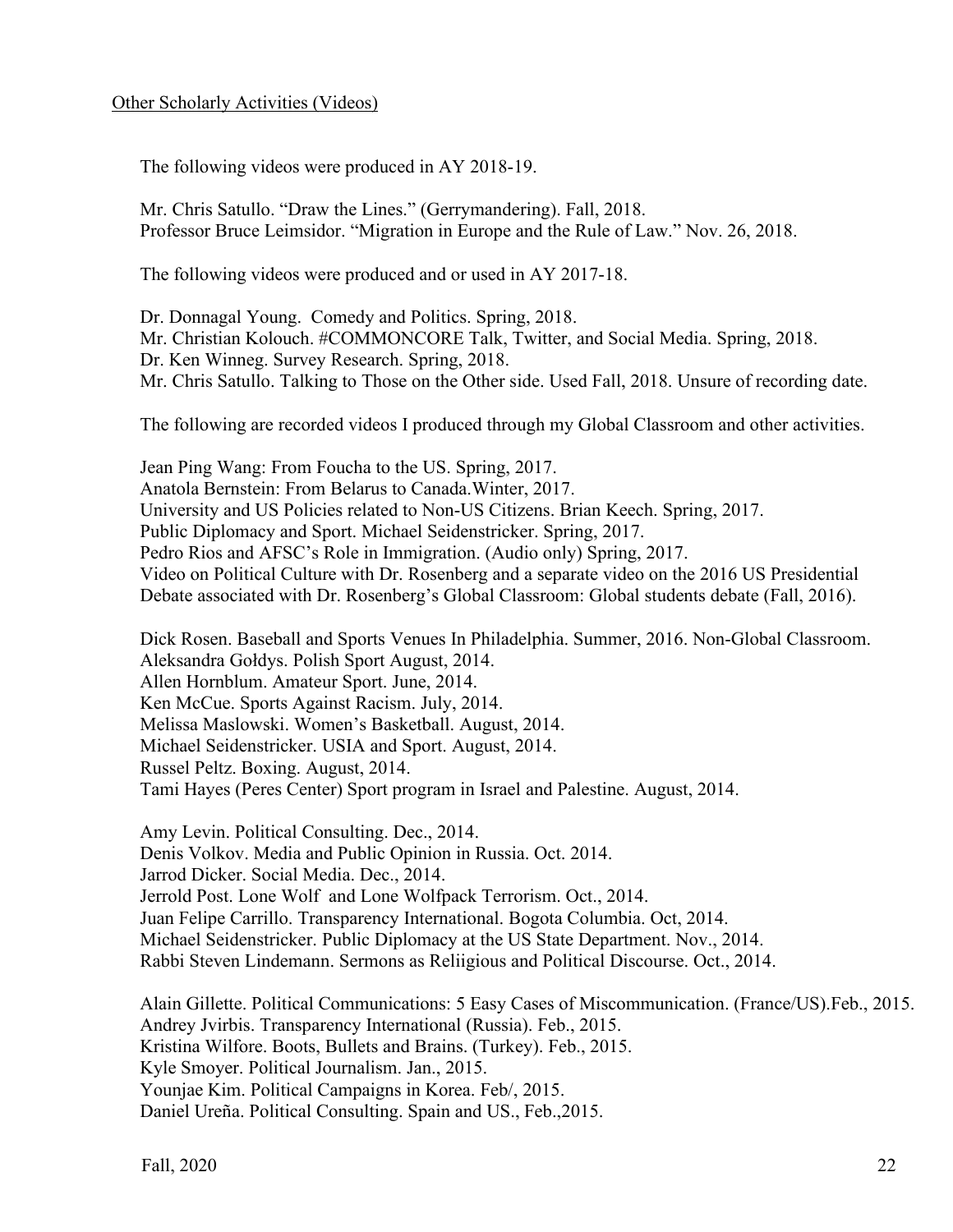## Research Reports

| 2014 | Assessing the Anti-corruption Training Programme and Developing Terms of<br>References for a New Comprehensive and Needs Oriented Anti-corruption<br>Training Programme for Public Administration. Albania OSCE Project Report<br>2013-14. William L. Rosenberg (International Expert) and Evis Alimehmeti<br>(National Expert). Spring, 2014. Tirana, Albania. |
|------|-----------------------------------------------------------------------------------------------------------------------------------------------------------------------------------------------------------------------------------------------------------------------------------------------------------------------------------------------------------------|
| 2013 | Report on the Findings and Recommendations of the Erel University Advisory<br>Committee on the Academic Calendar (UACAC). Document contains the<br>results of the qualitative research conducted by William L. Rosenberg, who<br>served as a research consultant to the project for the Provost Office. Drexel<br>University. July 30, 2013. Philadelphia, PA.  |
| 2007 | Immigration Study. American Friends Service Committee, Philadelphia, PA.                                                                                                                                                                                                                                                                                        |
| 2006 | Community Perspectives on Philanthropy.<br>Jewish Federation of Southern New Jersey.                                                                                                                                                                                                                                                                            |
| 2005 | Child Care Staff Training Needs Assessment. Child Care Resource<br>Developers. Philadelphia, PA.                                                                                                                                                                                                                                                                |
| 2005 | Annual Billing and Financing a Drexel Education: A Series of Qualitative<br>Studies dealing with Financing and Billing Issues.                                                                                                                                                                                                                                  |
| 2004 | Financing a Drexel Education: A Study of Financing and Billing Issues.                                                                                                                                                                                                                                                                                          |
| 2004 | Customer Service Evaluation: An assessment of Customer Service Within a<br>University and Its Impact on a New Administrative Bill Procedure                                                                                                                                                                                                                     |
| 2003 | Financing a Drexel Education. Parent and Student Perspectives.                                                                                                                                                                                                                                                                                                  |
| 2003 | Strategy for Moving to the Top (LeBow College of Business MBA).                                                                                                                                                                                                                                                                                                 |
| 2003 | Qualitative Analysis of new LeBow MBA Curriculum by Top Regional<br>Business Leaders, Alumni and High Achieving Seniors.                                                                                                                                                                                                                                        |
| 1999 | Senior-Freshman Study, Drexel University.                                                                                                                                                                                                                                                                                                                       |
| 1998 | Senior-Freshman Study, Drexel University.                                                                                                                                                                                                                                                                                                                       |
| 1998 | Class of 1990 Alumni Study, Drexel University.                                                                                                                                                                                                                                                                                                                  |
| 1997 | Class of 1989 Alumni Study, Drexel University.                                                                                                                                                                                                                                                                                                                  |
| 1997 | Senior-Freshman Study, Drexel University.                                                                                                                                                                                                                                                                                                                       |
| 1996 | Class of 1988 Alumni Study, Drexel University.                                                                                                                                                                                                                                                                                                                  |
|      |                                                                                                                                                                                                                                                                                                                                                                 |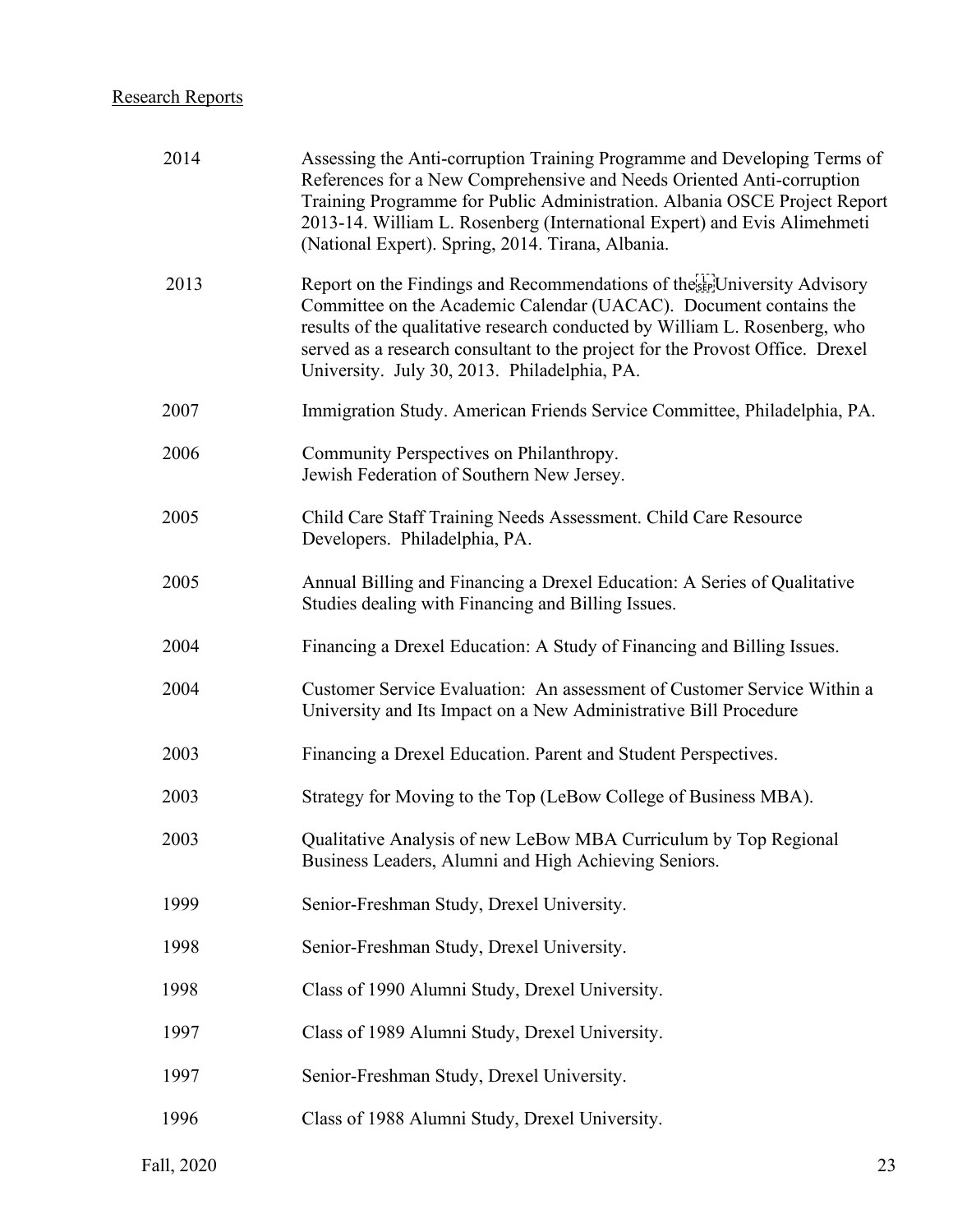| 1996         | Senior-Freshman Study, Drexel University.                                                                                                             |
|--------------|-------------------------------------------------------------------------------------------------------------------------------------------------------|
| 1996         | Inquiry, Current, Alumni and Employers of IST Programs.                                                                                               |
| 1995         | Inquiry Students to Drexel University - Undergraduate and Graduate Programs.                                                                          |
| 1995         | Evening College Programs for Drexel University.                                                                                                       |
| 1995         | Prospective College of Business Students.                                                                                                             |
| 1995         | Prospective MBA College of Business Students.                                                                                                         |
| 1995<br>1995 | Prospective College of Business Students.<br>Prospective College of Business Students.                                                                |
| 1995         | American Cancer Society Bike-A-Thon Study.                                                                                                            |
| 1995         | 1995 Senior-Freshman Study, Drexel University.                                                                                                        |
| 1995         | Class of 1989 Alumni Study, Drexel University.                                                                                                        |
| 1995         | Drexel University Seniors Post-Graduate Study.                                                                                                        |
| 1995         | College Program Study: Prospective College Students<br>Perceptions. Drexel University.                                                                |
| 1994         | American Cancer Society Bike-A-Thon Study.                                                                                                            |
| 1994         | Class of 1988 Alumni Study, Drexel University.                                                                                                        |
| 1994         | 1994 Senior-Freshman Study, Drexel University.                                                                                                        |
| 1993         | Drexel 1992 Senior-Freshman Student Study.<br>Submitted to Drexel University. Office of the Provost.                                                  |
| 1992         | Drexel Wellness Study 1992.<br>Submitted to Drexel University. Office of Student Life.<br>Summer, 1992.                                               |
| 1992         | Drexel 1991 Senior-Freshman Student Study. Volumes I and II.<br>Submitted to Drexel University. Office of the Provost.<br>Spring, 1992.               |
| 1992         | Drexel Personnel Benefits Study. Submitted to Drexel<br>University. Drexel Personnel Department. Spring, 1992.                                        |
| 1987         | Philadelphia Literacy Telephone Survey-Technical Report.<br>Submitted to Research For Better Schools, Inc.<br>Summer, 1987. (with Richard A. Joslyn). |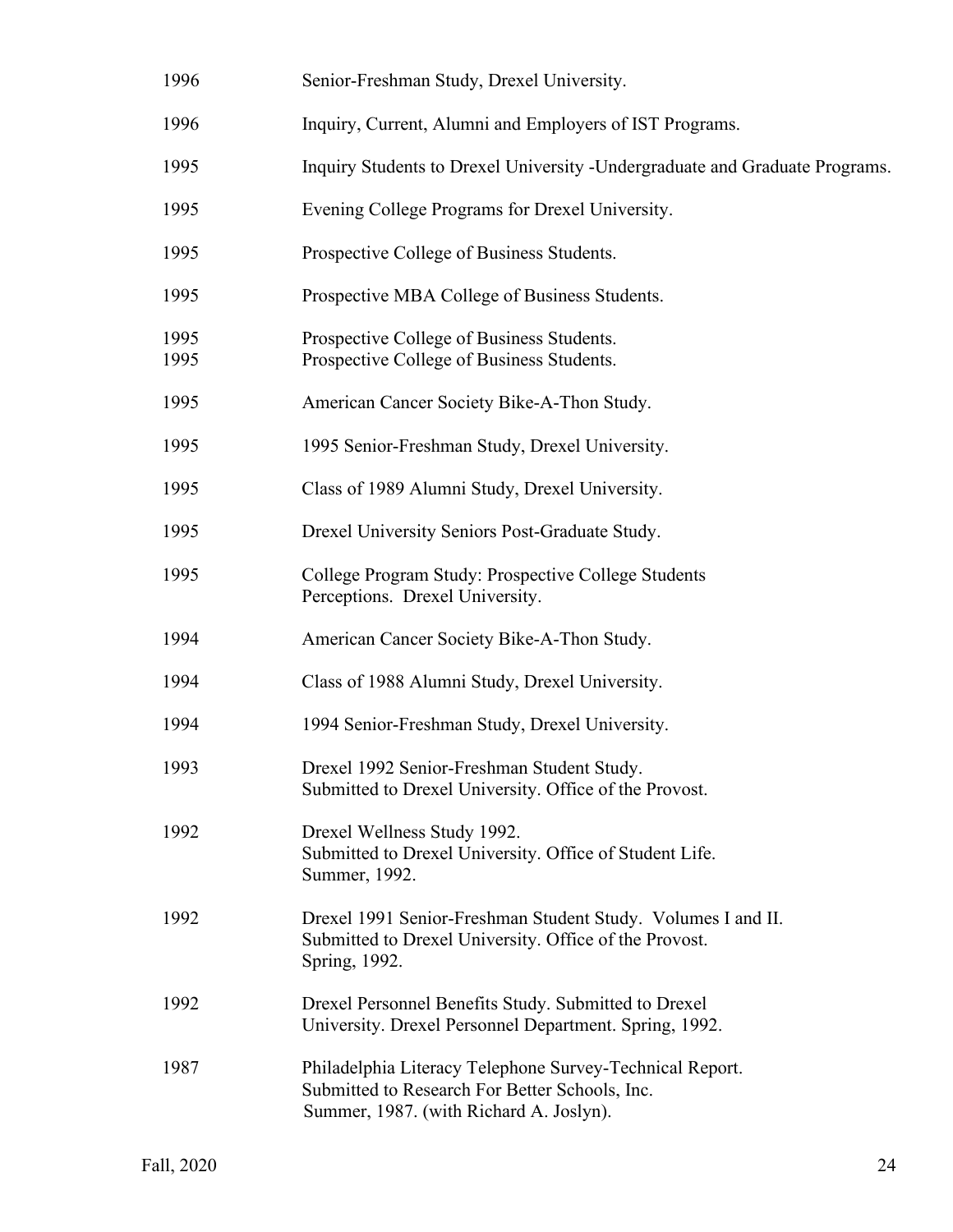| 1987 | "Domestic Violence Awareness Report." Submitted to the<br>Philadelphia Council On Domestic Violence. Spring, 1987.                                                                                                                  |
|------|-------------------------------------------------------------------------------------------------------------------------------------------------------------------------------------------------------------------------------------|
| 1986 | "FAME Evaluation: 1986 Final Report."<br>Submitted to the Pennsylvania Council On The Arts<br>FAME Project. 1986.                                                                                                                   |
| 1986 | "Philadelphia Marketing Study Wave 2." Report Prepared for<br>the Fund for Philadelphia, Inc. Fall, 1986.                                                                                                                           |
| 1986 | "FAME Evaluation: Preliminary WAVE 1 Report."<br>Submitted to the Pennsylvania Council On The Arts-<br>FAME Project. April, 1986.                                                                                                   |
| 1985 | "Philadelphia Marketing Study." Report submitted to<br>the Fund for Philadelphia, Inc. September, 1985.                                                                                                                             |
| 1985 | "Three-Region Telephone Survey October 1984."<br>Published by the Center for the Study of Local Issues.<br>Arnold, Maryland. November, 1984. (with Norman Provizer,<br>Steven F. Steele, William R. Elliott, and Elizabeth Jessup). |

## Research Grants and Contracts Directed (External) Award in Dollars

| Child Care Study (United Way) 2001-2002                           | 54,000.00    |
|-------------------------------------------------------------------|--------------|
| Greater Philadelphia Works 2001                                   | 48,000.00    |
| Greater Philadelphia Works 2000-2001                              | 103,000.00   |
| CCRD Child Care Study 2000-2001                                   | 39,100.00    |
| Greater Philadelphia Works 1999-2000                              | 103,000.00   |
| Delaware Valley Child Care Council                                | 12,000.00    |
| Fast Track -Department of Public Welfare (sole source)            | 355,250.00   |
| Job Training Partnership Follow-Up Study (1996-1999)              | 780,000.00   |
| Job Training Partnership Follow-Up Study (1991-1996)              | 1,250,000.00 |
| California Library Project (1995)**                               | NA           |
| California Library Project (1994)**                               | NA           |
| 1993 Presidential Election Study -Allen Foundation (1992-Present) | 2,500.00     |
| Job Training Partnership Follow-Up Study (1988-1991)              | 750,000.00   |
| Pennsylvania Employee Involvement Project (1989)                  | 10,000.00    |
| Media Definitions of Presidential Primaries and Debates (1988)    | 6,500.00     |
| Domestic Violence Awareness Study (1988)                          | 3,500.00     |
| Job Training Partnership Follow-Up Study Extension (1988)         | 55,800.00    |
| Job Training Partnership Follow-Up Study (1987-1988)              | 232,000.00   |
| Literacy Study (1987)                                             | 19,883.00    |
| Domestic Violence Awareness Study (1987)                          | 3,500.00     |
| Philadelphia Marketing Study Wave 2 (1986)                        | 10,000.00    |
| FAME Evaluation (1986)                                            | 2,500.00     |
|                                                                   |              |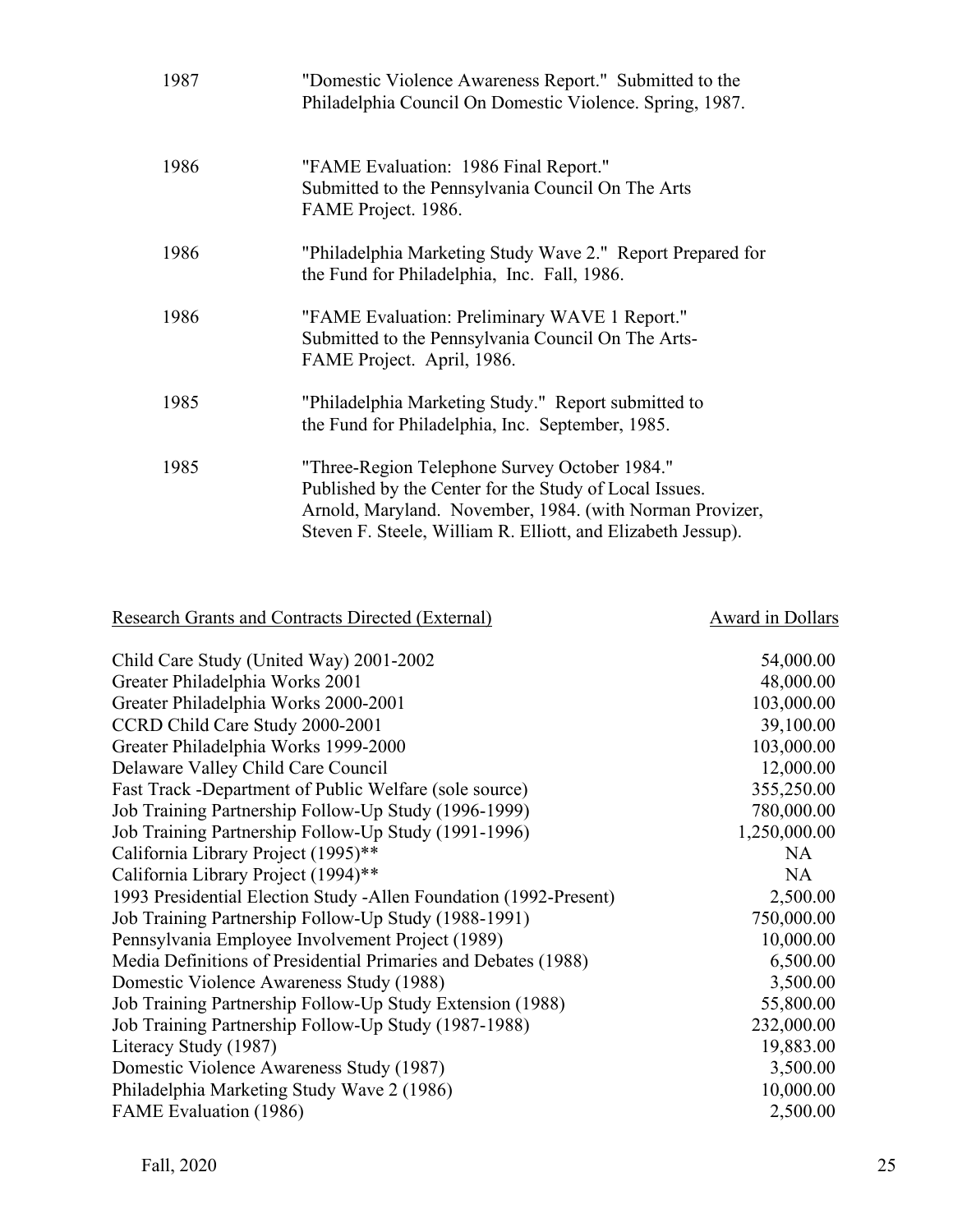| Philadelphia Marketing Study Wave 1 (1985)                             | 8,000.00  |
|------------------------------------------------------------------------|-----------|
| Pennsylvania Statewide Presidential Primary Study (1984)               | 9,920.00  |
| Philadelphia General Election Study (1983)                             | 6,900.00  |
| Philadelphia Primary Election Study No. 1 (1983)                       | 12,500.00 |
| Philadelphia Primary Election Study No. 2 (1983)                       |           |
| Philadelphia Primary Election Study No. 3 (1983)                       |           |
| Cable Television Study (1983)                                          | 400.00    |
| Philadelphia Daily News (Question of Month) (1983)                     | 1,010.00  |
| ** Indicates research support provided for California Library Project. |           |

## Drexel Funded Global Classroom Grants

| Global Classroom Grant Award (PSCI 330) Spring, 2019                          | 750.00   |
|-------------------------------------------------------------------------------|----------|
| Global Classroom Grant Award (PSCI 100) Fall, 2018                            | 750.00   |
| Global Classroom Grant Award (376 Running for Office) Fall, 2016              | 1,000.00 |
| Global Classroom Grant Award (374 Politics of Sport) Winter, 2015             | 1,000.00 |
| Global Classroom Grant Award (335 Political Communication) Winter, 2015       | 1,000.00 |
| Global Classroom Grant Award (330 Public Opinion and Propaganda) Fall, 2014   | 1,000.00 |
| Global Classroom Grant Award (374 Politics of Sport) Summer, 2014             | 1,000.00 |
| Global Classroom Grant Award (330 Public Opinion and Propaganda) Spring, 2013 | 1,000.00 |

## Drexel Funded Research Projects Directed

| Drexel COBA supported eMentoring Study (PI)        | 2006-2008            |
|----------------------------------------------------|----------------------|
| Drexel MBA Study                                   | Summer, 2000         |
| Senior Follow-up Study 2000                        | Fall, 2000           |
| Senior Follow-up Study 1999                        | Fall, 1999           |
| Drexel Alumni Study -Class of 1991                 | Winter, 1997         |
| Senior Follow-up Study 1996                        | Fall, 1996           |
| Senior-Freshman Study 1996                         | Spring, 1996         |
| Drexel Alumni Study -Class of 1990                 | Winter, 1996         |
| Evening College and Continuing Education Study     | Fall, 1995-96        |
| Senior Follow-up Study 1995                        | Fall, 1996           |
| College Program Study                              | Summer, 1995         |
| Senior-Freshman Study 1995                         | Spring-Summer 1995   |
| Drexel Alumni Study - Class of 1989                | Winter, 1995         |
| Freshman-Senior Student Study 1994                 | June-Dec., 1994      |
| <b>Employee Trip Reduction Study</b>               | June, 1994           |
| Drexel Alumni Study -Class of 1988                 | Winter, 1993         |
| Freshman-Senior Student Study 1993                 | June-Dec., 1993      |
| Personnel Benefits Study at Drexel University 1992 | <b>Spring</b> , 1992 |
| Wellness at Drexel University Students,            | Fall-Spring 1991-92  |
| Faculty and Administration: 1991-1992              |                      |
| Freshman-Senior Student Study 1992                 | June, 1992           |
| Freshman-Senior Student Study 1991                 | June, 1991           |
| Drexel Senior Student Study                        | June, 1990           |
| VISIONS OF THE 21st CENTURY                        | June, 1989           |
| <b>Drexel University Student Retention Survey</b>  | May, 1986            |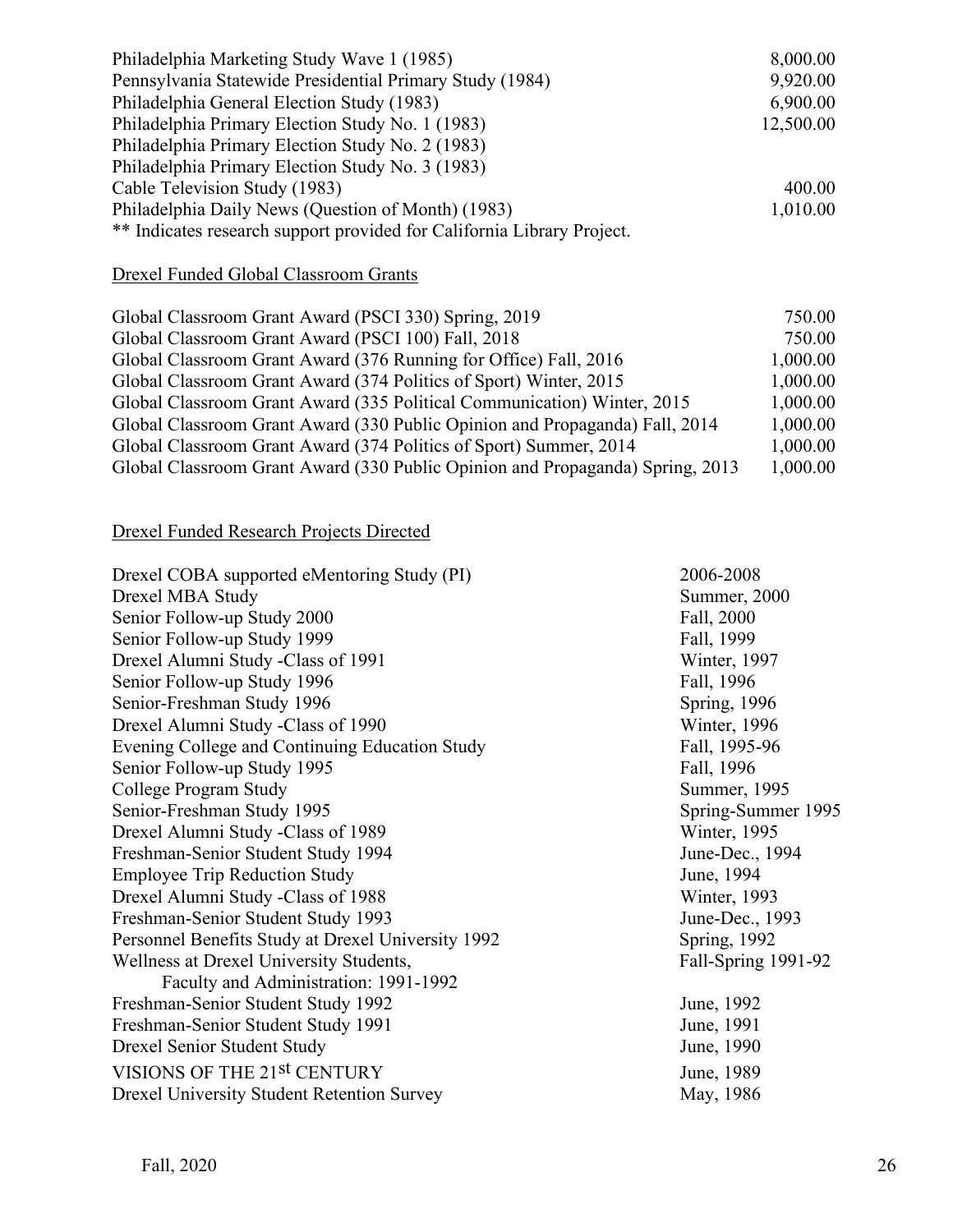| Pennsylvania Statewide Presidential Study                 | Oct., 2000  |
|-----------------------------------------------------------|-------------|
| Philanthropy Study                                        | April, 2000 |
| Philadelphia Mayor RaceOct., 1999                         |             |
| <b>Fall Presidential Election Study</b>                   | Oct., 1996  |
| Media Study                                               | Oct., 1995  |
| Heroes and Stress Study II                                | Oct., 1993  |
| Heroes and Stress Study I                                 | May, 1993   |
| Fall 1992 Election Study                                  | Oct., 1992  |
| Campaign Videos and Elections                             | Nov., 1991  |
| Life Events and Media Behavior                            | July, 1991  |
| <b>Stress and Media Use</b>                               | Oct., 1990  |
| General Election 1988                                     | Oct., 1988  |
| Presidential Primary 1988 Survey                          | April, 1988 |
| General Election Follow-Up Survey                         | Nov., 1987  |
| General Election -1988 Survey                             | Nov., 1987  |
| <b>Arts Community Study</b>                               | Sept., 1987 |
| Video Communications and Political Campaigns              | April, 1987 |
| Domestic Violence Study                                   | April, 1987 |
| Literacy Study                                            | Mar., 1987  |
| Philadelphia Marketing Study - Wave 2                     | Aug., 1987  |
| Media and Politics Study                                  | July, 1987  |
| Science and Technology Study                              | May, 1986   |
| Space Survey                                              | Feb., 1986  |
| <b>Reporters Strike Study</b>                             | Oct., 1985  |
| Newspaper Strike Study                                    | Oct., 1985  |
| Union, Science and City Charter Study                     | July, 1985  |
| Philadelphia Marketing Study                              | June, 1985  |
| <b>Community Shelter Study</b>                            | May, 1985   |
| Science and Technology Study                              | Feb., 1985  |
| Post Vice-Presidential Debates Study                      | Nov., 1984  |
| Pre Vice-Presidential Debates Study (TRS)                 | Oct., 1984  |
| General Election Study (Nuclear Freeze and Candidates)    | Oct., 1982  |
| Philadelphians' Perception About the City's Future        | June, 1982  |
| Young Adult Exodus From Philadelphia                      | May, 1982   |
| Philadelphia Politics                                     | Mar., 1982  |
| Futures of Philadelphia                                   | Feb., 1982  |
| Philadelphians' Perception of Public Officials            | Dec., 1981  |
| Philadelphia School Situation Survey                      | Oct., 1981  |
| PA 3rd Congressional District: Analysis of Voter Interest | May, 1981   |
| Media Usage and Trust                                     | Nov. 1981   |
| <b>Federal Budget Priorities Survey</b>                   | May, 1981   |
| <b>Federal Budget Survey</b>                              | Feb., 1981  |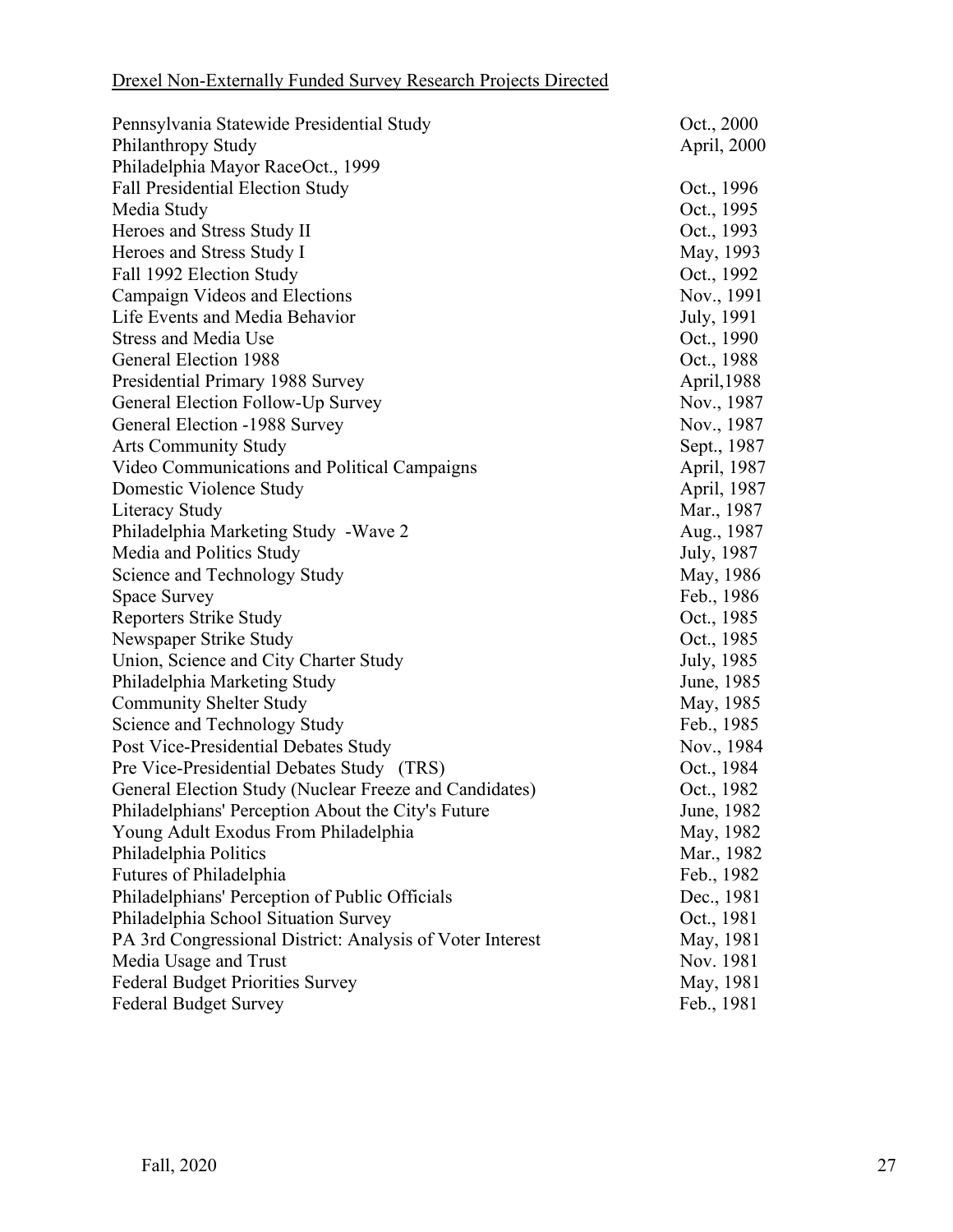## **SERVICE**

## University Service

-Drexel Initiative on Corruption, Crime, and Cyber-Security. Assumed the unofficial role as "Executive Director" of the DI3C - Drexel Initiative on Corruption, Crime, and Cyber-Security. I have been working to organize this effort in collaboration with OSCE and UNODC. This has included organizing a Washington, D.C. symposium, developing print materials, and lobbying Congressional Offices. This is an ongoing activity that began in the Fall of 2016-Spring, 2018.

- Drexel University Survey Research Center Director Established an Internationally recognized Survey Research Center. Instrumental in assisting numerous faculty, students, and administrators as well as outside organizations in the development and execution of their research. My activities also include, but are not limited to, serving as a faculty resource, structuring and developing survey training through university-wide lectures on survey research, assisting faculty, administrators and staff undertaking research and serving as a public intellectual on public opinion research. 1982-Present.
- Member of the Drexel University Online Learning Council. 2013-2018.
- Member of the Dr. James Reese Tenure and Promotion Committee. Sport Management. Drexel University. 2016.
- Search Committee Member for Vice Provost for Institutional Research, Assessment, and Effectiveness (IRAE). Office of the Provost. 2013.
- Member of the Dr. Ellen Staurowsky Tenure Committee. Sport Management. Drexel University. 2013.
- Conference Organizer Member Committee- Evidence-Based Learning: Insights and Experiences Conference at Drexel University. September 11, 2013.
- Served as a Consultant/Advisor to the Drexel University Office of the Provost on regarding their Assessment and Planning activities. August, 2009-2013.
- Member of the Drexel University Judaic Studies Program. (Ongoing)
- Resource for PhD dissertation committees and Master's Level Theses. (Ongoing). In 2012 I served on a PhD Dissertation Committee for COBA.
- Five Key Stages to Watch in the 2012 Presidential Election. Contributed piece to *Drexel Now.* Feb. 8, 2012.
- University Retention (Student Persistence) Steering Committee. Office of the Provost. 2011- Present.
- Served as a Member of an Advisory Panel to the Drexel University Office of the Provost on their Retention Planning Efforts. January, 2011- 014.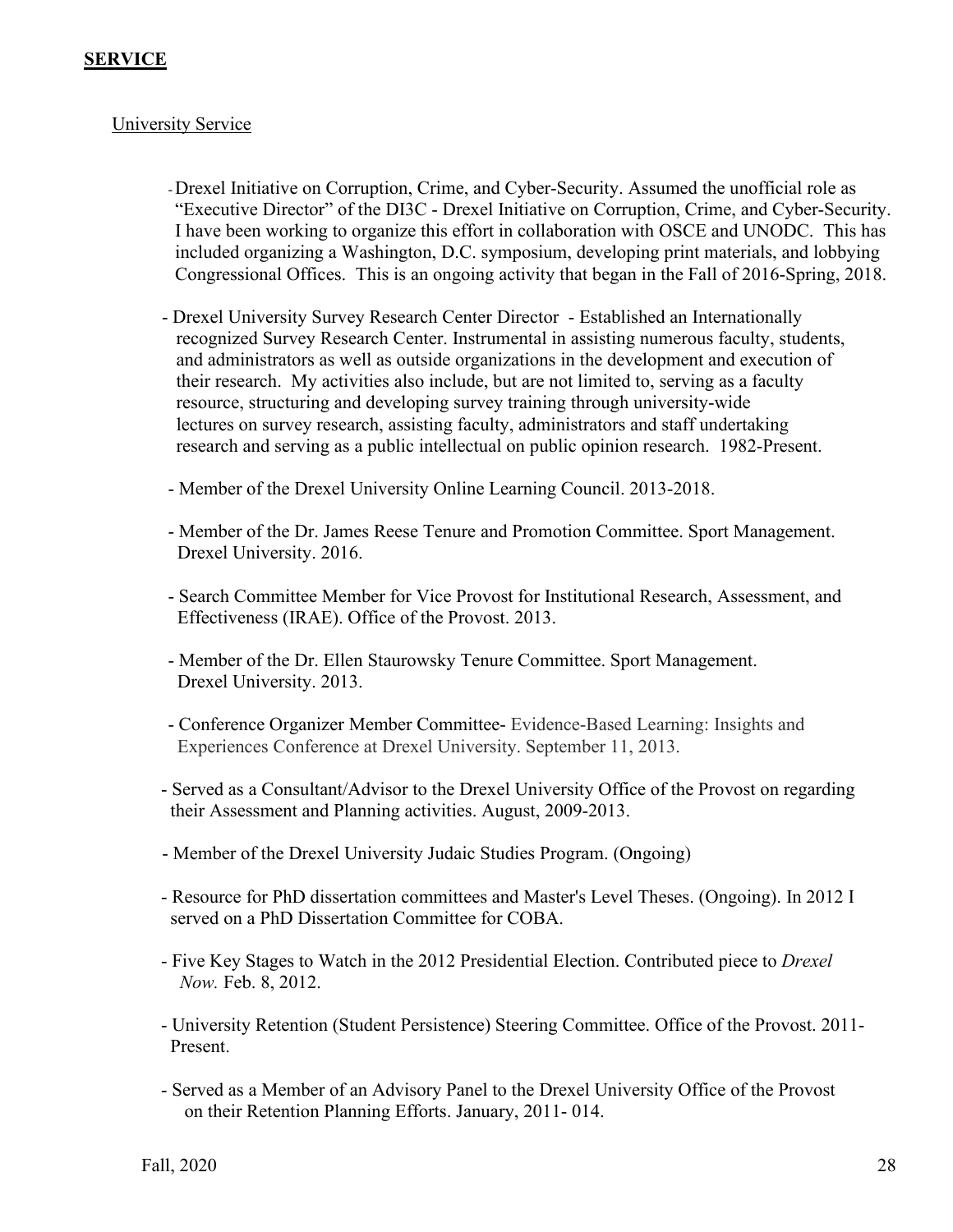- University Committee on Learning Assessment. Office of the Provost. 2010-2014.
- University Middle States Assessment Committee. Office of the Provost. 2009-2012.
- Served as a Consultant/Advisor to the Drexel University Office of the Provost on their Teaching Assessment Planning for the Middle States Accreditation. August, 2009- 2012.
- Served as Faculty Advisor to the Student Sierra Club Chapter at Drexel University. 2005-2009.
- Served as Research Consultant to the Senior VP for Finance, Drexel University on Effectiveness. Summer-Fall, 2007.
- Served as a consultant adviso to the Drexel IRT (Computer Center) on their Six Sigma project. September, 2005.
- Member of the Drexel University Advisory Committee on Campus Survey Coordination. 2005.
- Member of the Drexel University Task Force on Annual Billing. 2004-2005.
- Member of the Faculty Senate BP&D Committee 1999-2002.
- Serves as a technical advisor to a number of University-wide faculty and institutional research studies. In 2001 conducted a focus group study for IRT. 1980-Present.
- Associate Provost for Planning, Research and Evaluation. 1997-Spring 1999.
- Played key role in the development of the Drexel University Judaic Studies Program.
- Played key role in the development of the Drexel University Undergraduate and Graduate Admissions materials including viewbooks. 1995.
- Philadelphia Flower Show Drexel Internet Exhibit. Spring, 1996.
- Freshman-Senior Student Study 1994-95. Spring-Summer, 1995.
- Alumni Study: Class of 1989. Winter-Spring, 1995.
- Freshman-Senior Student Study 1993-94. Spring-Fall, 1994.
- Alumni Study: Class of 1988. Winter-Spring, 1994.
- Freshman-Senior Student Study 1992-93. November, 1993.
- Institutional Studies Advisory Committee. 1989-Present.
- Drexel Image Study Committee. Spring-Fall, 1992.
- Freshman-Senior Student Study 1991-1992. November, 1992.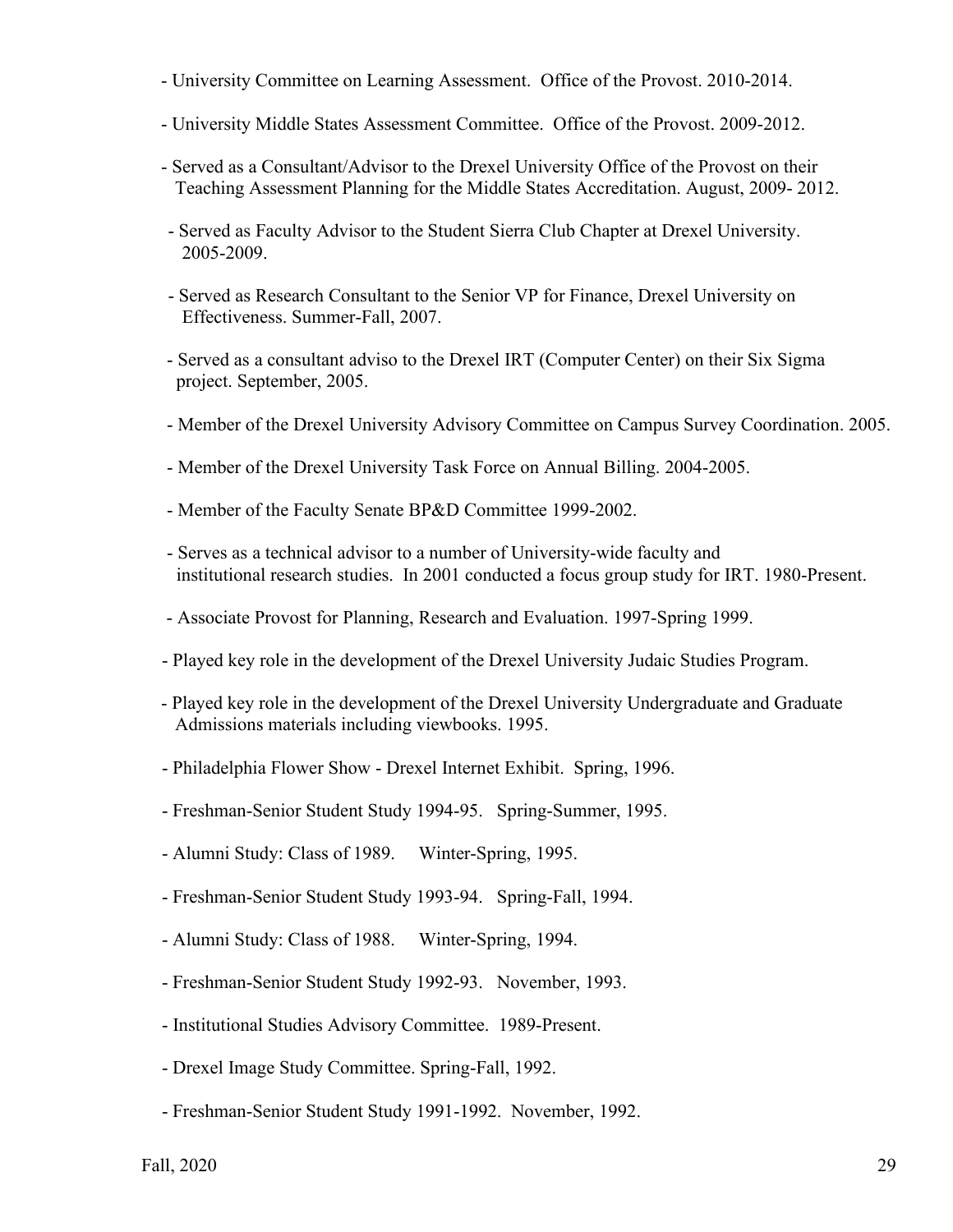- Drexel Benefits Study. March, 1992.
- Wellness at Drexel University Students, Faculty and Administration: 1991-1992 Study.
- Freshman-Senior Student Study 1990-1991. June, 1991.
- University Scribe Advisor. 1989-1991.
- Drexel Seniors Study. June, 1990.
- VISIONS OF THE 21<sup>st</sup> CENTURY Project (COOP). 1989.
- Office of Enrollment Management Search Committee. 1989.
- Office of Planning Search Committee. 1989.
- Student Recruitment, Career Services, and Resources (Consultant). 1989.
- Middle States Accreditation Project (Consultant). 1988-89.
- Micro-Computer Seminar. 1988-89.
- University Institutional Research Committee. 1986-Present.
- Student Retention Studies (included three studies dealing on retention). 1986-1988.
- University Micro-Computer Software Selection Committee. 1986-87.
- Neighborhood Faculty Ambassador Program.
- Pilot Study Cherry Hill. 1986.
- Admission Marketing Committee. 1986.
- Faculty Ambassador Program. 1984-Present.
- University Micro-Computer Selection Committee. 1983-84.

#### College Service

- COAS Promotion Committee for Teaching Faculty. 2012-2013 and 2016-19.
	- COAS Committee on Technology-Enhanced Teaching (CCTET). June, 2015-2018.
- Departmental Representative on the COAS Tenure and Promotion Committee, Winter, 2012.
- Drexel University (COAS) Department of History and Politics, Department Head Search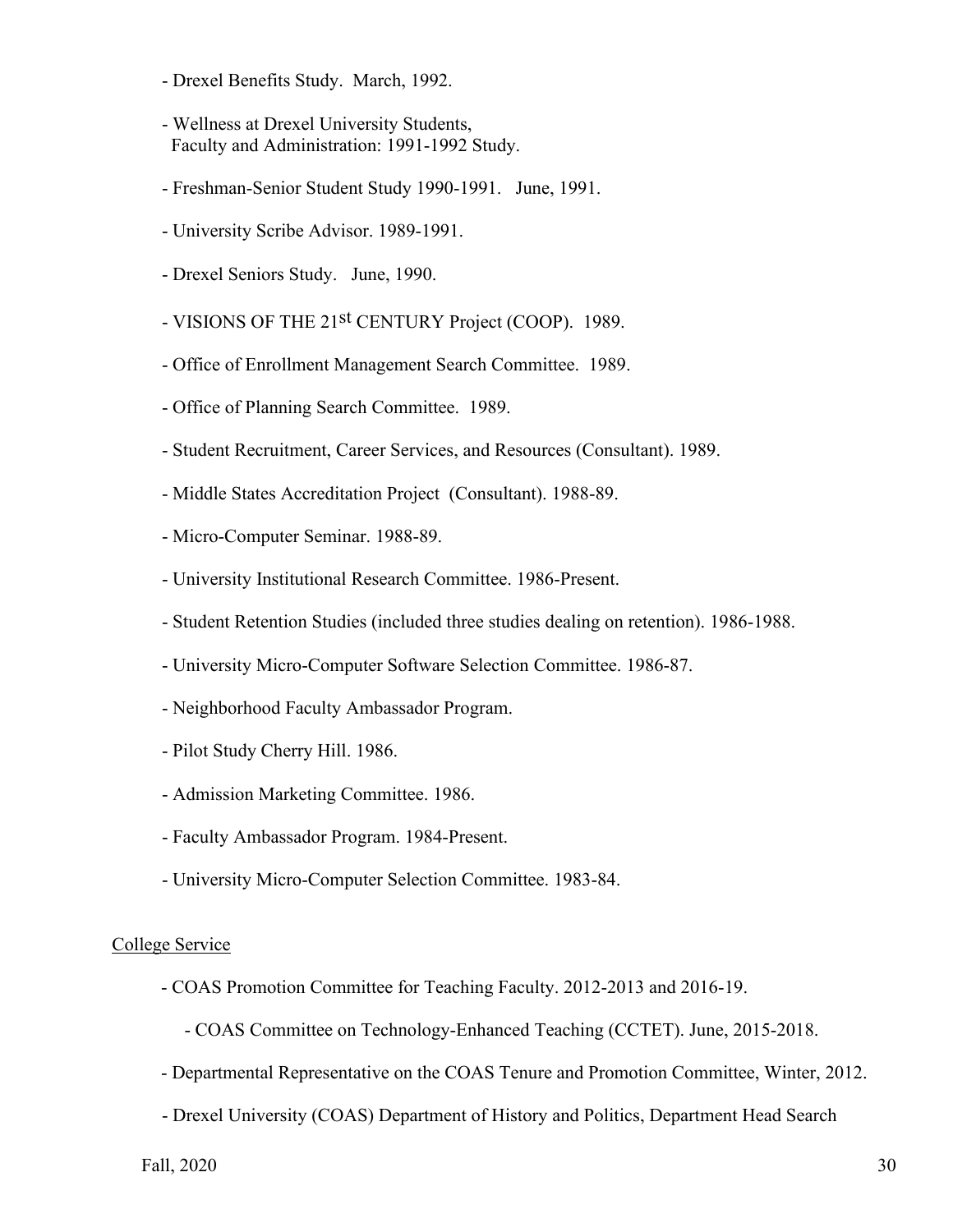Committee. 2010-2011.

- Drexel University Survey Research Center Director 1982-Present. See description above.
- Assisted in the development and assigned leadership role of the Judaic Studies Minor. 1995-1998. Continue as a member of the Judaic Studies Faculty Advisory Committee.
- Tenure and Promotion Committee. College of Arts and Sciences. 1993-94.
- Tenure and Promotion Committee. College of Arts and Sciences. 1992.
- College Council 1986-1988, 1989-1990.

### Departmental Service

- Department of Politics Study Abroad Course Evaluator. Nov., 2015-Present.
- Department of Politics Promotion Committee for Jose Tapia Granados. AY 2019-20.
- Department of Politics Prize Committee. Co-Chairman (Lead). 2019-2020.
- Drexel University Department of Politics. Political Science "Best Paper Award." Co-Chairman Committee 2015-Present.
- Drexel University Department of Politics. Political Science "Best Paper Award." Co-Chairman Committee 2015-Present.
- Departmental Representative to the COAS Committee on Technology-Enhanced Teaching (CCTET). June, 2015-Present.
- History and Politics Departmental Representative for the Transition to LEARN activities. 2012-2013.
- Drexel University Department of History and Politics Search Curriculum Committee. 2009-2013.
- Drexel University Department of History and Politics Political Science "Best Paper Award." 2009-2011.
- Drexel University Department of History and Politics, Director of Political Science. 2007-2008.
- Drexel University Department of History and Politics, History and Politics Essay Prize Committee. 2007-2008.
- Drexel University Department of History and Politics Executive Committee. 2006-2008.
- Drexel University Department of History and Politics Department Head Review Committee 2005-2006.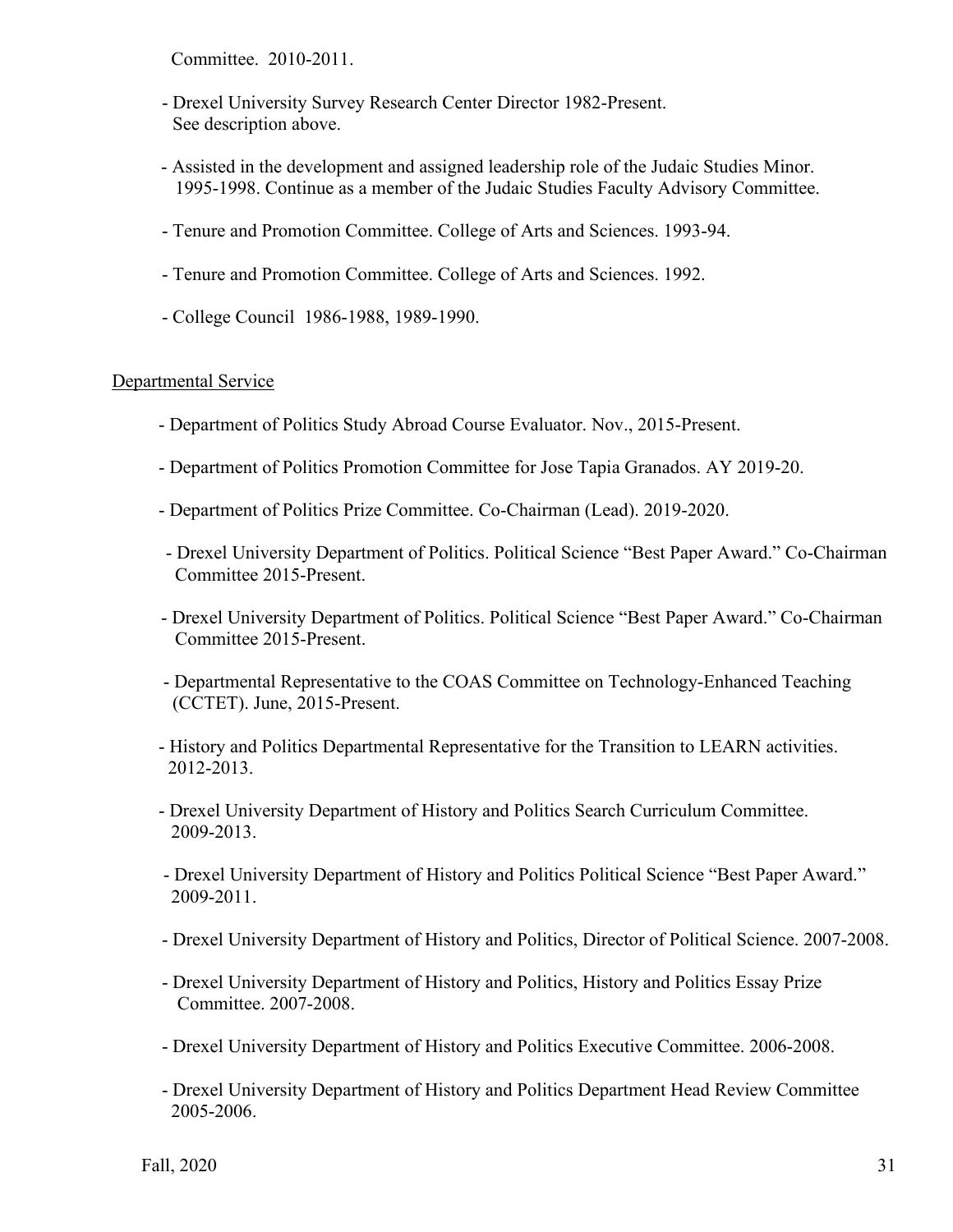- History and Politics Search Committee By-laws Committee. 2002-2004.
- History and Politics Search Curriculum Committee. 2003-2004.
- History and Politics Search Committee Faculty Assessment Committee 2001-2003.
- History and Politics Third Year Review Committee. Dr. Kathy Steen, 2002.
- History and Politics Search Committee Special Faculty Appointment Committee 2001-2003.
- History and Politics Search Committee (American Government Position) 2001-2002.
- History and Politics Search Committee (Comparative/IR Position) 2001-2002.
- History and Politics Third Year Review Committee. Dr. Christian Hunold 1999.
- History and Politics Chair, Departmental Search Committee (Middle-East Position). 1997.
- History and Politics Departmental Search Committee (Environmental Public Policy Position). 1997.
- History and Politics Departmental Curriculum Committee. 1992-1993
- Political Science (American) Search Committee Chair. 1991
- Political Science (American) Search Committee Chair. 1989-90
- Political Science Graduate Committee Chair. 1986-1988 Worked on developing a graduate program proposal in the History and Politics Department in the area of Public Policy.
- History and Politics Curriculum Committee Chairman. 1986-1987
- History and Politics Curriculum Committee. 1982-1983
- Speakers Committee. 1982-83.

#### Outside Service

- Editorial Reviewer for Journalism & Mass Communication Quarterly (2018-19).
- Editorial Reviewer for Journalism & Mass Communication Quarterly (Summer, 2017).
- Journal Book Reviewer for Party Politics. Summer (Overlapped into Fall), 2016.
- Invited Manuscript Reviewer (Political Science Text) for Bloomsbury Academic. Oct., 2014.
- Invited Manuscript Reviewer (Political Science Text) for Pearson. July, 2014.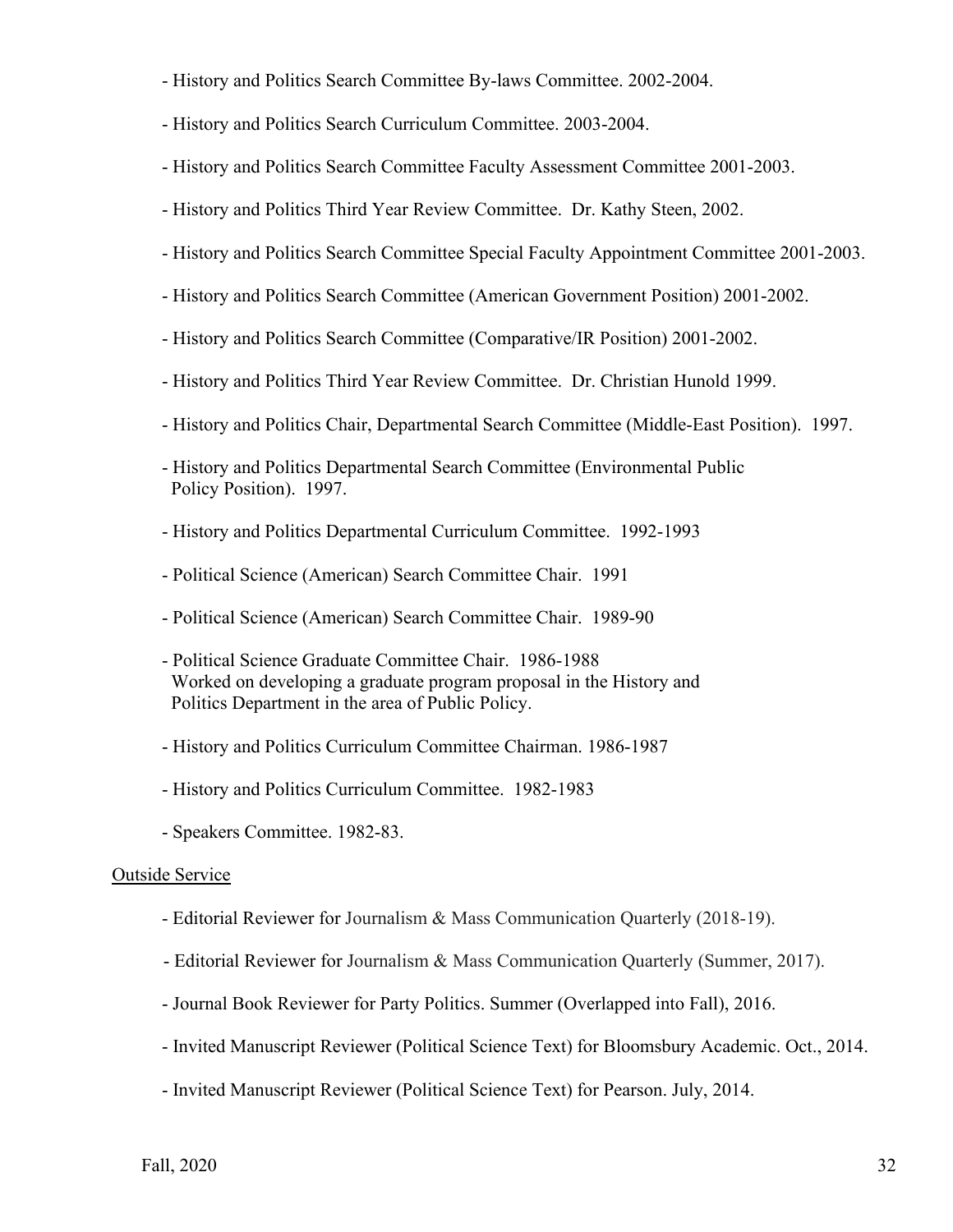- Invited Manuscript Reviewer (Political Science Research Text) for Oxford University Press. 2013.
- US State Department. Invited Speaker. DV Conference, Mumbai, India. US Presidential Elections. 2008.
- Invited Manuscript Reviewer (Political Science Research Text) for Rowman & Littlefield Publishers. NY, NY. Oct., 2008.
- American Cancer Society Bike-A-Thon Team Co-Captain/Lead Organizer 1990-Present (excluding one year).
- Served as a Research Consultant to the Southern Good Faith Fund. Little Rock, AK 2008.
- Served as a Research Consultant to the National Consortium of Interpreter Education Centers (Deaf) 2007-2008.
- Served as a Research Consultant to the American Friends Service Committee. 2005-2007.
- Served as Master Thesis Committee Member for two (2) graduate students in the Department of Speech Therapy. 2005-2006.
- Member of the National Panel on Ethics and Standards for the American Association of Public Opinion Researchers. 2000-2005.
- Member of the National Task Force on IRB's for the American Association of Public Opinion Researchers. 2002-2005.
- National Fatherhood Initiative. Board Member. 1996-Present.
- Past-President. Mid-West Association of Public Opinion Researchers. 2001-2002.
- President. Mid-West Association of Public Opinion Researchers. 2000-2001.
- Served as Web Master for MAPOR 1998-2001.
- Elected President Elect of the Mid-West Association of Public Opinion Researchers. 1999-2000.
- Served as Vice President of the Mid-West Association of Public Opinion Researchers. 1999-2000.
- Annual MAPOR Research Conference Program Chair. 1999.
- Annual Invited Speech to St. Joseph's University MBA Program. Topic: Role of Applied Research. 1999.
- Elected to the Board of the Mid-West Association of Public Opinion Researchers. 1995-1997.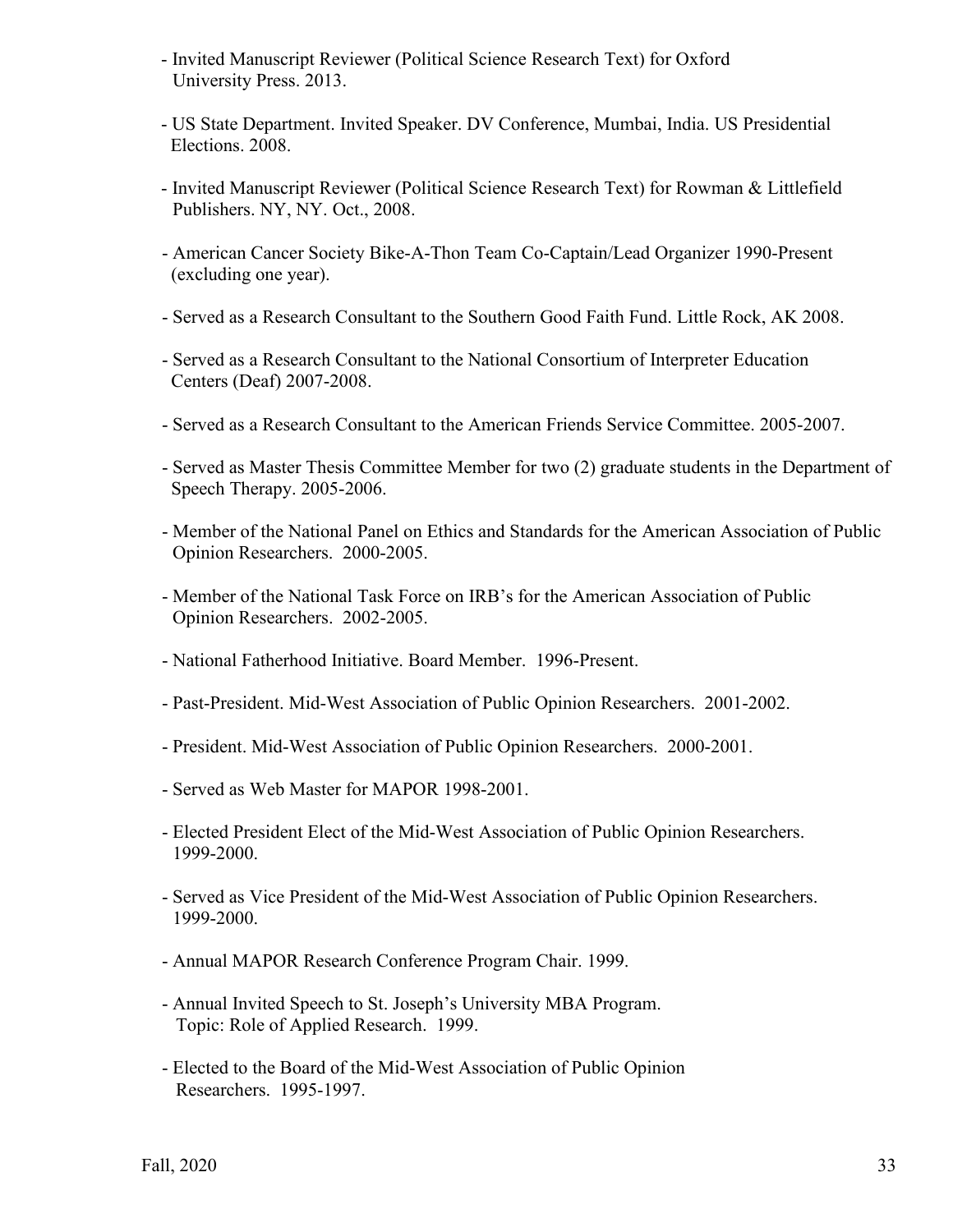- Member of National Research, Peer Review, Site Visit Teams and Advisory Panels. 1990-1999.
- Advisory Board Member of the University Community Collaborative of Philadelphia (UCCP). 1996-1998.
- Coach of various youth sport teams (basketball, soccer) in Cherry Hill, New Jersey. 1996-2000.
- Member of the Cherry Hill Board of Education Elementary Education Budget Committee. 1995.
- Member of the Cherry Hill Board of Education Elementary Technology Committee. 1995.
- American Cancer Society Bike-A-Thon Committee 1993-1998.
- Book reviewer for Brooks/Cole Publishing Company. Reviewer of Scope and Methodology text. 1990.
- MBF Foundation: Computers for the Disabled (Consultant). 1989.
- Chair Professional Research Conference Panel. 1992.
- Survey research consultant for regional and national organizations.
- Reviewer for book publishers (including Holt, Rinehart and Winston).
- Reviewer for Perspectives. American Political Science Association. 2004.
- Presenter at Faculty Development Conference. March, 2011.
- Political Election and Political Analyst for the media organizations. (Television, Radio, Newspapers, Magazines including but not limited to CBS, FOX, MSNBC, CNN, BBC, WHYY, EBUR).
- Post Debate Analyst as well as Political Analyst for POTUS Radio. Presently.
- Regular radio talk show panelist on political and social issues. Presently.
- Contributor of review and opinion pieces for the media. Occasionally.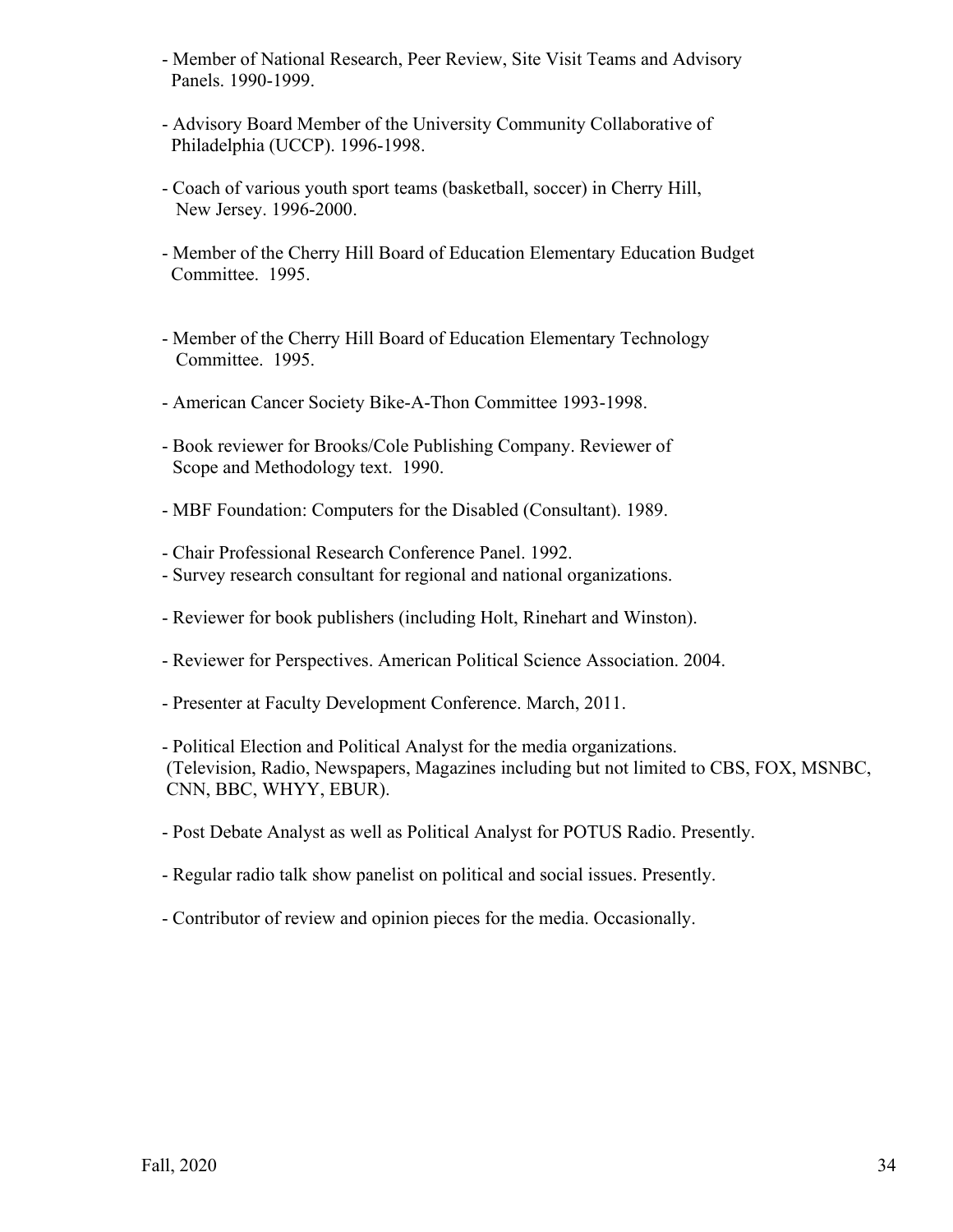## **TEACHING**

## Teaching Positions

| 1996-Present | Full Professor of Political Science (Tenured)<br>Department of History and Politics<br>Drexel University, Philadelphia, Pennsylvania.                                   |
|--------------|-------------------------------------------------------------------------------------------------------------------------------------------------------------------------|
| 1989-1995    | Associate Professor of Political Science (Tenured)<br>Department of History and Politics<br>Drexel University, Philadelphia, Pennsylvania.                              |
| 1985-1989    | <b>Assistant Professor of Political Science</b><br>Department of History and Politics<br>Drexel University, Philadelphia, Pennsylvania.                                 |
| 1984-1985    | Visiting Assistant Professor of Political Science<br>Department of History and Politics<br>Drexel University, Philadelphia, Pennsylvania.                               |
| 1982-1984    | Lecturer of Political Science<br>Department of History and Politics<br>Drexel University, Philadelphia, Pennsylvania.                                                   |
| 1981-1982    | Visiting Lecturer of Political Science<br>Department of History and Politics<br>Drexel University, Philadelphia, Pennsylvania.                                          |
| 1978-1981    | <b>Adjunct Instructor of Political Science</b><br>Department of History and Politics<br>Drexel University, Philadelphia, Pennsylvania.                                  |
| 1980-1981    | Adjunct Instructor of Political Science<br>Department of Humanities and Social Sciences<br>Philadelphia College of Textiles and Sciences<br>Philadelphia, Pennsylvania. |
| 1980         | <b>Adjunct Instructor of Political Science</b><br>Department of Political Science<br>Temple University, Philadelphia, Pennsylvania.                                     |

# Courses Taught and/or Developed

US Presidency Public Opinion and Propaganda Political Communication Politics of Immigration Running for Office Politics of Sport Theories of Communication and Persuasion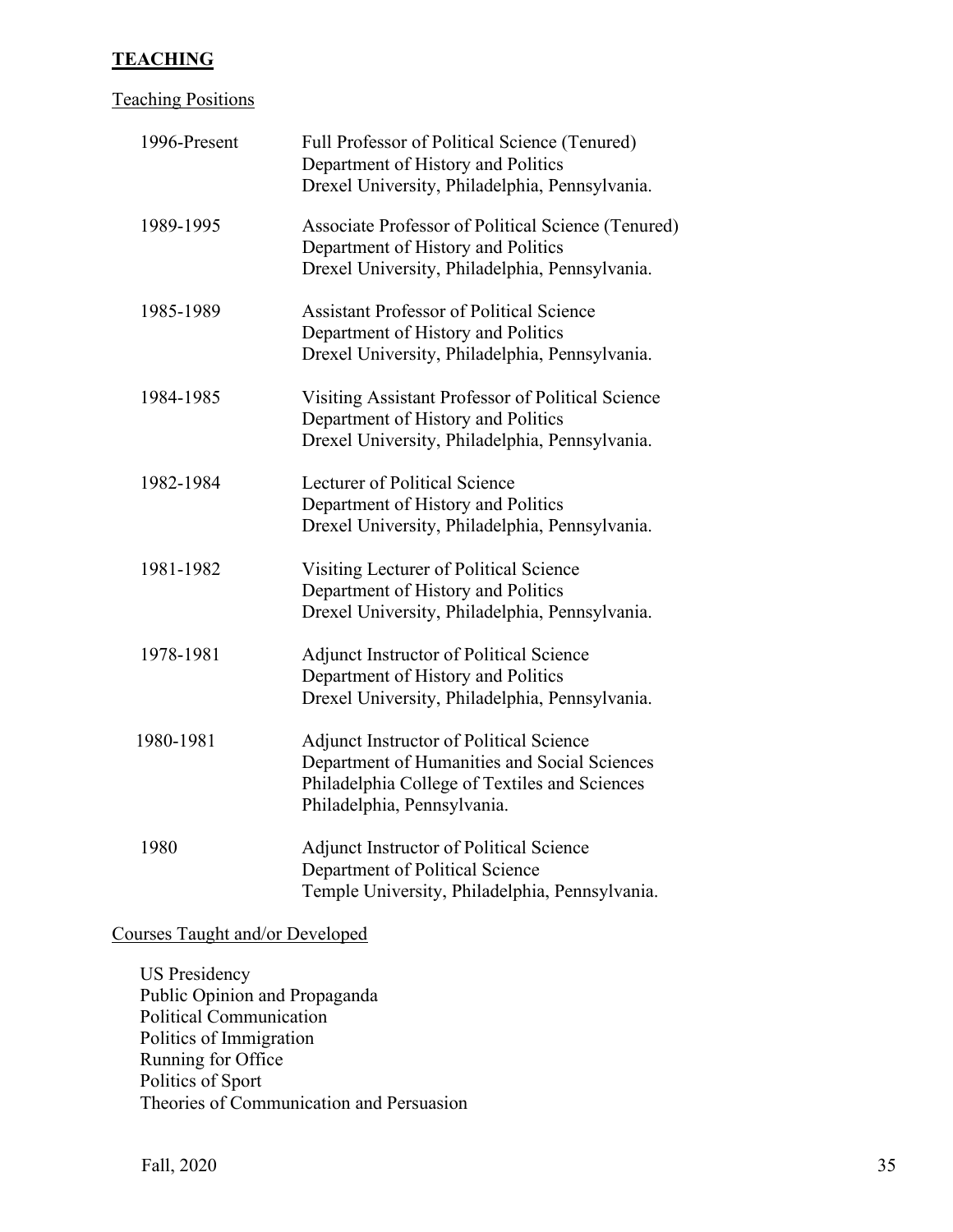Introduction to Political Science Introduction to American Government American Government II Applied Research Methods (STS- Graduate Level) Applied Research Methods (Arts Administration- Graduate Level) Research Methods in Political Science Research Methods in Political Science II Research Methods in History and Politics Quantitative Methods in History and Politics State and Local Government Executive Behavior IRB's: The Process and Politics

Undergraduate Level Program: I have designed and implemented a number of Global Classroom courses. They include:

Global Classroom Grant Award (PSCI 330) Spring, 2019 Global Classroom Grant Award (PSCI 100) Fall, 2018

Global Classroom Grant Award (376 Running for Office) Fall, 2016 Global Classroom Grant Award (374 Politics of Sport) Fall, 2015 Global Classroom Grant Award (335 Political Communication) Winter, 2015 Global Classroom Grant Award (330 Public Opinion and Propaganda) Fall, 2014 Global Classroom Grant Award (Politics of Sport) Summer, 2014 Global Classroom Grant Award (330 Public Opinion and Propaganda) Spring, 2013

Undergraduate Level Program. For Politics of Immigration JUDA T380/PSCI 375 (Summer/2019) course I created a "Virtual class trip" to the Lower Eastside Tenement Museum, Ellis Island, in addition to the immigration Station in California, Angel Island. Summer, 2019.

Undergraduate Level Program. Through my activities with the Draw the Lines (DTL) Steering Committee for the Eastern Region of Pennsylvania, I have developed a course project that is used in a variety of my classes including PSCI 100. This activity is related to an effort to address gerrymandering, primarily in PA with connections nationwide. In the past, this has related to the US Congressional (House) level but starting this year (2020) it will also address the state legislative districts. My students have been award winners in the DTL competitions related to congressional district mapping. This activity uses computerized mapping techniques. AY 18 to present.

Undergraduate Level Program. I continue to integrate off-campus activities with my PSCI 100 classes (Face to Face and Online) in a program for them to engage with the outside political world through attending a public meeting (City Council Session) or a trial assignment in which they had to develop a report about the experience. Started in the last decade and continues AY18-19.

Undergraduate Level Program. I developed a new methodology for teaching Global Classrooms and implemented it when partnered with University of Istanbul. Fall, 2018.

Undergraduate Level Program. I significantly revised my course for Political Communication. This included a major revision of a course I originally designed. This was for Fall, 2017.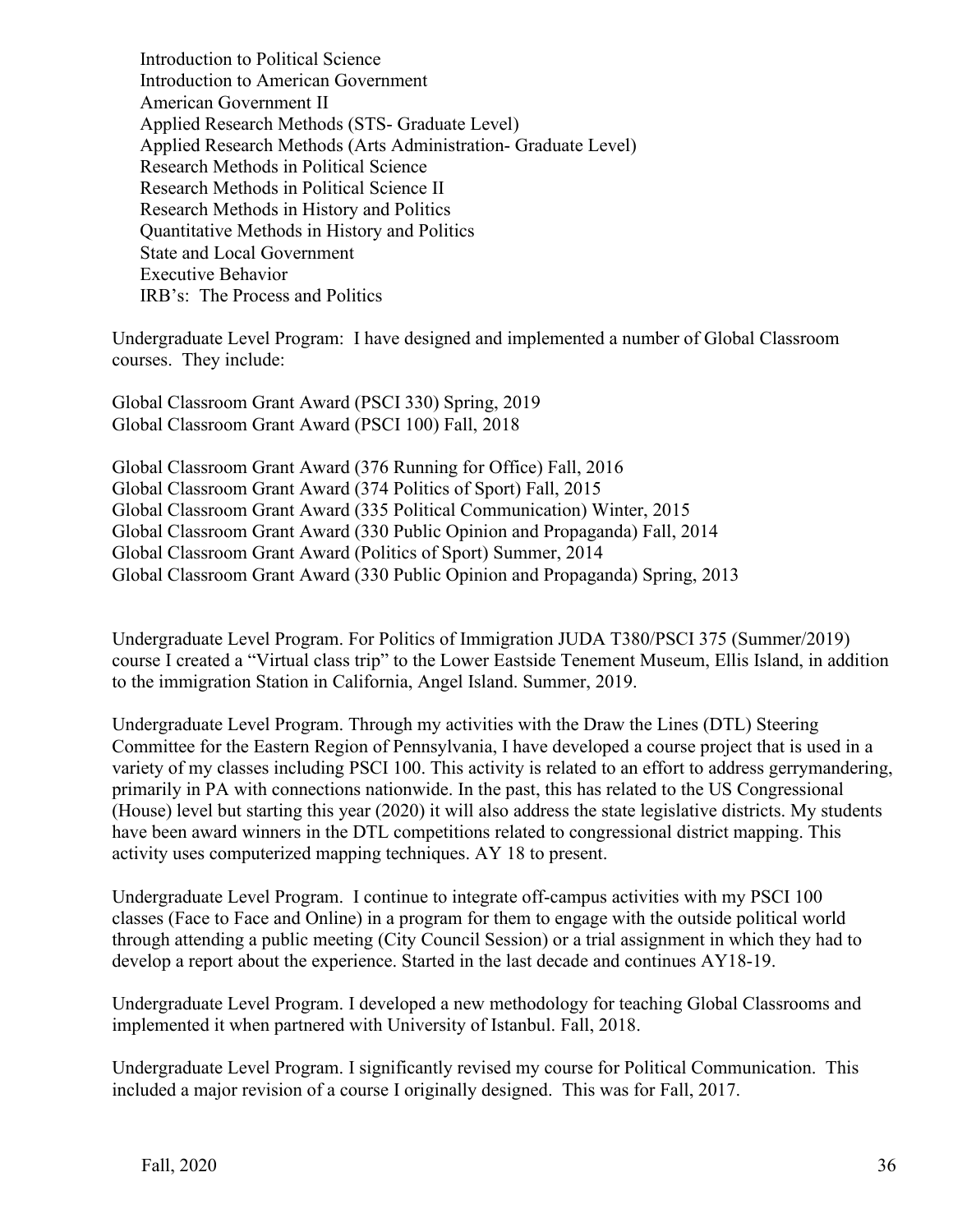Undergraduate Level Program. I undertook the revision of the Politics of Sport PSCI 374 course and the development of a field experience including a visit to and the creation of a video on historical baseball (and other sports) venues during the Academic Year AY 2015-2016. Began Summer, 2016 and continued through Summer, 2017.

Undergraduate Level Program. I undertook the revision of the course and the development of a field experience including the Tenement Museum and Ellis Island in NYC for the Politics of Immigration during the Academic Year. I also led a walking tour of the Lower Eastside of NY. AY 2014-2015. Summer, 2015 and continued through AY 2015-2016.

Undergraduate Level Program. I was awarded an internal Drexel University Grant to develop a Global Classroom course for PSCI 376 Running for Office. This included a major revision of a course I originally designed. (Fall, 2016)

Undergraduate Level Program. I was awarded an internal Drexel University Grant to develop a Global Classroom course for Political Communication. This included a major revision of a course I originally designed. AY 2014-2015. (Winter, 2015)

Undergraduate Level Program. I was awarded an internal Drexel University Grant to develop a Global Classroom course for the Politics of Sport. This included a major revision of a course I originally designed. AY 2013-2014. Summer, 2014.

Undergraduate Level Program. I was awarded an internal Drexel University Grant to develop a Global Classroom course for the Public Opinion and Propaganda. This included a major revision of a course I originally designed. AY 2013-2014. Fall, 2014.

Undergraduate Level Program. I was awarded an internal Drexel University Grant to develop a Global Classroom course for the course Public Opinion and Propaganda. This included a major revision of a course I originally designed. AY 2012-2013.

Undergraduate Level Program. I undertook a major revision of a course I originally designed, Political Communication during the Academic Year AY 2011-2012.

Undergraduate Level Program. I undertook the development of a field experience including the Tenement Museum and Ellis Island in NYC to a course I originally designed, Politics of Immigration during the Academic Year AY 2011-2012.

Undergraduate Level Program. I developed a new online course, Introduction to Political Science during the Academic Year AY 2008-2009.

Undergraduate Level Program. I developed and taught a new course, The Politics of Immigration during the Academic Year (Fall) AY 2007-2008.

Undergraduate Level Program. I developed and taught a new course, American Government II during the Academic Year (Spring) AY 2007-2008.

Graduate Level Program in Research Methods (STS). I developed and taught this course. This course provides a foundation for STS graduates students in Research Methods. The course was first taught during the Academic Year (Fall) AY 2007-2008.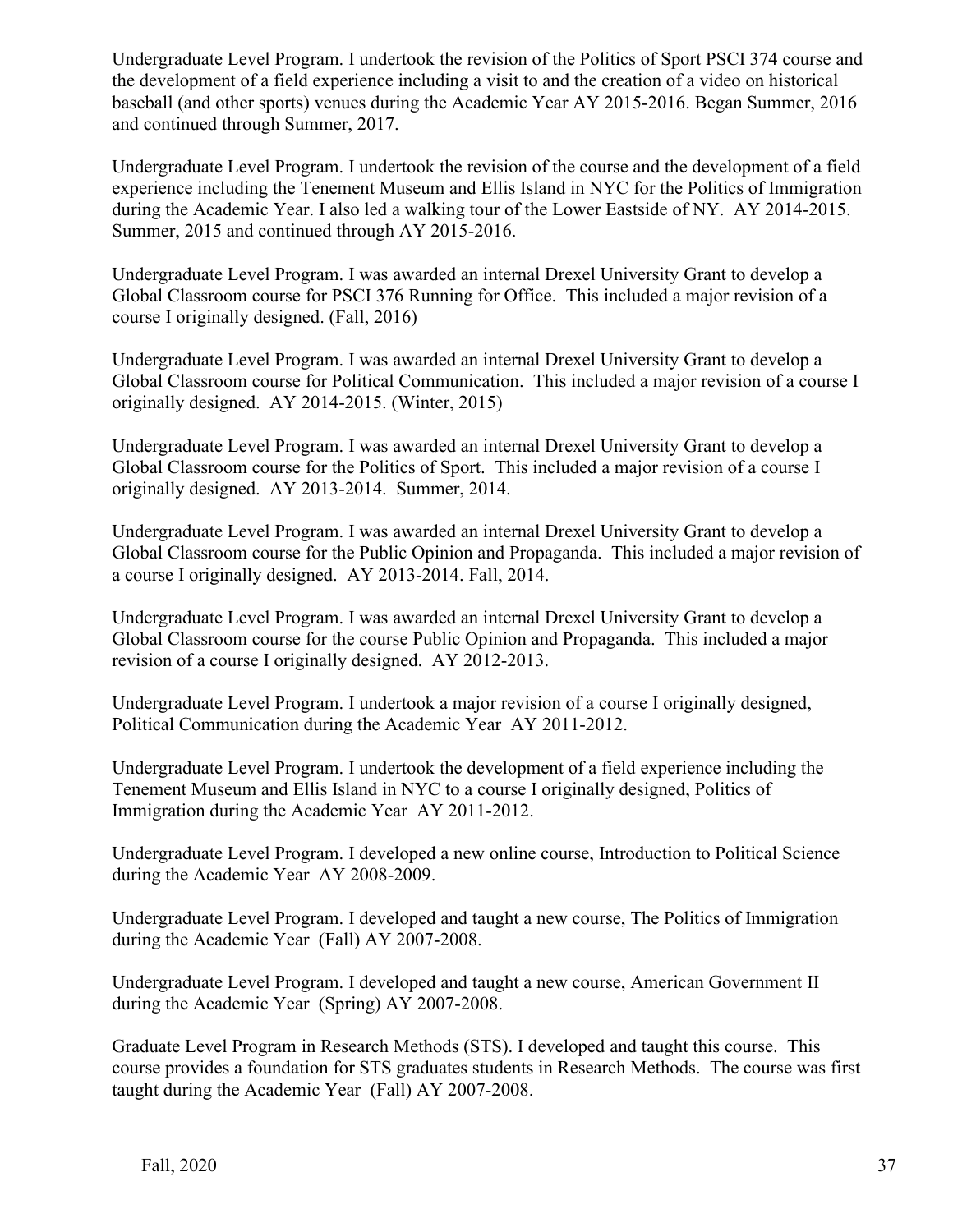Graduate Level Program in Applied Research Methods. I developed and offered this course which was initially offered in the IST (Information Science and Technology) Program. It also included College of Business and Arts and Science graduate students. Presently, the course is generally being taught for the Arts Administration Program.

USIA Graduate Level Program in Applied Research Methods for Rumanian Social Science Graduate Students. I developed and offered this course during the academic year 2004-05 for visiting Romanian graduate students. This seminar was developed specifically for them.

I have also been developing a number of Internet and Web based instructional aspects to a variety of courses that I offer at both the undergraduate and graduate level.

## Major Fields of Interest

Survey Research, Methods and Statistics Campaigns and Elections Presidency Immigration Focus Group Methodology Evaluation Research Political Communication Public Opinion Political Behavior Politics of Sport Communication and Information-Seeking Patterns

Teaching- Survey Research Center. As Director of the Survey Research Center, in the past I have provided survey research instruction in a wide variety of undergraduate and graduate level courses and support to faculty and administration throughout the University. This activity included, but was not limited to, presenting lectures in other faculty members regularly scheduled courses on survey research, developing student survey projects for classroom instruction, and presenting the techniques of data analysis in the social sciences.

Teaching - Computer applications. In addition to the simulation listed below, in virtually all of the courses that I teach I utilize computers technology. I also provide training on the use of the Internet for research purposes. I have also developed a "Virtual Classroom" for education purposes.

| 1994 | "Virtual Classroom" Drexel University. Supported by the Pew<br>Charitable Trust Foundation. 1994. (Videotape available) |
|------|-------------------------------------------------------------------------------------------------------------------------|
| 1984 | "Reapportionment Simulation: A Microcomputer<br>Application to Election Studies." Drexel University. 1984.              |

Teaching - Faculty Mentoring Program. From 1994 to 1996 I have provided mentoring assistance to faculty at Drexel University regarding their use of computers for both teaching and research. This program began in 1994. I continue in an informal fashion to be engaged in this activity.

"A Visit to a Focus Group". Wrote, produced and directed film. Fall 2004. This film is shown in undergraduate and graduate research methods courses.